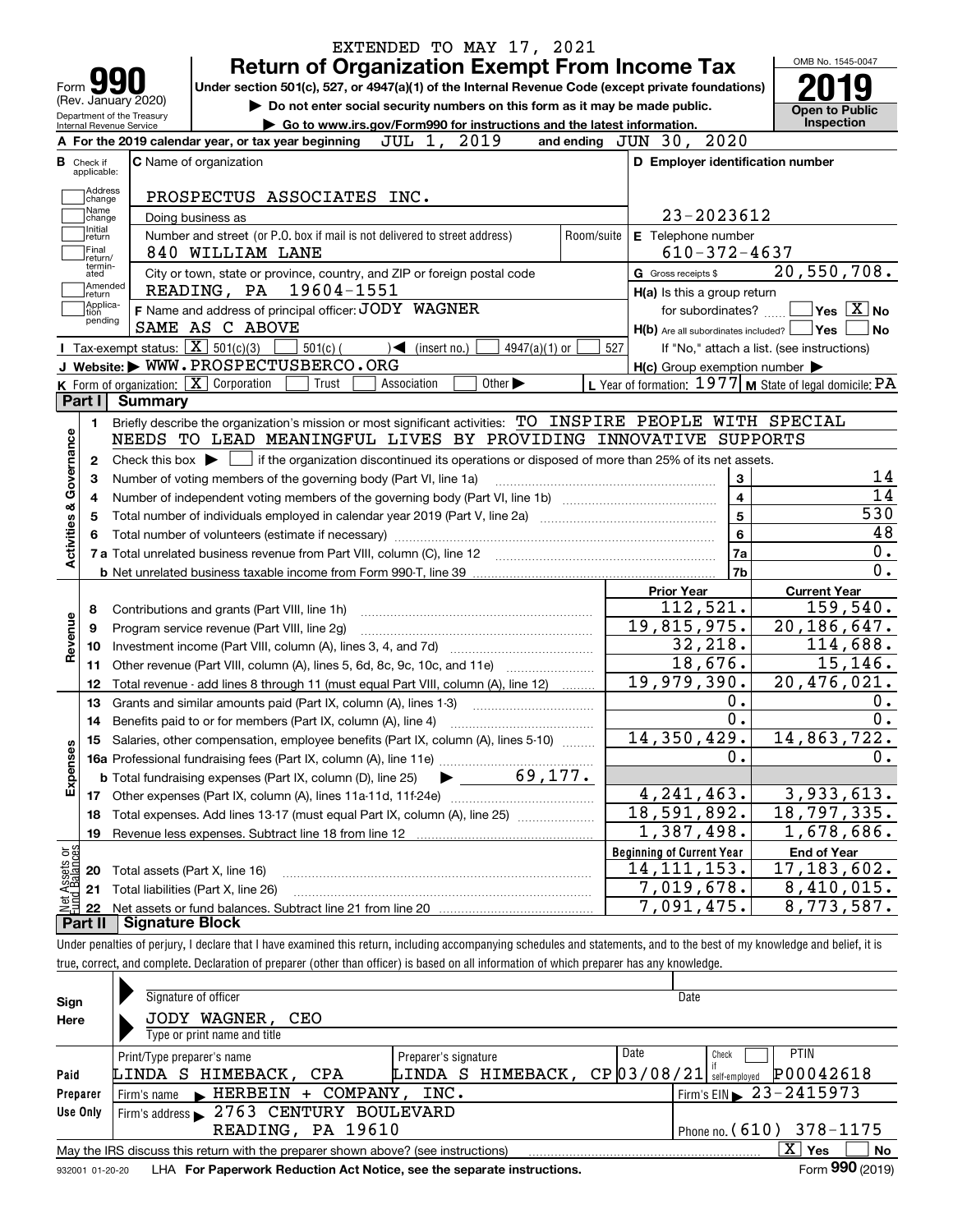|              |                                                                                                                                               | $\overline{\mathbf{X}}$                             |
|--------------|-----------------------------------------------------------------------------------------------------------------------------------------------|-----------------------------------------------------|
| 1.           | Briefly describe the organization's mission:                                                                                                  |                                                     |
|              | PROSPECTUS BERCO INSPIRES PEOPLE WITH SPECIAL NEEDS TO LEAD MEANINGFUL                                                                        |                                                     |
|              | LIVES BY PROVIDING INNOVATIVE SUPPORTS.                                                                                                       |                                                     |
|              |                                                                                                                                               |                                                     |
| $\mathbf{2}$ | Did the organization undertake any significant program services during the year which were not listed on the                                  |                                                     |
|              |                                                                                                                                               | $\blacksquare$ Yes $\boxed{\text{X}}$ No            |
|              | If "Yes," describe these new services on Schedule O.                                                                                          |                                                     |
| 3            | Did the organization cease conducting, or make significant changes in how it conducts, any program services?                                  | $\boxed{\phantom{1}}$ Yes $\boxed{\text{X}}$ No     |
|              | If "Yes," describe these changes on Schedule O.                                                                                               |                                                     |
| 4            | Describe the organization's program service accomplishments for each of its three largest program services, as measured by expenses.          |                                                     |
|              | Section 501(c)(3) and 501(c)(4) organizations are required to report the amount of grants and allocations to others, the total expenses, and  |                                                     |
|              | revenue, if any, for each program service reported.                                                                                           |                                                     |
| 4a           | 11, 355, 411. including grants of \$<br>(Expenses \$<br>(Code:                                                                                | 13,947,065.<br>) (Revenue \$                        |
|              | RESIDENTIAL SERVICES PROVIDE AN ARRAY SERVICES TO ADULTS WITH                                                                                 |                                                     |
|              | DISABILITIES DESIGNED TO PROMOTE INDIVIDUAL CHOICE AND OPPORTUNITY IN                                                                         |                                                     |
|              | THE BERKS COUNTY COMMUNITY. THERE ARE 74 PROGRAM PARTICIPANTS IN OUR<br>COMMUNITY HOMES AND 20 PROGRAM PARTICIPANTS IN THE FAMILY LIVING      |                                                     |
|              | PROGRAM.                                                                                                                                      |                                                     |
|              |                                                                                                                                               |                                                     |
|              |                                                                                                                                               |                                                     |
|              |                                                                                                                                               |                                                     |
|              |                                                                                                                                               |                                                     |
|              |                                                                                                                                               |                                                     |
|              |                                                                                                                                               |                                                     |
|              |                                                                                                                                               |                                                     |
| 4b           | $4,322,523$ $\cdot$ including grants of \$<br>) (Expenses \$<br>(Code:                                                                        | 5,689,009.<br>) (Revenue \$                         |
|              | DAY PROGRAMS PROVIDE VOCATIONAL AND ADULT TRAINING PROGRAMS FOR ADULTS                                                                        |                                                     |
|              | WITH DISABILITIES.                                                                                                                            | VOCATIONAL SERVICES OFFER A VARIETY OF TRAINING AND |
|              | EMPLOYMENT OPTIONS AND EMPLOYS WORKERS WITH DISABILITIES AND PROVIDES                                                                         |                                                     |
|              | BUSINESSES THROUGH THE COUNTY WITH PACKAGING AND SUBASSEMBLY SERVICES.                                                                        |                                                     |
|              | THE ADULT TRAINING PROGRAM PROVIDES SOCIAL AND RECREATIONAL ACTIVITIES,                                                                       |                                                     |
|              | PAID WORK, COMMUNITY EMPLOYMENT, VOLUNTEER EXPERIENCES, COMMUNICATION                                                                         |                                                     |
|              | AND MOBILITY TRAINING AND PHYSICAL AND OCCUPATIONAL THERAPIES. THERE<br>ARE 104 PEOPLE RECEIVING VOCATIONAL SERVICES AND 174 PEOPLE RECEIVING |                                                     |
|              | ADULT TRAINING SERVICES.                                                                                                                      |                                                     |
|              |                                                                                                                                               |                                                     |
|              |                                                                                                                                               |                                                     |
|              |                                                                                                                                               |                                                     |
| 4c           | 318,910.<br>including grants of \$<br>(Expenses \$<br>(Code:                                                                                  | 443,554.<br>(Revenue \$                             |
|              | FAMILY SUPPORT SERVICES PROVIDE INDIVIDUALIZED SERVICES TO PEOPLE WITH                                                                        |                                                     |
|              | DISABILITIES AND THEIR FAMILIES. CURRENTLY AUTHORIZED TO PROVIDE                                                                              |                                                     |
|              | HABILITATION SUPPORTS, COMPANIONSHIP SERVICES AND HOST RESPITE TO OVER                                                                        |                                                     |
|              | 50 INDIVIDUALS                                                                                                                                | (PRE-COVID) AND 14 INDIVIDUALS AS OF 6/30/20.       |
|              |                                                                                                                                               |                                                     |
|              |                                                                                                                                               |                                                     |
|              |                                                                                                                                               |                                                     |
|              |                                                                                                                                               |                                                     |
|              |                                                                                                                                               |                                                     |
|              |                                                                                                                                               |                                                     |
|              |                                                                                                                                               |                                                     |
| 4d -         | Other program services (Describe on Schedule O.)                                                                                              |                                                     |
|              | $104$ , $179$ $\cdot$ $\_$ including grants of \$<br>(Expenses \$                                                                             | 107,019.<br>(Revenue \$                             |
| 4е           | 16, 101, 023.<br>Total program service expenses                                                                                               |                                                     |
|              |                                                                                                                                               | Form 990 (2019)                                     |
|              |                                                                                                                                               |                                                     |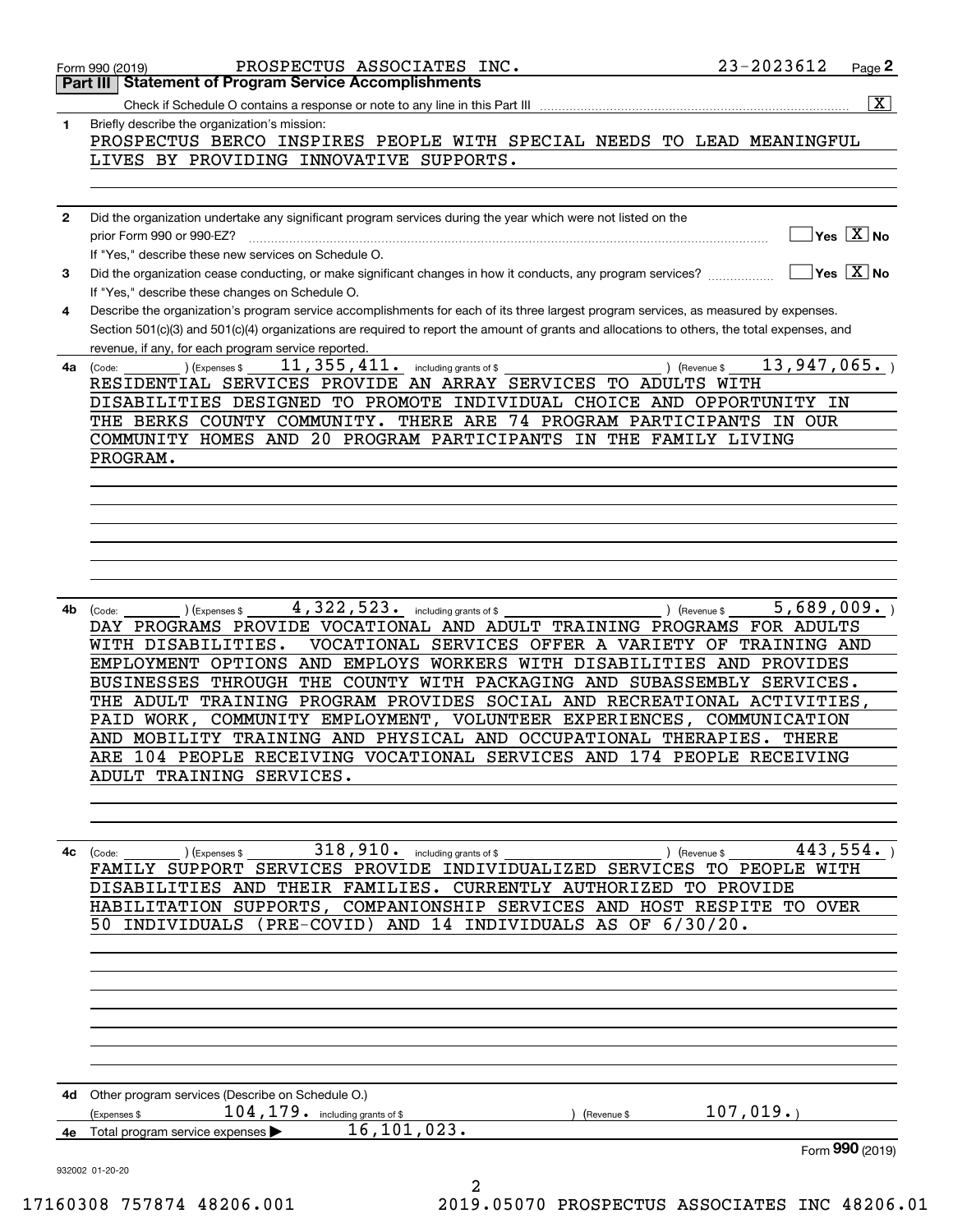Form 990 (2019) PROSPECTUS ASSOCIATES INC. 23-2023612 <sub>Page</sub> 3<br>**Part IV | Checklist of Required Schedules** 

|     |                                                                                                                                                                                                                                                           |                 | <b>Yes</b>              | No                         |
|-----|-----------------------------------------------------------------------------------------------------------------------------------------------------------------------------------------------------------------------------------------------------------|-----------------|-------------------------|----------------------------|
| 1.  | Is the organization described in section $501(c)(3)$ or $4947(a)(1)$ (other than a private foundation)?                                                                                                                                                   |                 |                         |                            |
|     |                                                                                                                                                                                                                                                           | 1               | х                       |                            |
| 2   |                                                                                                                                                                                                                                                           | 2               | $\overline{\mathbf{x}}$ |                            |
| 3   | Did the organization engage in direct or indirect political campaign activities on behalf of or in opposition to candidates for                                                                                                                           |                 |                         |                            |
|     |                                                                                                                                                                                                                                                           | 3               |                         | x                          |
| 4   | Section 501(c)(3) organizations. Did the organization engage in lobbying activities, or have a section 501(h) election in effect                                                                                                                          |                 |                         |                            |
|     |                                                                                                                                                                                                                                                           | 4               |                         | х                          |
| 5   | Is the organization a section 501(c)(4), 501(c)(5), or 501(c)(6) organization that receives membership dues, assessments, or                                                                                                                              |                 |                         | х                          |
|     |                                                                                                                                                                                                                                                           | 5               |                         |                            |
| 6   | Did the organization maintain any donor advised funds or any similar funds or accounts for which donors have the right to<br>provide advice on the distribution or investment of amounts in such funds or accounts? If "Yes," complete Schedule D, Part I | 6               |                         | x                          |
| 7   | Did the organization receive or hold a conservation easement, including easements to preserve open space,                                                                                                                                                 |                 |                         |                            |
|     |                                                                                                                                                                                                                                                           | $\overline{7}$  |                         | x                          |
| 8   | Did the organization maintain collections of works of art, historical treasures, or other similar assets? If "Yes," complete                                                                                                                              |                 |                         |                            |
|     |                                                                                                                                                                                                                                                           | 8               |                         | х                          |
| 9   | Did the organization report an amount in Part X, line 21, for escrow or custodial account liability, serve as a custodian for                                                                                                                             |                 |                         |                            |
|     | amounts not listed in Part X; or provide credit counseling, debt management, credit repair, or debt negotiation services?                                                                                                                                 |                 |                         |                            |
|     |                                                                                                                                                                                                                                                           | 9               |                         | x                          |
| 10  | Did the organization, directly or through a related organization, hold assets in donor-restricted endowments                                                                                                                                              |                 |                         |                            |
|     |                                                                                                                                                                                                                                                           | 10              | х                       |                            |
| 11  | If the organization's answer to any of the following questions is "Yes," then complete Schedule D, Parts VI, VII, VIII, IX, or X                                                                                                                          |                 |                         |                            |
|     | as applicable.                                                                                                                                                                                                                                            |                 |                         |                            |
|     | a Did the organization report an amount for land, buildings, and equipment in Part X, line 10? If "Yes," complete Schedule D,                                                                                                                             |                 |                         |                            |
|     |                                                                                                                                                                                                                                                           | 11a             | х                       |                            |
|     | <b>b</b> Did the organization report an amount for investments - other securities in Part X, line 12, that is 5% or more of its total                                                                                                                     |                 |                         |                            |
|     |                                                                                                                                                                                                                                                           | 11b             |                         | x                          |
|     | c Did the organization report an amount for investments - program related in Part X, line 13, that is 5% or more of its total                                                                                                                             | 11c             |                         | х                          |
|     | d Did the organization report an amount for other assets in Part X, line 15, that is 5% or more of its total assets reported in                                                                                                                           |                 |                         |                            |
|     |                                                                                                                                                                                                                                                           | 11d             |                         | х                          |
|     |                                                                                                                                                                                                                                                           | 11e             | X                       |                            |
| f.  | Did the organization's separate or consolidated financial statements for the tax year include a footnote that addresses                                                                                                                                   |                 |                         |                            |
|     | the organization's liability for uncertain tax positions under FIN 48 (ASC 740)? If "Yes," complete Schedule D, Part X                                                                                                                                    | 11f             | х                       |                            |
|     | 12a Did the organization obtain separate, independent audited financial statements for the tax year? If "Yes," complete                                                                                                                                   |                 |                         |                            |
|     |                                                                                                                                                                                                                                                           | 12a             | х                       |                            |
|     | <b>b</b> Was the organization included in consolidated, independent audited financial statements for the tax year?                                                                                                                                        |                 |                         |                            |
|     | If "Yes," and if the organization answered "No" to line 12a, then completing Schedule D, Parts XI and XII is optional                                                                                                                                     | <b>12b</b>      |                         | Y                          |
| 13  |                                                                                                                                                                                                                                                           | 13              |                         | $\mathbf X$<br>$\mathbf X$ |
| 14a | Did the organization maintain an office, employees, or agents outside of the United States?                                                                                                                                                               | 14a             |                         |                            |
|     | b Did the organization have aggregate revenues or expenses of more than \$10,000 from grantmaking, fundraising, business,                                                                                                                                 |                 |                         |                            |
|     | investment, and program service activities outside the United States, or aggregate foreign investments valued at \$100,000                                                                                                                                | 14b             |                         | x                          |
| 15  | Did the organization report on Part IX, column (A), line 3, more than \$5,000 of grants or other assistance to or for any                                                                                                                                 |                 |                         |                            |
|     |                                                                                                                                                                                                                                                           | 15              |                         | x                          |
| 16  | Did the organization report on Part IX, column (A), line 3, more than \$5,000 of aggregate grants or other assistance to                                                                                                                                  |                 |                         |                            |
|     |                                                                                                                                                                                                                                                           | 16              |                         | x                          |
| 17  | Did the organization report a total of more than \$15,000 of expenses for professional fundraising services on Part IX,                                                                                                                                   |                 |                         |                            |
|     |                                                                                                                                                                                                                                                           | 17              |                         | x                          |
| 18  | Did the organization report more than \$15,000 total of fundraising event gross income and contributions on Part VIII, lines                                                                                                                              |                 |                         |                            |
|     |                                                                                                                                                                                                                                                           | 18              | X                       |                            |
| 19  | Did the organization report more than \$15,000 of gross income from gaming activities on Part VIII, line 9a? If "Yes."                                                                                                                                    |                 |                         |                            |
|     |                                                                                                                                                                                                                                                           | 19              |                         | X                          |
|     |                                                                                                                                                                                                                                                           | 20a             |                         | X                          |
|     | b If "Yes" to line 20a, did the organization attach a copy of its audited financial statements to this return?                                                                                                                                            | 20 <sub>b</sub> |                         |                            |
| 21  | Did the organization report more than \$5,000 of grants or other assistance to any domestic organization or                                                                                                                                               |                 |                         |                            |
|     |                                                                                                                                                                                                                                                           | 21              |                         | х<br>Form 990 (2019)       |
|     | 932003 01-20-20                                                                                                                                                                                                                                           |                 |                         |                            |

932003 01-20-20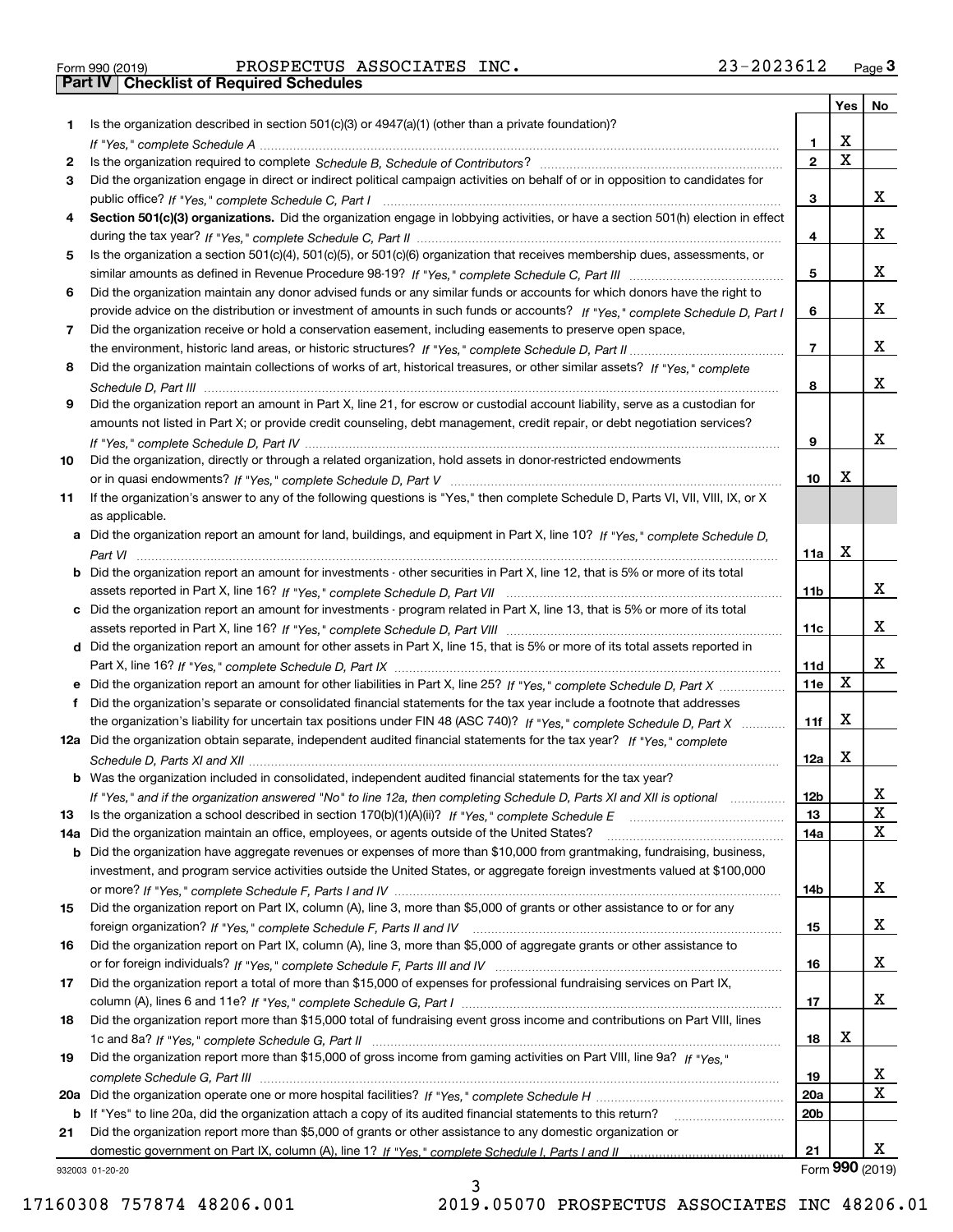| Form 990 (2019) |  |  |
|-----------------|--|--|

*(continued)*

|               |                                                                                                                              |                 | Yes | <b>No</b>       |
|---------------|------------------------------------------------------------------------------------------------------------------------------|-----------------|-----|-----------------|
| 22            | Did the organization report more than \$5,000 of grants or other assistance to or for domestic individuals on                |                 |     |                 |
|               |                                                                                                                              | 22              |     | x               |
| 23            | Did the organization answer "Yes" to Part VII, Section A, line 3, 4, or 5 about compensation of the organization's current   |                 |     |                 |
|               | and former officers, directors, trustees, key employees, and highest compensated employees? If "Yes," complete               |                 |     |                 |
|               |                                                                                                                              | 23              |     | х               |
|               | 24a Did the organization have a tax-exempt bond issue with an outstanding principal amount of more than \$100,000 as of the  |                 |     |                 |
|               | last day of the year, that was issued after December 31, 2002? If "Yes," answer lines 24b through 24d and complete           |                 |     |                 |
|               |                                                                                                                              | 24a             |     | x               |
|               | b Did the organization invest any proceeds of tax-exempt bonds beyond a temporary period exception?                          | 24b             |     |                 |
|               | c Did the organization maintain an escrow account other than a refunding escrow at any time during the year to defease       |                 |     |                 |
|               | any tax-exempt bonds?                                                                                                        | 24c             |     |                 |
|               | d Did the organization act as an "on behalf of" issuer for bonds outstanding at any time during the year?                    | 24d             |     |                 |
|               | 25a Section 501(c)(3), 501(c)(4), and 501(c)(29) organizations. Did the organization engage in an excess benefit             |                 |     |                 |
|               |                                                                                                                              | 25a             |     | x               |
|               | b Is the organization aware that it engaged in an excess benefit transaction with a disqualified person in a prior year, and |                 |     |                 |
|               | that the transaction has not been reported on any of the organization's prior Forms 990 or 990-EZ? If "Yes," complete        |                 |     |                 |
|               |                                                                                                                              |                 |     | х               |
|               | Schedule L. Part I                                                                                                           | 25b             |     |                 |
| 26            | Did the organization report any amount on Part X, line 5 or 22, for receivables from or payables to any current              |                 |     |                 |
|               | or former officer, director, trustee, key employee, creator or founder, substantial contributor, or 35%                      |                 |     |                 |
|               |                                                                                                                              | 26              |     | х               |
| 27            | Did the organization provide a grant or other assistance to any current or former officer, director, trustee, key employee,  |                 |     |                 |
|               | creator or founder, substantial contributor or employee thereof, a grant selection committee member, or to a 35% controlled  |                 |     |                 |
|               | entity (including an employee thereof) or family member of any of these persons? If "Yes," complete Schedule L, Part III     | 27              |     | х               |
| 28            | Was the organization a party to a business transaction with one of the following parties (see Schedule L, Part IV            |                 |     |                 |
|               | instructions, for applicable filing thresholds, conditions, and exceptions):                                                 |                 |     |                 |
|               | a A current or former officer, director, trustee, key employee, creator or founder, or substantial contributor? If           |                 |     |                 |
|               |                                                                                                                              | 28a             |     | x               |
|               |                                                                                                                              | 28b             |     | $\mathbf X$     |
|               | c A 35% controlled entity of one or more individuals and/or organizations described in lines 28a or 28b? If                  |                 |     |                 |
|               |                                                                                                                              | 28c             |     | х               |
| 29            |                                                                                                                              | 29              |     | $\mathbf X$     |
| 30            | Did the organization receive contributions of art, historical treasures, or other similar assets, or qualified conservation  |                 |     |                 |
|               |                                                                                                                              | 30              |     | x               |
| 31            | Did the organization liquidate, terminate, or dissolve and cease operations? If "Yes," complete Schedule N, Part I           | 31              |     | $\mathbf x$     |
| 32            | Did the organization sell, exchange, dispose of, or transfer more than 25% of its net assets? If "Yes," complete             |                 |     |                 |
|               |                                                                                                                              | 32              |     | x               |
| 33            | Did the organization own 100% of an entity disregarded as separate from the organization under Regulations                   |                 |     |                 |
|               |                                                                                                                              | 33              |     | х               |
| 34            | Was the organization related to any tax-exempt or taxable entity? If "Yes," complete Schedule R, Part II, III, or IV, and    |                 |     |                 |
|               |                                                                                                                              | 34              |     | х               |
|               | 35a Did the organization have a controlled entity within the meaning of section 512(b)(13)?                                  | 35a             |     | X               |
|               | b If "Yes" to line 35a, did the organization receive any payment from or engage in any transaction with a controlled entity  |                 |     |                 |
|               |                                                                                                                              | 35 <sub>b</sub> |     |                 |
| 36            | Section 501(c)(3) organizations. Did the organization make any transfers to an exempt non-charitable related organization?   |                 |     |                 |
|               |                                                                                                                              | 36              |     | x               |
| 37            | Did the organization conduct more than 5% of its activities through an entity that is not a related organization             |                 |     |                 |
|               | and that is treated as a partnership for federal income tax purposes? If "Yes," complete Schedule R, Part VI                 | 37              |     | x               |
| 38            | Did the organization complete Schedule O and provide explanations in Schedule O for Part VI, lines 11b and 19?               |                 |     |                 |
|               | Note: All Form 990 filers are required to complete Schedule O                                                                | 38              | х   |                 |
| <b>Part V</b> | <b>Statements Regarding Other IRS Filings and Tax Compliance</b>                                                             |                 |     |                 |
|               | Check if Schedule O contains a response or note to any line in this Part V                                                   |                 |     |                 |
|               |                                                                                                                              |                 | Yes | No              |
|               | 34<br><b>1a</b> Enter the number reported in Box 3 of Form 1096. Enter -0- if not applicable <i>manumumumum</i><br>1a        |                 |     |                 |
|               | 0<br><b>b</b> Enter the number of Forms W-2G included in line 1a. Enter -0- if not applicable<br>1b                          |                 |     |                 |
|               | c Did the organization comply with backup withholding rules for reportable payments to vendors and reportable gaming         |                 |     |                 |
|               | (gambling) winnings to prize winners?                                                                                        | 1c              | х   |                 |
|               | 932004 01-20-20                                                                                                              |                 |     | Form 990 (2019) |
|               |                                                                                                                              |                 |     |                 |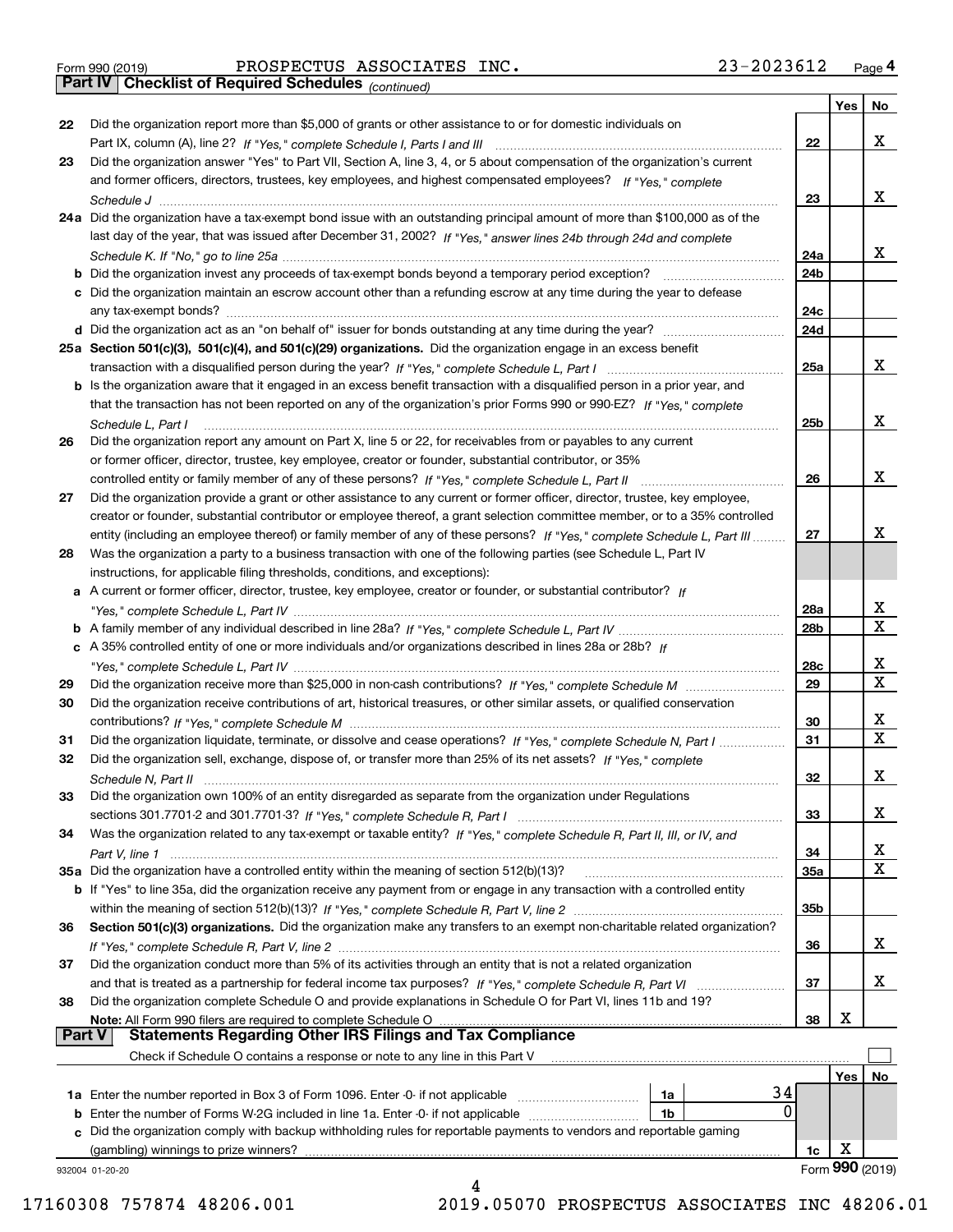|               | 23-2023612<br>PROSPECTUS ASSOCIATES INC.<br>Form 990 (2019)                                                                                                              |                |     | $_{\text{Page}}$ 5 |  |  |  |  |  |  |
|---------------|--------------------------------------------------------------------------------------------------------------------------------------------------------------------------|----------------|-----|--------------------|--|--|--|--|--|--|
| <b>Part V</b> | Statements Regarding Other IRS Filings and Tax Compliance (continued)                                                                                                    |                |     |                    |  |  |  |  |  |  |
|               |                                                                                                                                                                          |                | Yes | No                 |  |  |  |  |  |  |
|               | 2a Enter the number of employees reported on Form W-3, Transmittal of Wage and Tax Statements,                                                                           |                |     |                    |  |  |  |  |  |  |
|               | 530<br>filed for the calendar year ending with or within the year covered by this return<br>2a                                                                           |                |     |                    |  |  |  |  |  |  |
| b             |                                                                                                                                                                          |                |     |                    |  |  |  |  |  |  |
|               |                                                                                                                                                                          |                |     |                    |  |  |  |  |  |  |
| За            | Did the organization have unrelated business gross income of \$1,000 or more during the year?                                                                            |                |     |                    |  |  |  |  |  |  |
| b             |                                                                                                                                                                          | 3 <sub>b</sub> |     |                    |  |  |  |  |  |  |
|               | 4a At any time during the calendar year, did the organization have an interest in, or a signature or other authority over, a                                             |                |     |                    |  |  |  |  |  |  |
|               |                                                                                                                                                                          | 4a             |     | x                  |  |  |  |  |  |  |
|               | <b>b</b> If "Yes," enter the name of the foreign country $\blacktriangleright$                                                                                           |                |     |                    |  |  |  |  |  |  |
|               | See instructions for filing requirements for FinCEN Form 114, Report of Foreign Bank and Financial Accounts (FBAR).                                                      |                |     |                    |  |  |  |  |  |  |
| 5a            | Was the organization a party to a prohibited tax shelter transaction at any time during the tax year?                                                                    | 5a             |     | х                  |  |  |  |  |  |  |
| b             |                                                                                                                                                                          | 5 <sub>b</sub> |     | X                  |  |  |  |  |  |  |
| с             |                                                                                                                                                                          | 5c             |     |                    |  |  |  |  |  |  |
|               | 6a Does the organization have annual gross receipts that are normally greater than \$100,000, and did the organization solicit                                           |                |     |                    |  |  |  |  |  |  |
|               | any contributions that were not tax deductible as charitable contributions?                                                                                              | 6a             |     | x                  |  |  |  |  |  |  |
| b             | If "Yes," did the organization include with every solicitation an express statement that such contributions or gifts                                                     |                |     |                    |  |  |  |  |  |  |
|               | were not tax deductible?                                                                                                                                                 | 6b             |     |                    |  |  |  |  |  |  |
| 7             | Organizations that may receive deductible contributions under section 170(c).                                                                                            |                |     |                    |  |  |  |  |  |  |
| а             | Did the organization receive a payment in excess of \$75 made partly as a contribution and partly for goods and services provided to the payor?                          | 7a             | X   |                    |  |  |  |  |  |  |
| b             | If "Yes," did the organization notify the donor of the value of the goods or services provided?                                                                          | 7b             | X   |                    |  |  |  |  |  |  |
| с             | Did the organization sell, exchange, or otherwise dispose of tangible personal property for which it was required                                                        |                |     |                    |  |  |  |  |  |  |
|               |                                                                                                                                                                          | 7c             |     | х                  |  |  |  |  |  |  |
| d             | 7d                                                                                                                                                                       |                |     |                    |  |  |  |  |  |  |
| е             | Did the organization receive any funds, directly or indirectly, to pay premiums on a personal benefit contract?                                                          | 7e             |     | х                  |  |  |  |  |  |  |
| f             | Did the organization, during the year, pay premiums, directly or indirectly, on a personal benefit contract?                                                             | 7f             |     | X                  |  |  |  |  |  |  |
| g             | If the organization received a contribution of qualified intellectual property, did the organization file Form 8899 as required?                                         | 7g             |     |                    |  |  |  |  |  |  |
| h             | If the organization received a contribution of cars, boats, airplanes, or other vehicles, did the organization file a Form 1098-C?                                       | 7h             |     |                    |  |  |  |  |  |  |
| 8             | Sponsoring organizations maintaining donor advised funds. Did a donor advised fund maintained by the                                                                     |                |     |                    |  |  |  |  |  |  |
|               | sponsoring organization have excess business holdings at any time during the year?                                                                                       | 8              |     |                    |  |  |  |  |  |  |
| 9             | Sponsoring organizations maintaining donor advised funds.                                                                                                                |                |     |                    |  |  |  |  |  |  |
| а             | Did the sponsoring organization make any taxable distributions under section 4966?                                                                                       | 9а             |     |                    |  |  |  |  |  |  |
| b             | Did the sponsoring organization make a distribution to a donor, donor advisor, or related person?                                                                        | 9b             |     |                    |  |  |  |  |  |  |
| 10            | Section 501(c)(7) organizations. Enter:                                                                                                                                  |                |     |                    |  |  |  |  |  |  |
| а             | 10a                                                                                                                                                                      |                |     |                    |  |  |  |  |  |  |
|               | 10b <br>Gross receipts, included on Form 990, Part VIII, line 12, for public use of club facilities                                                                      |                |     |                    |  |  |  |  |  |  |
| 11            | Section 501(c)(12) organizations. Enter:                                                                                                                                 |                |     |                    |  |  |  |  |  |  |
| a             | 11a<br>Gross income from members or shareholders<br>Gross income from other sources (Do not net amounts due or paid to other sources against                             |                |     |                    |  |  |  |  |  |  |
| b             |                                                                                                                                                                          |                |     |                    |  |  |  |  |  |  |
|               | 11 <sub>b</sub><br>amounts due or received from them.)<br>12a Section 4947(a)(1) non-exempt charitable trusts. Is the organization filing Form 990 in lieu of Form 1041? | <b>12a</b>     |     |                    |  |  |  |  |  |  |
|               | b If "Yes," enter the amount of tax-exempt interest received or accrued during the year<br>12b                                                                           |                |     |                    |  |  |  |  |  |  |
| 13            | Section 501(c)(29) qualified nonprofit health insurance issuers.                                                                                                         |                |     |                    |  |  |  |  |  |  |
| a             | Is the organization licensed to issue qualified health plans in more than one state?                                                                                     | <b>13a</b>     |     |                    |  |  |  |  |  |  |
|               | Note: See the instructions for additional information the organization must report on Schedule O.                                                                        |                |     |                    |  |  |  |  |  |  |
| b             | Enter the amount of reserves the organization is required to maintain by the states in which the                                                                         |                |     |                    |  |  |  |  |  |  |
|               | 13 <sub>b</sub>                                                                                                                                                          |                |     |                    |  |  |  |  |  |  |
| с             | 13 <sub>c</sub>                                                                                                                                                          |                |     |                    |  |  |  |  |  |  |
| 14a           | Did the organization receive any payments for indoor tanning services during the tax year?                                                                               | 14a            |     | X                  |  |  |  |  |  |  |
|               | <b>b</b> If "Yes," has it filed a Form 720 to report these payments? If "No," provide an explanation on Schedule O                                                       | 14b            |     |                    |  |  |  |  |  |  |
| 15            | Is the organization subject to the section 4960 tax on payment(s) of more than \$1,000,000 in remuneration or                                                            |                |     |                    |  |  |  |  |  |  |
|               |                                                                                                                                                                          | 15             |     | х                  |  |  |  |  |  |  |
|               | If "Yes," see instructions and file Form 4720, Schedule N.                                                                                                               |                |     |                    |  |  |  |  |  |  |
| 16            | Is the organization an educational institution subject to the section 4968 excise tax on net investment income?                                                          | 16             |     | х                  |  |  |  |  |  |  |
|               | If "Yes," complete Form 4720, Schedule O.                                                                                                                                |                |     |                    |  |  |  |  |  |  |

Form (2019) **990**

932005 01-20-20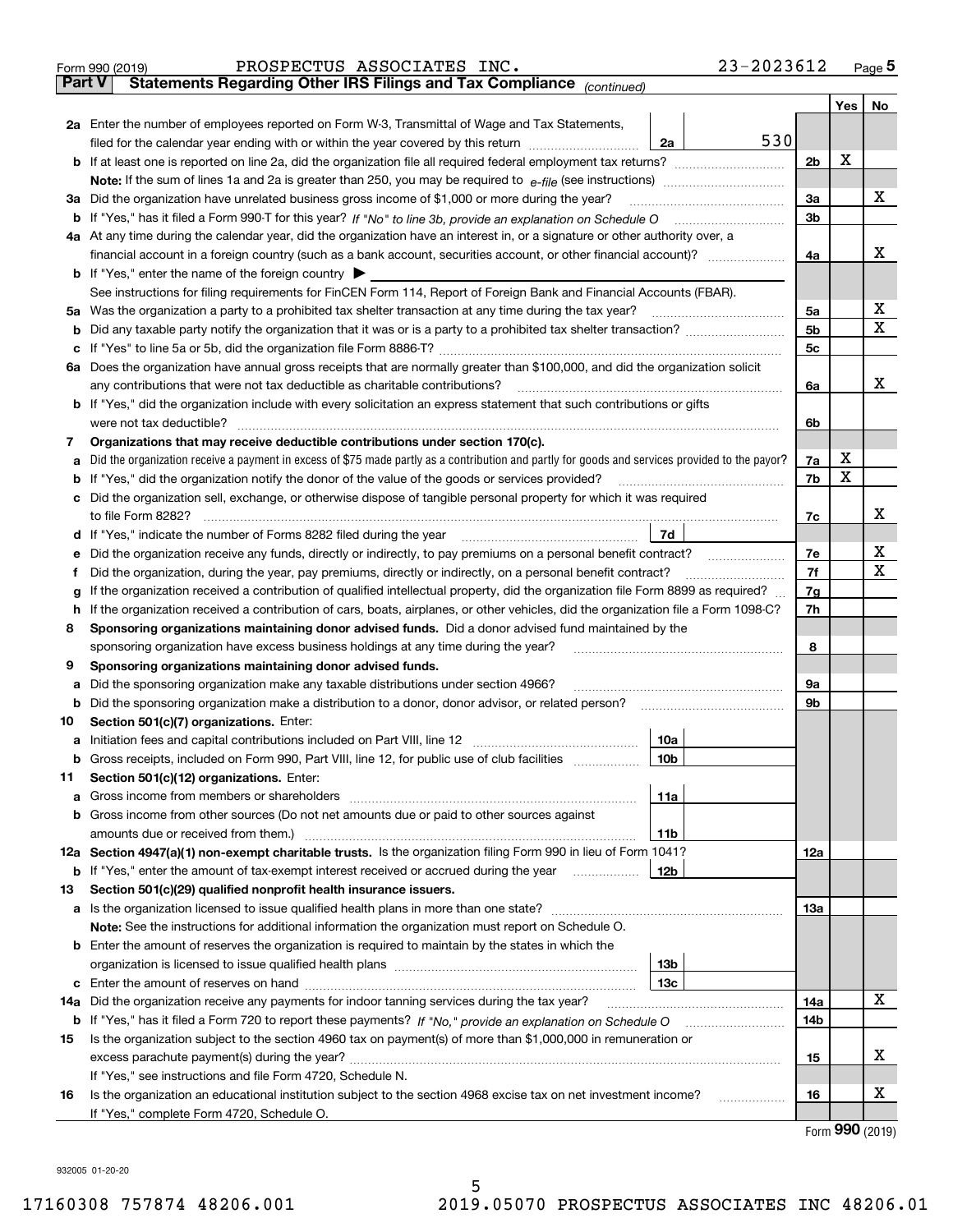| Form 990 (2019) |  |  |
|-----------------|--|--|
|                 |  |  |

*For each "Yes" response to lines 2 through 7b below, and for a "No" response to line 8a, 8b, or 10b below, describe the circumstances, processes, or changes on Schedule O. See instructions.* Form 990 (2019) **PROSPECTUS ASSOCIATES INC.** 23-2023612 Page 6<br>**Part VI Governance, Management, and Disclosure** For each "Yes" response to lines 2 through 7b below, and for a "No" response Check if Schedule O contains a response or note to any line in this Part VI

|    | <b>Section A. Governing Body and Management</b>                                                                                                                               |    |    |                 | Yes   No |             |
|----|-------------------------------------------------------------------------------------------------------------------------------------------------------------------------------|----|----|-----------------|----------|-------------|
|    | <b>1a</b> Enter the number of voting members of the governing body at the end of the tax year <i>manumum</i>                                                                  | 1a | 14 |                 |          |             |
|    | If there are material differences in voting rights among members of the governing body, or if the governing                                                                   |    |    |                 |          |             |
|    | body delegated broad authority to an executive committee or similar committee, explain on Schedule O.                                                                         |    |    |                 |          |             |
|    | <b>b</b> Enter the number of voting members included on line 1a, above, who are independent <i>manumum</i>                                                                    | 1b | 14 |                 |          |             |
| 2  | Did any officer, director, trustee, or key employee have a family relationship or a business relationship with any other                                                      |    |    |                 |          |             |
|    | officer, director, trustee, or key employee?                                                                                                                                  |    |    | $\mathbf{2}$    |          | X           |
| 3  | Did the organization delegate control over management duties customarily performed by or under the direct supervision                                                         |    |    |                 |          |             |
|    |                                                                                                                                                                               |    |    | 3               |          | X           |
| 4  | Did the organization make any significant changes to its governing documents since the prior Form 990 was filed?                                                              |    |    | $\overline{4}$  |          | $\mathbf X$ |
| 5  |                                                                                                                                                                               |    |    | 5               |          | $\mathbf X$ |
| 6  |                                                                                                                                                                               |    |    | 6               |          | $\mathbf X$ |
| 7a | Did the organization have members, stockholders, or other persons who had the power to elect or appoint one or                                                                |    |    |                 |          |             |
|    |                                                                                                                                                                               |    |    | 7a              |          | x           |
|    | <b>b</b> Are any governance decisions of the organization reserved to (or subject to approval by) members, stockholders, or                                                   |    |    |                 |          |             |
|    | persons other than the governing body?                                                                                                                                        |    |    | 7b              |          | х           |
| 8  | Did the organization contemporaneously document the meetings held or written actions undertaken during the year by the following:                                             |    |    |                 |          |             |
| a  |                                                                                                                                                                               |    |    | 8a              | X        |             |
|    |                                                                                                                                                                               |    |    | 8b              | X        |             |
| 9  | Is there any officer, director, trustee, or key employee listed in Part VII, Section A, who cannot be reached at the                                                          |    |    |                 |          |             |
|    |                                                                                                                                                                               |    |    | 9               |          | x           |
|    | Section B. Policies (This Section B requests information about policies not required by the Internal Revenue Code.)                                                           |    |    |                 |          |             |
|    |                                                                                                                                                                               |    |    |                 | Yes      | No          |
|    |                                                                                                                                                                               |    |    | 10a             |          | X           |
|    | <b>b</b> If "Yes," did the organization have written policies and procedures governing the activities of such chapters, affiliates,                                           |    |    |                 |          |             |
|    |                                                                                                                                                                               |    |    |                 |          |             |
|    |                                                                                                                                                                               |    |    | 10 <sub>b</sub> | X        |             |
|    | 11a Has the organization provided a complete copy of this Form 990 to all members of its governing body before filing the form?                                               |    |    | 11a             |          |             |
|    | <b>b</b> Describe in Schedule O the process, if any, used by the organization to review this Form 990.                                                                        |    |    |                 | X        |             |
|    |                                                                                                                                                                               |    |    | 12a             | X        |             |
| b  |                                                                                                                                                                               |    |    | 12 <sub>b</sub> |          |             |
|    | c Did the organization regularly and consistently monitor and enforce compliance with the policy? If "Yes." describe                                                          |    |    |                 |          |             |
|    | in Schedule O how this was done manufactured and continuum control of the Schedule O how this was done manufactured and continuum control of the Schedule O how this was done |    |    | 12c             | X        |             |
| 13 |                                                                                                                                                                               |    |    | 13              | X        |             |
| 14 | Did the organization have a written document retention and destruction policy? manufactured and the organization have a written document retention and destruction policy?    |    |    | 14              | X        |             |
| 15 | Did the process for determining compensation of the following persons include a review and approval by independent                                                            |    |    |                 |          |             |
|    | persons, comparability data, and contemporaneous substantiation of the deliberation and decision?                                                                             |    |    |                 |          |             |
|    |                                                                                                                                                                               |    |    | 15a             | X        |             |
|    |                                                                                                                                                                               |    |    | 15 <sub>b</sub> | X        |             |
|    | If "Yes" to line 15a or 15b, describe the process in Schedule O (see instructions).                                                                                           |    |    |                 |          |             |
|    | 16a Did the organization invest in, contribute assets to, or participate in a joint venture or similar arrangement with a                                                     |    |    |                 |          |             |
|    | taxable entity during the year?                                                                                                                                               |    |    | 16a             |          | X           |
|    | b If "Yes," did the organization follow a written policy or procedure requiring the organization to evaluate its participation                                                |    |    |                 |          |             |
|    | in joint venture arrangements under applicable federal tax law, and take steps to safeguard the organization's                                                                |    |    |                 |          |             |
|    | exempt status with respect to such arrangements?                                                                                                                              |    |    | 16 <sub>b</sub> |          |             |
|    | <b>Section C. Disclosure</b>                                                                                                                                                  |    |    |                 |          |             |
| 17 | List the states with which a copy of this Form 990 is required to be filed $\blacktriangleright$ PA                                                                           |    |    |                 |          |             |
| 18 | Section 6104 requires an organization to make its Forms 1023 (1024 or 1024-A, if applicable), 990, and 990-T (Section 501(c)(3)s only) available                              |    |    |                 |          |             |
|    | for public inspection. Indicate how you made these available. Check all that apply.                                                                                           |    |    |                 |          |             |
|    | $ X $ Own website<br>$\lfloor x \rfloor$ Upon request<br>Another's website<br>Other (explain on Schedule O)                                                                   |    |    |                 |          |             |
| 19 | Describe on Schedule O whether (and if so, how) the organization made its governing documents, conflict of interest policy, and financial                                     |    |    |                 |          |             |
|    | statements available to the public during the tax year.                                                                                                                       |    |    |                 |          |             |
| 20 | State the name, address, and telephone number of the person who possesses the organization's books and records                                                                |    |    |                 |          |             |
|    | THE ORGANIZATION $-610-372-4637$                                                                                                                                              |    |    |                 |          |             |
|    | 19604-1551                                                                                                                                                                    |    |    |                 |          |             |
|    | 840 WILLIAM LANE, READING, PA                                                                                                                                                 |    |    |                 |          |             |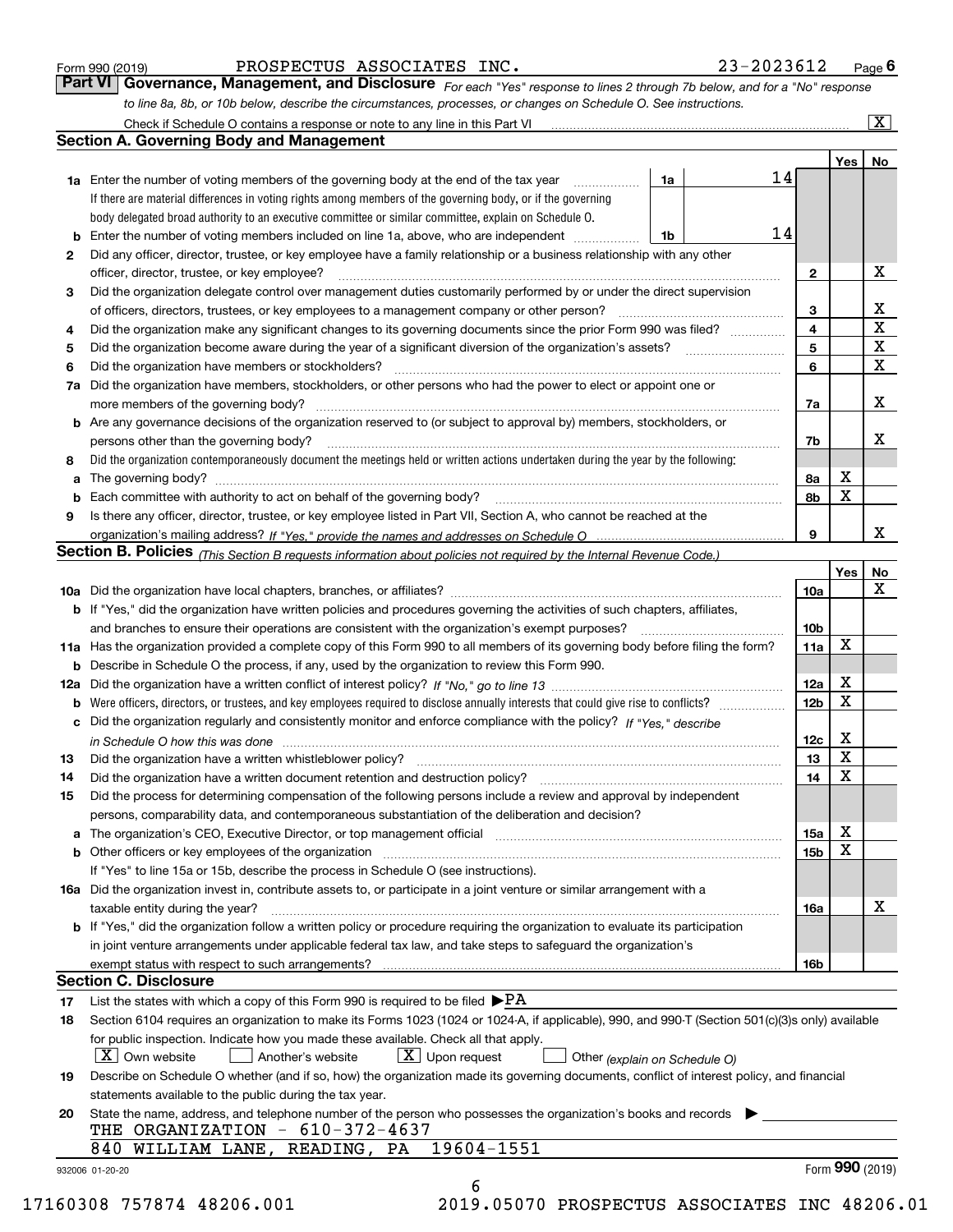$\mathcal{L}^{\text{max}}$ 

# **7Part VII Compensation of Officers, Directors, Trustees, Key Employees, Highest Compensated Employees, and Independent Contractors**

Check if Schedule O contains a response or note to any line in this Part VII

**Section A. Officers, Directors, Trustees, Key Employees, and Highest Compensated Employees**

**1a**  Complete this table for all persons required to be listed. Report compensation for the calendar year ending with or within the organization's tax year. **•** List all of the organization's current officers, directors, trustees (whether individuals or organizations), regardless of amount of compensation.

Enter -0- in columns (D), (E), and (F) if no compensation was paid.

 $\bullet$  List all of the organization's  $\,$ current key employees, if any. See instructions for definition of "key employee."

**•** List the organization's five current highest compensated employees (other than an officer, director, trustee, or key employee) who received reportable compensation (Box 5 of Form W-2 and/or Box 7 of Form 1099-MISC) of more than \$100,000 from the organization and any related organizations.

**•** List all of the organization's former officers, key employees, and highest compensated employees who received more than \$100,000 of reportable compensation from the organization and any related organizations.

**former directors or trustees**  ¥ List all of the organization's that received, in the capacity as a former director or trustee of the organization, more than \$10,000 of reportable compensation from the organization and any related organizations.

See instructions for the order in which to list the persons above.

Check this box if neither the organization nor any related organization compensated any current officer, director, or trustee.  $\mathcal{L}^{\text{max}}$ 

| (A)                           | (B)                    |                                |                                                                  | (C)                     |              |                                   |        | (D)             | (E)                              | (F)                      |
|-------------------------------|------------------------|--------------------------------|------------------------------------------------------------------|-------------------------|--------------|-----------------------------------|--------|-----------------|----------------------------------|--------------------------|
| Name and title                | Average                |                                | (do not check more than one                                      | Position                |              |                                   |        | Reportable      | Reportable                       | Estimated                |
|                               | hours per              |                                | box, unless person is both an<br>officer and a director/trustee) |                         |              |                                   |        | compensation    | compensation                     | amount of                |
|                               | week                   |                                |                                                                  |                         |              |                                   |        | from<br>the     | from related                     | other                    |
|                               | (list any<br>hours for | Individual trustee or director |                                                                  |                         |              |                                   |        | organization    | organizations<br>(W-2/1099-MISC) | compensation<br>from the |
|                               | related                |                                |                                                                  |                         |              |                                   |        | (W-2/1099-MISC) |                                  | organization             |
|                               | organizations          |                                |                                                                  |                         |              |                                   |        |                 |                                  | and related              |
|                               | below                  |                                | Institutional trustee                                            |                         | Key employee |                                   |        |                 |                                  | organizations            |
|                               | line)                  |                                |                                                                  | Officer                 |              | Highest compensated<br>  employee | Former |                 |                                  |                          |
| BETTY KOPPENHOFER<br>(1)      | 1.00                   |                                |                                                                  |                         |              |                                   |        |                 |                                  |                          |
| PRESIDENT AS OF JANUARY       |                        | $\mathbf X$                    |                                                                  | X                       |              |                                   |        | $\mathbf 0$ .   | $\mathbf 0$ .                    | $0_{.}$                  |
| (2)<br>DONALD ARNHOLT         | 1.00                   |                                |                                                                  |                         |              |                                   |        |                 |                                  |                          |
| VICE PRESIDENT                |                        | $\mathbf X$                    |                                                                  | $\overline{\textbf{X}}$ |              |                                   |        | $\mathbf 0$ .   | $\mathbf 0$ .                    | $0_{.}$                  |
| (3)<br>MARK YODER, ESQ.       | 1.00                   |                                |                                                                  |                         |              |                                   |        |                 |                                  |                          |
| <b>TREASURER</b>              |                        | $\mathbf x$                    |                                                                  | $\overline{\textbf{X}}$ |              |                                   |        | $\mathbf 0$ .   | $\mathbf 0$ .                    | $\mathbf 0$ .            |
| (4) SUSAN KOLB                | 1.00                   |                                |                                                                  |                         |              |                                   |        |                 |                                  |                          |
| <b>SECRETARY</b>              |                        | $\mathbf X$                    |                                                                  | $\overline{\textbf{X}}$ |              |                                   |        | $\mathbf 0$ .   | $\mathbf 0$ .                    | $\mathbf 0$ .            |
| JONATHAN C. BECKER<br>(5)     | 1.00                   |                                |                                                                  |                         |              |                                   |        |                 |                                  |                          |
| <b>BOARD MEMBER</b>           |                        | $\mathbf X$                    |                                                                  |                         |              |                                   |        | $\mathbf 0$ .   | $\mathbf 0$ .                    | $\mathbf 0$ .            |
| MICHAEL BILLERA-SMITH<br>(6)  | 1.00                   |                                |                                                                  |                         |              |                                   |        |                 |                                  |                          |
| <b>BOARD MEMBER</b>           |                        | $\mathbf X$                    |                                                                  |                         |              |                                   |        | $0$ .           | $\mathbf 0$ .                    | $\mathbf 0$ .            |
| MARK CHAKNOS<br>(7)           | 1.00                   |                                |                                                                  |                         |              |                                   |        |                 |                                  |                          |
| <b>BOARD MEMBER</b>           |                        | $\mathbf X$                    |                                                                  |                         |              |                                   |        | $\mathbf 0$ .   | $\mathbf 0$ .                    | $\pmb{0}$ .              |
| ERIC J. FABRIZIO, ESQ.<br>(8) | 1.00                   |                                |                                                                  |                         |              |                                   |        |                 |                                  |                          |
| <b>BOARD MEMBER</b>           |                        | $\overline{\textbf{X}}$        |                                                                  |                         |              |                                   |        | $\mathbf 0$ .   | $\mathbf 0$ .                    | $\mathbf 0$ .            |
| (9) KRISTINE M. LEAMAN, MD    | 1.00                   |                                |                                                                  |                         |              |                                   |        |                 |                                  |                          |
| <b>BOARD MEMBER</b>           |                        | $\mathbf X$                    |                                                                  |                         |              |                                   |        | $\mathbf 0$ .   | $\mathbf 0$ .                    | $\mathbf 0$ .            |
| (10) JENNIFER MATTEN          | 1.00                   |                                |                                                                  |                         |              |                                   |        |                 |                                  |                          |
| <b>BOARD MEMBER</b>           |                        | $\mathbf X$                    |                                                                  |                         |              |                                   |        | $0$ .           | $\mathbf 0$ .                    | $\mathbf 0$ .            |
| (11) CHRISTINE WERNER         | 1.00                   |                                |                                                                  |                         |              |                                   |        |                 |                                  |                          |
| <b>BOARD MEMBER</b>           |                        | $\mathbf x$                    |                                                                  |                         |              |                                   |        | $\mathbf{0}$ .  | $\mathbf 0$ .                    | $\mathbf 0$ .            |
| (12) PETER ROWLEY             | 1.00                   |                                |                                                                  |                         |              |                                   |        |                 |                                  |                          |
| <b>BOARD MEMBER</b>           |                        | $\mathbf X$                    |                                                                  |                         |              |                                   |        | $\mathbf 0$ .   | $\mathbf 0$ .                    | $\mathbf 0$ .            |
| (13) FREDERICK C. SHEELER     | 1.00                   |                                |                                                                  |                         |              |                                   |        |                 |                                  |                          |
| <b>BOARD MEMBER</b>           |                        | $\mathbf x$                    |                                                                  |                         |              |                                   |        | $\mathbf 0$ .   | $\mathbf 0$ .                    | $\mathbf 0$ .            |
| (14) DANIEL E. WIEKRYKAS      | 1.00                   |                                |                                                                  |                         |              |                                   |        |                 |                                  |                          |
| <b>BOARD MEMBER</b>           |                        | $\mathbf X$                    |                                                                  |                         |              |                                   |        | $\mathbf 0$ .   | $\mathbf 0$ .                    | $\mathbf 0$ .            |
| (15) RICHARD S. WALDRON       | 1.00                   |                                |                                                                  |                         |              |                                   |        |                 |                                  |                          |
| PRESIDENT THROUGH JANUARY     |                        | $\mathbf X$                    |                                                                  | X                       |              |                                   |        | $\mathbf 0$ .   | $\mathbf 0$ .                    | $\mathbf 0$ .            |
| (16) JODY WAGNER              | 50.00                  |                                |                                                                  |                         |              |                                   |        |                 |                                  |                          |
| CEO                           |                        |                                |                                                                  | X                       |              |                                   |        | 132,470.        | 0.                               | 1,530.                   |
|                               |                        |                                |                                                                  |                         |              |                                   |        |                 |                                  |                          |
|                               |                        |                                |                                                                  |                         |              |                                   |        |                 |                                  |                          |

932007 01-20-20

Form (2019) **990**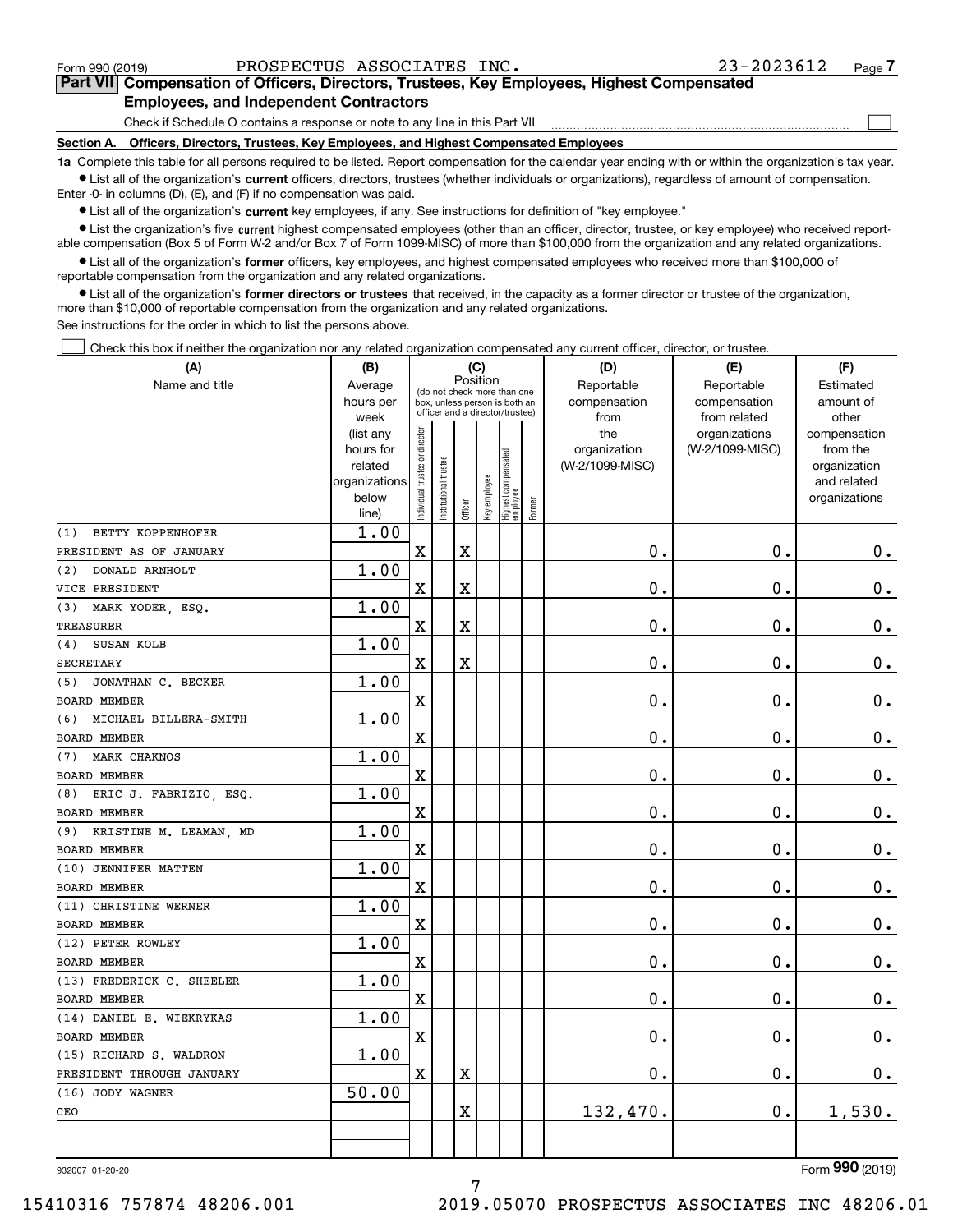|              | PROSPECTUS ASSOCIATES INC.<br>Form 990 (2019)                                                                                                                                                                                                                            |                                                                      |                                                                                                                    |                       |                                                   |              |                                  |                                        |                                                      | 23-2023612                       |             |              | Page 8                                                                   |         |
|--------------|--------------------------------------------------------------------------------------------------------------------------------------------------------------------------------------------------------------------------------------------------------------------------|----------------------------------------------------------------------|--------------------------------------------------------------------------------------------------------------------|-----------------------|---------------------------------------------------|--------------|----------------------------------|----------------------------------------|------------------------------------------------------|----------------------------------|-------------|--------------|--------------------------------------------------------------------------|---------|
|              | <b>Part VII</b><br>Section A. Officers, Directors, Trustees, Key Employees, and Highest Compensated Employees (continued)                                                                                                                                                |                                                                      |                                                                                                                    |                       |                                                   |              |                                  |                                        |                                                      |                                  |             |              |                                                                          |         |
|              | (A)<br>Name and title                                                                                                                                                                                                                                                    | (B)<br>Average<br>hours per<br>week                                  | (C)<br>Position<br>(do not check more than one<br>box, unless person is both an<br>officer and a director/trustee) |                       | (E)<br>Reportable<br>compensation<br>from related |              |                                  | (F)<br>Estimated<br>amount of<br>other |                                                      |                                  |             |              |                                                                          |         |
|              |                                                                                                                                                                                                                                                                          | (list any<br>hours for<br>related<br>organizations<br>below<br>line) | Individual trustee or director                                                                                     | Institutional trustee | Officer                                           | Key employee | Highest compensated<br> employee | Former                                 | the<br>organization<br>(W-2/1099-MISC)               | organizations<br>(W-2/1099-MISC) |             |              | compensation<br>from the<br>organization<br>and related<br>organizations |         |
|              |                                                                                                                                                                                                                                                                          |                                                                      |                                                                                                                    |                       |                                                   |              |                                  |                                        |                                                      |                                  |             |              |                                                                          |         |
|              |                                                                                                                                                                                                                                                                          |                                                                      |                                                                                                                    |                       |                                                   |              |                                  |                                        |                                                      |                                  |             |              |                                                                          |         |
|              |                                                                                                                                                                                                                                                                          |                                                                      |                                                                                                                    |                       |                                                   |              |                                  |                                        |                                                      |                                  |             |              |                                                                          |         |
|              |                                                                                                                                                                                                                                                                          |                                                                      |                                                                                                                    |                       |                                                   |              |                                  |                                        |                                                      |                                  |             |              |                                                                          |         |
|              | 1b Subtotal                                                                                                                                                                                                                                                              |                                                                      |                                                                                                                    |                       |                                                   |              |                                  |                                        | 132,470.                                             |                                  | 0.          |              | 1,530.                                                                   |         |
| $\mathbf{2}$ | c Total from continuation sheets to Part VII, Section A<br>Total number of individuals (including but not limited to those listed above) who received more than \$100,000 of reportable                                                                                  |                                                                      |                                                                                                                    |                       |                                                   |              |                                  |                                        | 0.<br>132,470.                                       |                                  | $0$ .<br>0. |              | 1,530.                                                                   | О.      |
|              | compensation from the organization $\blacktriangleright$                                                                                                                                                                                                                 |                                                                      |                                                                                                                    |                       |                                                   |              |                                  |                                        |                                                      |                                  |             |              | Yes                                                                      | 1<br>No |
| 3            | Did the organization list any former officer, director, trustee, key employee, or highest compensated employee on<br>line 1a? If "Yes," complete Schedule J for such individual manumanamental communities and the 1a? If "Yes," complete Schedule J for such individual |                                                                      |                                                                                                                    |                       |                                                   |              |                                  |                                        |                                                      |                                  |             | 3            |                                                                          | x       |
|              | For any individual listed on line 1a, is the sum of reportable compensation and other compensation from the organization                                                                                                                                                 |                                                                      |                                                                                                                    |                       |                                                   |              |                                  |                                        |                                                      |                                  |             | 4            |                                                                          | х       |
| 5            | Did any person listed on line 1a receive or accrue compensation from any unrelated organization or individual for services                                                                                                                                               |                                                                      |                                                                                                                    |                       |                                                   |              |                                  |                                        |                                                      |                                  |             | 5            |                                                                          | х       |
| 1            | <b>Section B. Independent Contractors</b><br>Complete this table for your five highest compensated independent contractors that received more than \$100,000 of compensation from                                                                                        |                                                                      |                                                                                                                    |                       |                                                   |              |                                  |                                        |                                                      |                                  |             |              |                                                                          |         |
|              | the organization. Report compensation for the calendar year ending with or within the organization's tax year.<br>(A)                                                                                                                                                    |                                                                      |                                                                                                                    |                       |                                                   |              |                                  |                                        | (B)                                                  |                                  |             | (C)          |                                                                          |         |
|              | Name and business address<br>RICH'S AUTO SALES & SERVICE                                                                                                                                                                                                                 |                                                                      |                                                                                                                    |                       |                                                   |              |                                  |                                        | Description of services<br><b>AUTO REPAIRS &amp;</b> |                                  |             | Compensation |                                                                          |         |
|              | 1340 CLARION STREET, READING, PA 19601                                                                                                                                                                                                                                   |                                                                      |                                                                                                                    |                       |                                                   |              |                                  |                                        | SERVICE                                              |                                  |             |              | 206,095.                                                                 |         |
|              |                                                                                                                                                                                                                                                                          |                                                                      |                                                                                                                    |                       |                                                   |              |                                  |                                        |                                                      |                                  |             |              |                                                                          |         |
|              |                                                                                                                                                                                                                                                                          |                                                                      |                                                                                                                    |                       |                                                   |              |                                  |                                        |                                                      |                                  |             |              |                                                                          |         |
| 2            | Total number of independent contractors (including but not limited to those listed above) who received more than<br>\$100,000 of compensation from the organization                                                                                                      |                                                                      |                                                                                                                    |                       |                                                   | 1            |                                  |                                        |                                                      |                                  |             |              |                                                                          |         |
|              |                                                                                                                                                                                                                                                                          |                                                                      |                                                                                                                    |                       |                                                   |              |                                  |                                        |                                                      |                                  |             |              | Form 990 (2019)                                                          |         |

932008 01-20-20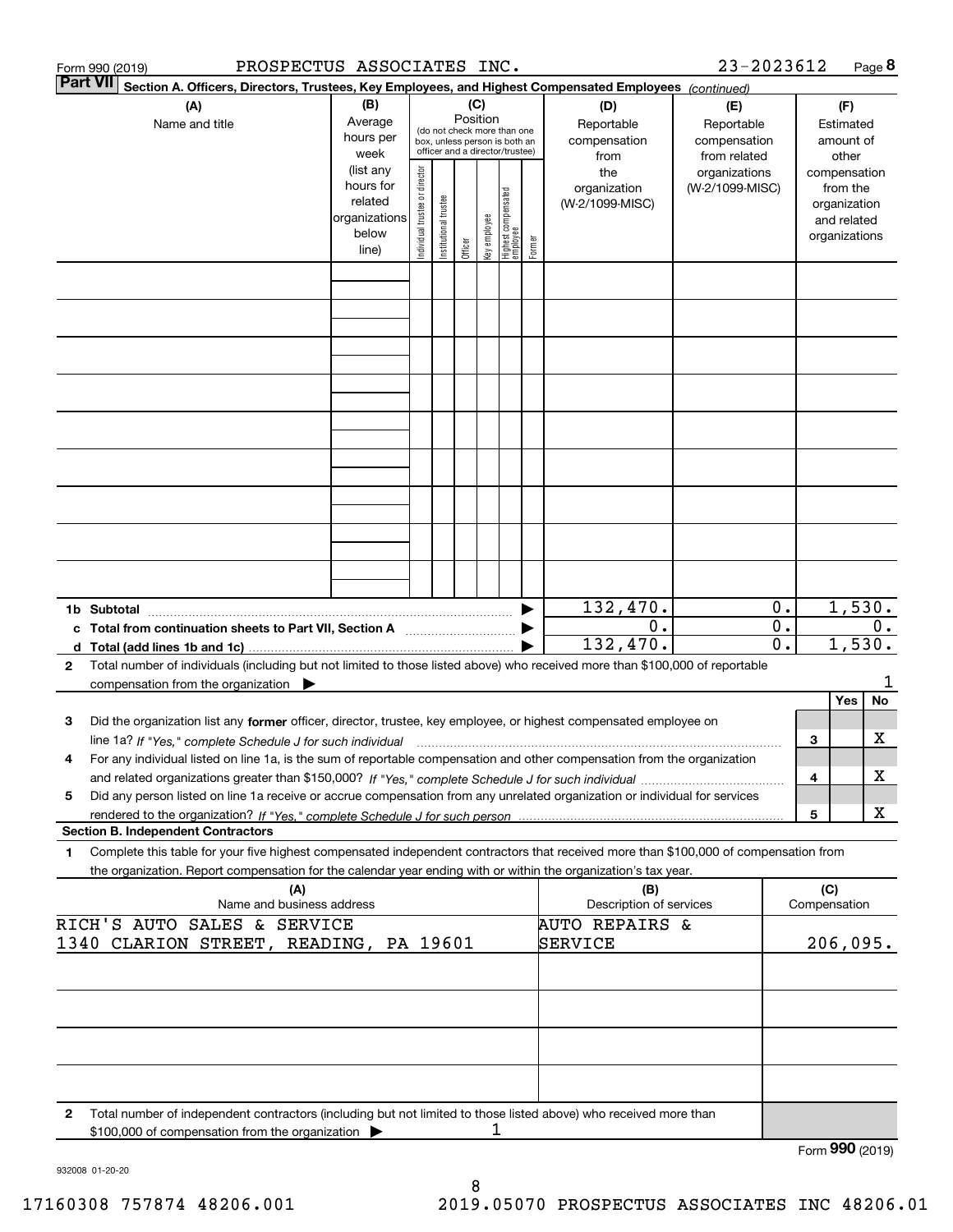| <b>Part VIII</b>                                          |    |        | <b>Statement of Revenue</b>                                                                                            |    |                |                      |                      |                      |                                       |                               |                                                                 |
|-----------------------------------------------------------|----|--------|------------------------------------------------------------------------------------------------------------------------|----|----------------|----------------------|----------------------|----------------------|---------------------------------------|-------------------------------|-----------------------------------------------------------------|
|                                                           |    |        | Check if Schedule O contains a response or note to any line in this Part VIII                                          |    |                |                      |                      | (A)                  | (B)                                   | $\overline{C}$                |                                                                 |
|                                                           |    |        |                                                                                                                        |    |                |                      |                      | Total revenue        | Related or exempt<br>function revenue | Unrelated<br>business revenue | (D)<br>Revenue excluded<br>from tax under<br>sections 512 - 514 |
|                                                           |    |        | 1 a Federated campaigns                                                                                                |    | 1a             |                      |                      |                      |                                       |                               |                                                                 |
|                                                           |    |        | <b>b</b> Membership dues                                                                                               |    | 1 <sub>b</sub> |                      |                      |                      |                                       |                               |                                                                 |
|                                                           |    |        | c Fundraising events                                                                                                   |    | 1 <sub>c</sub> |                      | 32,650.              |                      |                                       |                               |                                                                 |
| Contributions, Gifts, Grants<br>and Other Similar Amounts |    |        | d Related organizations                                                                                                | .  | 1 <sub>d</sub> |                      |                      |                      |                                       |                               |                                                                 |
|                                                           |    |        | e Government grants (contributions)                                                                                    |    | 1e             |                      |                      |                      |                                       |                               |                                                                 |
|                                                           |    |        | All other contributions, gifts, grants, and                                                                            |    |                |                      |                      |                      |                                       |                               |                                                                 |
|                                                           |    |        | similar amounts not included above                                                                                     |    | 1f             |                      | 126,890.             |                      |                                       |                               |                                                                 |
|                                                           |    |        | Noncash contributions included in lines 1a-1f                                                                          |    | $1g$ \$        |                      |                      |                      |                                       |                               |                                                                 |
|                                                           |    |        | <b>h</b> Total. Add lines 1a-1f                                                                                        |    |                |                      |                      | 159,540.             |                                       |                               |                                                                 |
|                                                           |    |        |                                                                                                                        |    |                |                      | <b>Business Code</b> |                      |                                       |                               |                                                                 |
|                                                           |    | 2а     | PA DEPARTMENT OF HUMAN SERVICES                                                                                        |    |                |                      | 624100               | 18,778,976.          | 18,778,976.                           |                               |                                                                 |
| Program Service<br>Revenue                                |    | b      | ROOM AND BOARD<br>SERVICE ACCESS & MANAGE                                                                              |    |                |                      | 624100<br>624100     | 689,126.             | 689,126.                              |                               |                                                                 |
|                                                           |    |        | WORKSHOP CONTRACTS                                                                                                     |    |                |                      | 624100               | 413,458.<br>114,570. | 413,458.<br>114,570.                  |                               |                                                                 |
|                                                           |    |        | BERKS CTY CHILD & YOUTH                                                                                                |    |                |                      | 624100               | 94,909.              | 94,909.                               |                               |                                                                 |
|                                                           |    |        |                                                                                                                        |    |                |                      | 624100               | 95,608.              | 95,608.                               |                               |                                                                 |
|                                                           |    | f<br>a | All other program service revenue                                                                                      |    |                |                      |                      | 20, 186, 647.        |                                       |                               |                                                                 |
|                                                           | 3  |        | Investment income (including dividends, interest, and                                                                  |    |                |                      |                      |                      |                                       |                               |                                                                 |
|                                                           |    |        |                                                                                                                        |    |                |                      |                      | 22,246.              |                                       |                               | 22,246.                                                         |
|                                                           | 4  |        | Income from investment of tax-exempt bond proceeds                                                                     |    |                |                      |                      |                      |                                       |                               |                                                                 |
|                                                           | 5  |        |                                                                                                                        |    |                |                      |                      |                      |                                       |                               |                                                                 |
|                                                           |    |        |                                                                                                                        |    | (i) Real       |                      | (ii) Personal        |                      |                                       |                               |                                                                 |
|                                                           |    | 6а     | Gross rents<br>.                                                                                                       | 6а |                |                      |                      |                      |                                       |                               |                                                                 |
|                                                           |    | b      | Less: rental expenses                                                                                                  | 6b |                |                      |                      |                      |                                       |                               |                                                                 |
|                                                           |    | c      | Rental income or (loss)                                                                                                | 6c |                |                      |                      |                      |                                       |                               |                                                                 |
|                                                           |    |        | d Net rental income or (loss)                                                                                          |    |                |                      |                      |                      |                                       |                               |                                                                 |
|                                                           |    |        | 7 a Gross amount from sales of                                                                                         |    | (i) Securities |                      | (ii) Other           |                      |                                       |                               |                                                                 |
|                                                           |    |        | assets other than inventory                                                                                            | 7a |                |                      | 139,025.             |                      |                                       |                               |                                                                 |
|                                                           |    |        | <b>b</b> Less: cost or other basis                                                                                     |    |                |                      |                      |                      |                                       |                               |                                                                 |
|                                                           |    |        | and sales expenses                                                                                                     | 7b |                |                      | 46,583.              |                      |                                       |                               |                                                                 |
| Revenue                                                   |    |        | <b>c</b> Gain or (loss)                                                                                                | 7c |                |                      | 92,442.              |                      |                                       |                               |                                                                 |
|                                                           |    |        |                                                                                                                        |    |                |                      |                      | 92,442.              |                                       |                               | 92,442.                                                         |
| Othe                                                      |    |        | 8 a Gross income from fundraising events (not                                                                          |    |                |                      |                      |                      |                                       |                               |                                                                 |
|                                                           |    |        | $32,650.$ of<br>including $$$                                                                                          |    |                |                      |                      |                      |                                       |                               |                                                                 |
|                                                           |    |        | contributions reported on line 1c). See                                                                                |    |                |                      |                      |                      |                                       |                               |                                                                 |
|                                                           |    |        |                                                                                                                        |    |                | 8a                   | 43,250.              |                      |                                       |                               |                                                                 |
|                                                           |    |        | <b>b</b> Less: direct expenses                                                                                         |    |                | 8b                   | 28,104.              | 15,146.              |                                       |                               |                                                                 |
|                                                           |    |        | c Net income or (loss) from fundraising events                                                                         |    |                |                      | ▶                    |                      |                                       |                               | 15, 146.                                                        |
|                                                           |    |        | 9 a Gross income from gaming activities. See                                                                           |    |                |                      |                      |                      |                                       |                               |                                                                 |
|                                                           |    |        | <b>b</b> Less: direct expenses <b>manually</b>                                                                         |    |                | 9a<br>9 <sub>b</sub> |                      |                      |                                       |                               |                                                                 |
|                                                           |    |        | c Net income or (loss) from gaming activities                                                                          |    |                |                      |                      |                      |                                       |                               |                                                                 |
|                                                           |    |        | 10 a Gross sales of inventory, less returns                                                                            |    |                |                      |                      |                      |                                       |                               |                                                                 |
|                                                           |    |        |                                                                                                                        |    |                | 10a                  |                      |                      |                                       |                               |                                                                 |
|                                                           |    |        | <b>b</b> Less: cost of goods sold                                                                                      |    |                | 10b                  |                      |                      |                                       |                               |                                                                 |
|                                                           |    |        | c Net income or (loss) from sales of inventory                                                                         |    |                |                      |                      |                      |                                       |                               |                                                                 |
|                                                           |    |        |                                                                                                                        |    |                |                      | <b>Business Code</b> |                      |                                       |                               |                                                                 |
|                                                           |    | 11 a   | <u> 1989 - Johann Barbara, martxa alemaniar amerikan a</u>                                                             |    |                |                      |                      |                      |                                       |                               |                                                                 |
|                                                           |    | b      |                                                                                                                        |    |                |                      |                      |                      |                                       |                               |                                                                 |
| Revenue                                                   |    | с      | <u> 1980 - Jan Sterling and Sterling and Sterling and Sterling and Sterling and Sterling and Sterling and Sterling</u> |    |                |                      |                      |                      |                                       |                               |                                                                 |
| Miscellaneous                                             |    |        |                                                                                                                        |    |                |                      |                      |                      |                                       |                               |                                                                 |
|                                                           |    |        |                                                                                                                        |    |                |                      | ▶                    |                      |                                       |                               |                                                                 |
|                                                           | 12 |        |                                                                                                                        |    |                |                      |                      | 20,476,021.          | 20, 186, 647.                         | 0.                            | 129,834.                                                        |
| 932009 01-20-20                                           |    |        |                                                                                                                        |    |                |                      |                      |                      |                                       |                               | Form 990 (2019)                                                 |

Form 990 (2019) PROSPECTUS ASSOCIATES INC . 23--2023612 Page

PROSPECTUS ASSOCIATES INC.

**9**

23-2023612

9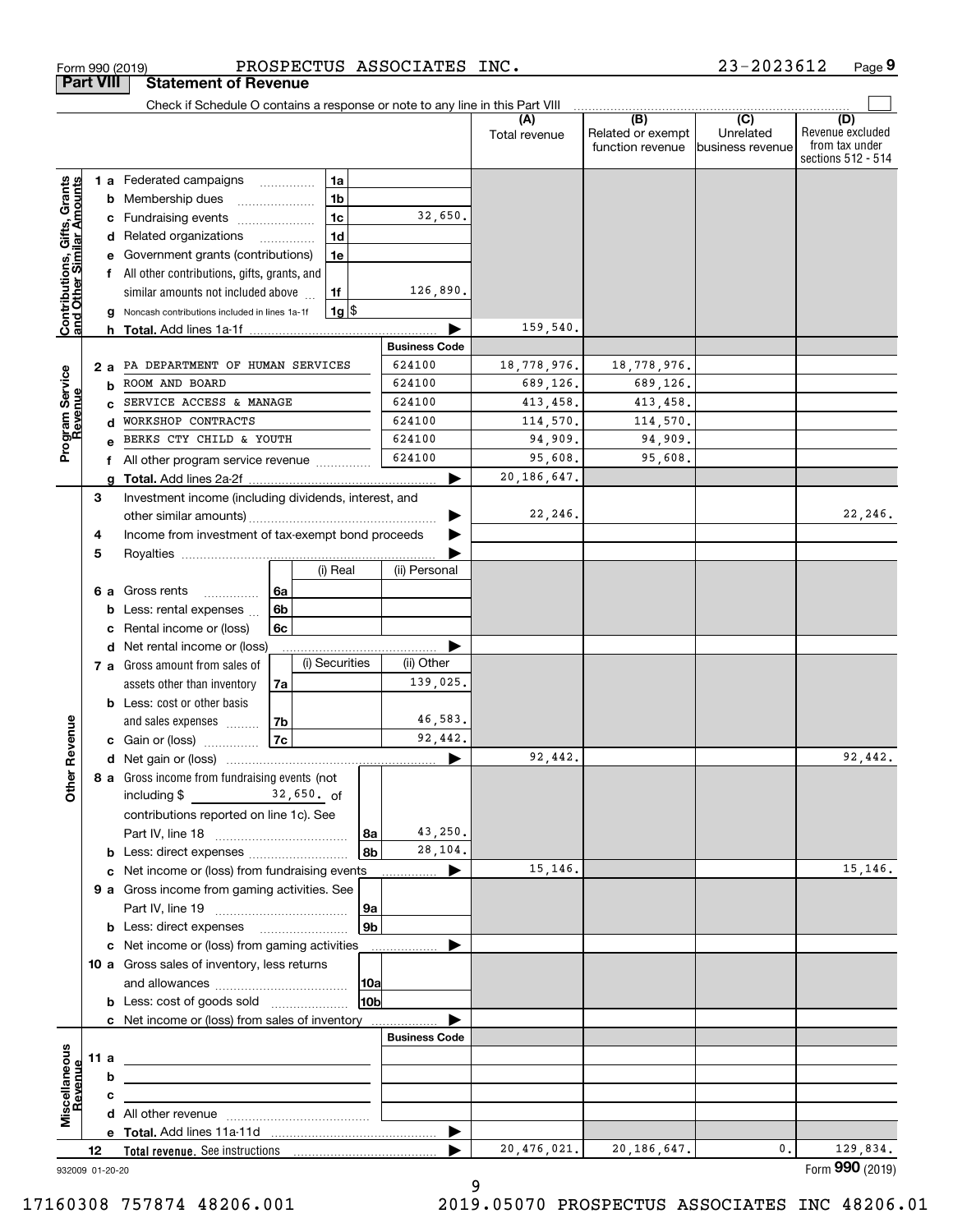Form 990 (2019) PROSPECTUS ASSOCIATES INC . 23-2023612 Page **Part IX Statement of Functional Expenses**

*Section 501(c)(3) and 501(c)(4) organizations must complete all columns. All other organizations must complete column (A).*

|    | Check if Schedule O contains a response or note to any line in this Part IX                                                                                                                                |                       |                                    |                                                      |                                |
|----|------------------------------------------------------------------------------------------------------------------------------------------------------------------------------------------------------------|-----------------------|------------------------------------|------------------------------------------------------|--------------------------------|
|    | Do not include amounts reported on lines 6b,<br>7b, 8b, 9b, and 10b of Part VIII.                                                                                                                          | (A)<br>Total expenses | (B)<br>Program service<br>expenses | $\overline{C}$<br>Management and<br>general expenses | (D)<br>Fundraising<br>expenses |
| 1  | Grants and other assistance to domestic organizations                                                                                                                                                      |                       |                                    |                                                      |                                |
|    | and domestic governments. See Part IV, line 21                                                                                                                                                             |                       |                                    |                                                      |                                |
| 2  | Grants and other assistance to domestic                                                                                                                                                                    |                       |                                    |                                                      |                                |
|    | individuals. See Part IV, line 22                                                                                                                                                                          |                       |                                    |                                                      |                                |
| 3  | Grants and other assistance to foreign                                                                                                                                                                     |                       |                                    |                                                      |                                |
|    | organizations, foreign governments, and foreign                                                                                                                                                            |                       |                                    |                                                      |                                |
|    | individuals. See Part IV, lines 15 and 16                                                                                                                                                                  |                       |                                    |                                                      |                                |
| 4  | Benefits paid to or for members                                                                                                                                                                            |                       |                                    |                                                      |                                |
| 5  | Compensation of current officers, directors,                                                                                                                                                               |                       |                                    |                                                      |                                |
|    | trustees, and key employees                                                                                                                                                                                | 134,000.              |                                    | 134,000.                                             |                                |
| 6  | Compensation not included above to disqualified                                                                                                                                                            |                       |                                    |                                                      |                                |
|    | persons (as defined under section 4958(f)(1)) and                                                                                                                                                          |                       |                                    |                                                      |                                |
|    | persons described in section 4958(c)(3)(B)                                                                                                                                                                 |                       |                                    |                                                      |                                |
| 7  | Other salaries and wages                                                                                                                                                                                   | 10,962,422.           | 9,695,389.                         | 1,219,782.                                           | 47,251.                        |
| 8  | Pension plan accruals and contributions (include                                                                                                                                                           |                       |                                    |                                                      |                                |
|    | section 401(k) and 403(b) employer contributions)                                                                                                                                                          | 300,225.              | 260, 323.                          | 38,848.                                              | $\frac{1,054.}{9,324.}$        |
| 9  |                                                                                                                                                                                                            | 2,654,989.            | $\overline{2,303,452.}$            | 342, 213.                                            |                                |
| 10 |                                                                                                                                                                                                            | 812,086.              | 710,621.                           | 97,553.                                              | 3,912.                         |
| 11 | Fees for services (nonemployees):                                                                                                                                                                          |                       |                                    |                                                      |                                |
| a  |                                                                                                                                                                                                            |                       |                                    |                                                      |                                |
| b  |                                                                                                                                                                                                            | 8,719.                |                                    | 8,719.                                               |                                |
| c  |                                                                                                                                                                                                            | $\overline{55,210}$ . |                                    | $\overline{55,210}$ .                                |                                |
| d  |                                                                                                                                                                                                            |                       |                                    |                                                      |                                |
|    | Professional fundraising services. See Part IV, line 17                                                                                                                                                    |                       |                                    |                                                      |                                |
| f  | Investment management fees                                                                                                                                                                                 |                       |                                    |                                                      |                                |
| a  | Other. (If line 11g amount exceeds 10% of line 25,                                                                                                                                                         |                       |                                    |                                                      |                                |
|    | column (A) amount, list line 11g expenses on Sch O.)                                                                                                                                                       | 40,821.               |                                    | 40,821.                                              |                                |
| 12 |                                                                                                                                                                                                            |                       |                                    |                                                      |                                |
| 13 |                                                                                                                                                                                                            | 169,487.              | 66,175.                            | 102,452.                                             | 860.                           |
| 14 |                                                                                                                                                                                                            | 158,871.              |                                    | 158,871.                                             |                                |
| 15 |                                                                                                                                                                                                            |                       |                                    |                                                      |                                |
| 16 |                                                                                                                                                                                                            | 523,790.              | 484,245.                           | 39,545.                                              |                                |
| 17 | Travel                                                                                                                                                                                                     | 29,495.               | $\overline{28,317}$ .              | 1,130.                                               | 48.                            |
| 18 | Payments of travel or entertainment expenses                                                                                                                                                               |                       |                                    |                                                      |                                |
|    | for any federal, state, or local public officials                                                                                                                                                          |                       |                                    |                                                      |                                |
| 19 | Conferences, conventions, and meetings                                                                                                                                                                     |                       |                                    |                                                      |                                |
| 20 | Interest                                                                                                                                                                                                   | 139,603.              | 38,719.                            | 100,884.                                             |                                |
| 21 |                                                                                                                                                                                                            |                       |                                    |                                                      |                                |
| 22 | Depreciation, depletion, and amortization                                                                                                                                                                  | 592, 219.             | 549,876.                           | 42,343.                                              |                                |
| 23 | Insurance                                                                                                                                                                                                  | 100, 115.             | 52,905.                            | 47,210.                                              |                                |
| 24 | Other expenses. Itemize expenses not covered<br>above (List miscellaneous expenses on line 24e. If<br>line 24e amount exceeds 10% of line 25, column (A)<br>amount, list line 24e expenses on Schedule 0.) |                       |                                    |                                                      |                                |
| a  | CONTRACTED PERSONNEL AN                                                                                                                                                                                    | 940,129.              | 938,288.                           |                                                      | 1,841.                         |
| b  | REPAIRS & MAINTENANCE                                                                                                                                                                                      | 647,079.              | 575,053.                           | 72,026.                                              |                                |
| C  | HOUSEKEEPING                                                                                                                                                                                               | 142,642.              | 119,479.                           | 23, 163.                                             |                                |
| d  | FOOD & CLOTHING                                                                                                                                                                                            | 134,109.              | 131,681.                           | 1,232.                                               | 1,196.                         |
| е  | All other expenses                                                                                                                                                                                         | 251, 324.             | 146,500.                           | 101, 133.                                            | 3,691.                         |
| 25 | Total functional expenses. Add lines 1 through 24e                                                                                                                                                         | 18,797,335.           | 16, 101, 023.                      | 2,627,135.                                           | 69,177.                        |
| 26 | Joint costs. Complete this line only if the organization                                                                                                                                                   |                       |                                    |                                                      |                                |
|    | reported in column (B) joint costs from a combined                                                                                                                                                         |                       |                                    |                                                      |                                |
|    | educational campaign and fundraising solicitation.                                                                                                                                                         |                       |                                    |                                                      |                                |
|    | Check here $\blacktriangleright$<br>if following SOP 98-2 (ASC 958-720)                                                                                                                                    |                       |                                    |                                                      |                                |

932010 01-20-20

10 17160308 757874 48206.001 2019.05070 PROSPECTUS ASSOCIATES INC 48206.01

Form (2019) **990**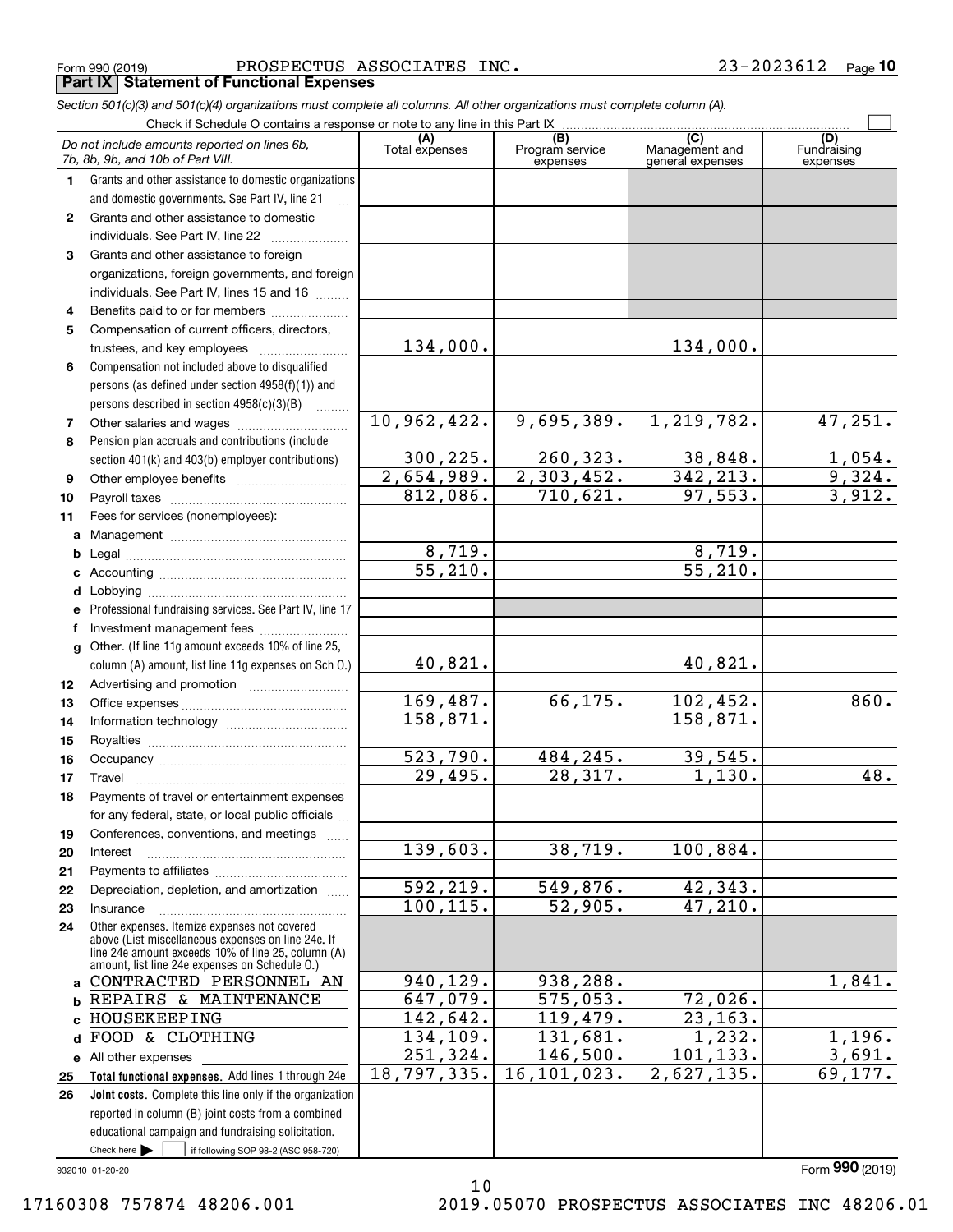**33**

Form (2019) **990**

| Form 990 (2019) |  | PROSPECTUS ASSOCIATES | INC. | 3-2023612 | Page |
|-----------------|--|-----------------------|------|-----------|------|
|-----------------|--|-----------------------|------|-----------|------|

Check if Schedule O contains a response or note to any line in this Part X

|                             |              |                                                                                    |  |              |                | (A)<br>Beginning of year |                 | (B)<br>End of year     |  |
|-----------------------------|--------------|------------------------------------------------------------------------------------|--|--------------|----------------|--------------------------|-----------------|------------------------|--|
|                             | 1            |                                                                                    |  |              |                | 1,086,460.               | $\mathbf{1}$    | 6,443,242.             |  |
|                             | $\mathbf{2}$ |                                                                                    |  |              |                | 501, 203.                | $\overline{2}$  | 507,818.               |  |
|                             | з            |                                                                                    |  |              | 3              |                          |                 |                        |  |
|                             | 4            |                                                                                    |  | 3, 187, 053. | $\overline{4}$ | 974,637.                 |                 |                        |  |
|                             | 5            | Loans and other receivables from any current or former officer, director,          |  |              |                |                          |                 |                        |  |
|                             |              | trustee, key employee, creator or founder, substantial contributor, or 35%         |  |              |                |                          |                 |                        |  |
|                             |              | controlled entity or family member of any of these persons                         |  |              | 5              |                          |                 |                        |  |
|                             | 6            | Loans and other receivables from other disqualified persons (as defined            |  |              |                |                          |                 |                        |  |
|                             |              | under section $4958(f)(1)$ , and persons described in section $4958(c)(3)(B)$      |  | 1.1.1.1      |                |                          | 6               |                        |  |
|                             | 7            |                                                                                    |  |              |                |                          | 7               |                        |  |
| Assets                      | 8            |                                                                                    |  |              |                |                          | 8               |                        |  |
|                             | 9            | Prepaid expenses and deferred charges                                              |  |              |                | 74,579.                  | $\mathbf{9}$    | 160, 252.              |  |
|                             |              | 10a Land, buildings, and equipment: cost or other                                  |  |              |                |                          |                 |                        |  |
|                             |              | basis. Complete Part VI of Schedule D    10a   13, 108, 894.                       |  |              |                |                          |                 |                        |  |
|                             |              | <u>  10b</u>  <br><b>b</b> Less: accumulated depreciation                          |  | 5,139,391.   |                | 8,291,041.               | 10 <sub>c</sub> | 7,969,503.             |  |
|                             | 11           |                                                                                    |  |              |                | 527,075.                 | 11              | $\overline{541,308}$ . |  |
|                             | 12           |                                                                                    |  |              |                |                          | 12              |                        |  |
|                             | 13           | Investments - program-related. See Part IV, line 11                                |  |              |                |                          | 13              |                        |  |
|                             | 14           |                                                                                    |  |              |                |                          | 14              |                        |  |
|                             | 15           |                                                                                    |  |              |                | 443,742.                 | 15              | 586, 842.              |  |
|                             | 16           |                                                                                    |  |              |                | 14, 111, 153.            | 16              | 17, 183, 602.          |  |
|                             | 17           |                                                                                    |  |              |                | 2,611,299.               | 17              | 1,523,782.             |  |
|                             | 18           |                                                                                    |  |              | 18             |                          |                 |                        |  |
|                             | 19           |                                                                                    |  |              |                | 49,100.                  | 19              | 15,750.                |  |
|                             | 20           |                                                                                    |  |              |                |                          | 20              |                        |  |
|                             | 21           | Escrow or custodial account liability. Complete Part IV of Schedule D              |  |              |                |                          | 21              |                        |  |
|                             | 22           | Loans and other payables to any current or former officer, director,               |  |              |                |                          |                 |                        |  |
| Liabilities                 |              | trustee, key employee, creator or founder, substantial contributor, or 35%         |  |              |                |                          |                 |                        |  |
|                             |              | controlled entity or family member of any of these persons                         |  |              |                |                          | 22              |                        |  |
|                             | 23           | Secured mortgages and notes payable to unrelated third parties                     |  |              |                | 3,974,967.               | 23              | 3,329,009.             |  |
|                             | 24           | Unsecured notes and loans payable to unrelated third parties                       |  |              |                |                          | 24              | 3,014,062.             |  |
|                             | 25           | Other liabilities (including federal income tax, payables to related third         |  |              |                |                          |                 |                        |  |
|                             |              | parties, and other liabilities not included on lines 17-24). Complete Part X       |  |              |                | 384,312.                 |                 | 527,412.               |  |
|                             |              | of Schedule D                                                                      |  |              |                | 7,019,678.               | 25              | 8,410,015.             |  |
|                             | 26           | Organizations that follow FASB ASC 958, check here $\blacktriangleright \boxed{X}$ |  |              |                |                          | 26              |                        |  |
|                             |              | and complete lines 27, 28, 32, and 33.                                             |  |              |                |                          |                 |                        |  |
|                             | 27           | Net assets without donor restrictions                                              |  |              |                | 7,078,462.               | 27              | 8,773,587.             |  |
|                             | 28           | Net assets with donor restrictions                                                 |  | 13,013.      | 28             |                          | 0.              |                        |  |
|                             |              | Organizations that do not follow FASB ASC 958, check here $\blacktriangleright$    |  |              |                |                          |                 |                        |  |
|                             |              | and complete lines 29 through 33.                                                  |  |              |                |                          |                 |                        |  |
|                             | 29           |                                                                                    |  |              |                |                          | 29              |                        |  |
| Net Assets or Fund Balances | 30           | Paid-in or capital surplus, or land, building, or equipment fund                   |  |              |                |                          | 30              |                        |  |
|                             | 31           | Retained earnings, endowment, accumulated income, or other funds                   |  |              |                |                          | 31              |                        |  |
|                             | 32           |                                                                                    |  |              |                | 7,091,475.               | 32              | 8,773,587.             |  |
|                             | 33           |                                                                                    |  |              |                | 14, 111, 153.            | 33              | 17, 183, 602.          |  |

 $\mathcal{L}^{\text{max}}$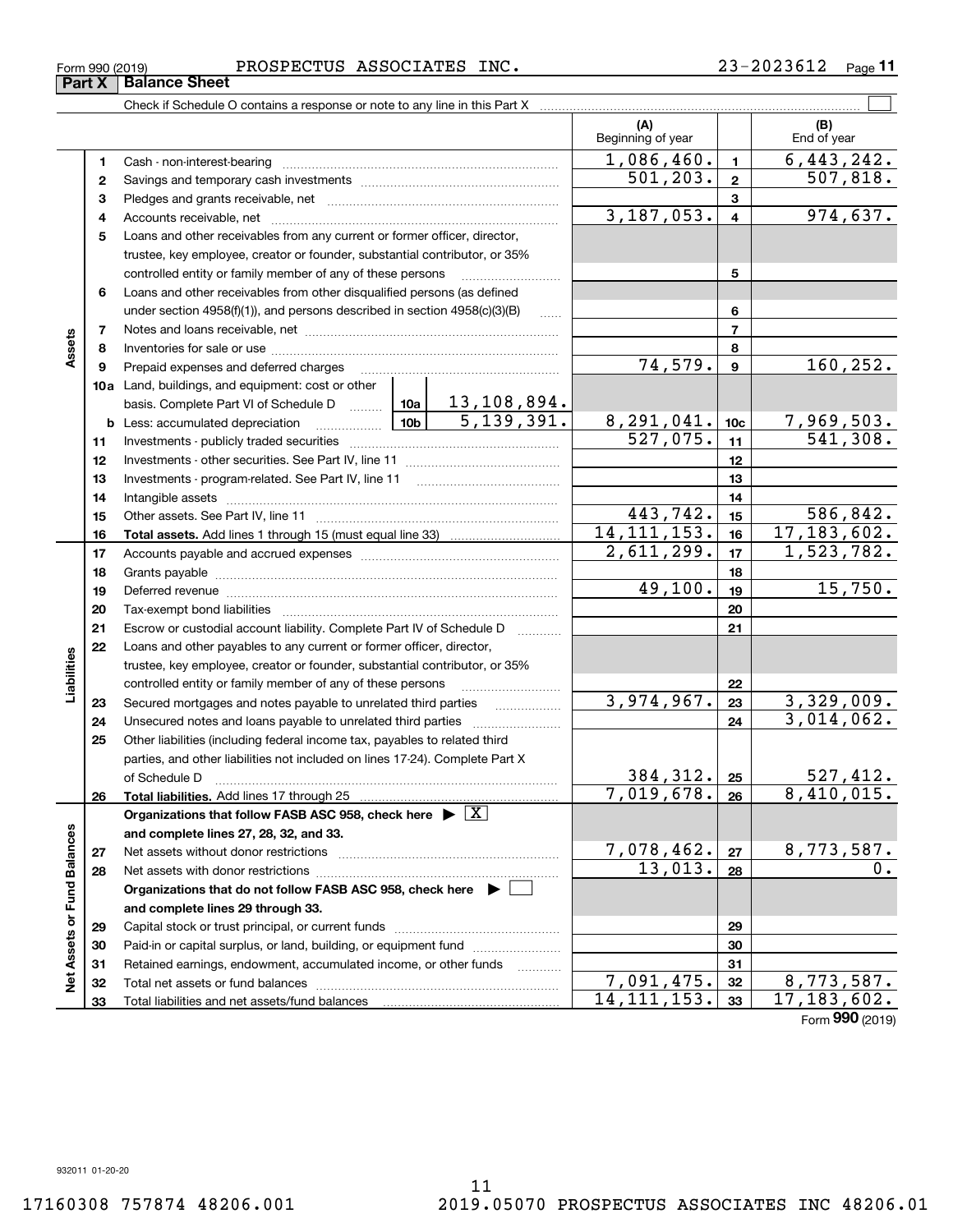|    | PROSPECTUS ASSOCIATES INC.<br>Form 990 (2019)                                                                                                                                                                                  |                | 23-2023612     |            | $_{\text{Page}}$ 12 |
|----|--------------------------------------------------------------------------------------------------------------------------------------------------------------------------------------------------------------------------------|----------------|----------------|------------|---------------------|
|    | <b>Reconciliation of Net Assets</b><br>Part XI                                                                                                                                                                                 |                |                |            |                     |
|    |                                                                                                                                                                                                                                |                |                |            |                     |
|    |                                                                                                                                                                                                                                |                |                |            |                     |
| 1  |                                                                                                                                                                                                                                | 1.             | 20, 476, 021.  |            |                     |
| 2  |                                                                                                                                                                                                                                | $\mathbf{2}$   | 18, 797, 335.  |            |                     |
| 3  | Revenue less expenses. Subtract line 2 from line 1                                                                                                                                                                             | 3              | 1,678,686.     |            |                     |
| 4  |                                                                                                                                                                                                                                | 4              | 7,091,475.     |            |                     |
| 5  | Net unrealized gains (losses) on investments                                                                                                                                                                                   | 5              |                |            | 3,426.              |
| 6  |                                                                                                                                                                                                                                | 6              |                |            |                     |
| 7  | Investment expenses www.communication.communication.com/www.communication.com/www.communication.com                                                                                                                            | $\overline{7}$ |                |            |                     |
| 8  | Prior period adjustments with an accommodal contract of the contract of the contract of the contract of the contract of the contract of the contract of the contract of the contract of the contract of the contract of the co | 8              |                |            |                     |
| 9  | Other changes in net assets or fund balances (explain on Schedule O)                                                                                                                                                           | 9              |                |            | 0.                  |
| 10 | Net assets or fund balances at end of year. Combine lines 3 through 9 (must equal Part X, line 32,                                                                                                                             |                |                |            |                     |
|    |                                                                                                                                                                                                                                | 10             | 8,773,587.     |            |                     |
|    | Part XII Financial Statements and Reporting                                                                                                                                                                                    |                |                |            |                     |
|    |                                                                                                                                                                                                                                |                |                |            |                     |
|    |                                                                                                                                                                                                                                |                |                | <b>Yes</b> | No                  |
| 1  | $\boxed{\mathbf{X}}$ Accrual<br>Accounting method used to prepare the Form 990: <u>I</u> Cash<br>Other                                                                                                                         |                |                |            |                     |
|    | If the organization changed its method of accounting from a prior year or checked "Other," explain in Schedule O.                                                                                                              |                |                |            |                     |
|    | 2a Were the organization's financial statements compiled or reviewed by an independent accountant?                                                                                                                             |                | 2a             |            | X                   |
|    | If "Yes," check a box below to indicate whether the financial statements for the year were compiled or reviewed on a                                                                                                           |                |                |            |                     |
|    | separate basis, consolidated basis, or both:                                                                                                                                                                                   |                |                |            |                     |
|    | Separate basis<br>Consolidated basis<br>Both consolidated and separate basis                                                                                                                                                   |                |                |            |                     |
|    | <b>b</b> Were the organization's financial statements audited by an independent accountant?                                                                                                                                    |                | 2 <sub>b</sub> | X          |                     |
|    | If "Yes," check a box below to indicate whether the financial statements for the year were audited on a separate basis,                                                                                                        |                |                |            |                     |
|    | consolidated basis, or both:                                                                                                                                                                                                   |                |                |            |                     |
|    | $\vert$ X $\vert$ Separate basis<br>Consolidated basis<br>Both consolidated and separate basis                                                                                                                                 |                |                |            |                     |
|    | c If "Yes" to line 2a or 2b, does the organization have a committee that assumes responsibility for oversight of the audit,                                                                                                    |                |                |            |                     |
|    |                                                                                                                                                                                                                                |                | 2c             | х          |                     |
|    | If the organization changed either its oversight process or selection process during the tax year, explain on Schedule O.                                                                                                      |                |                |            |                     |
|    | 3a As a result of a federal award, was the organization required to undergo an audit or audits as set forth in the Single Audit                                                                                                |                |                |            |                     |
|    |                                                                                                                                                                                                                                |                | За             |            | x                   |
|    | b If "Yes," did the organization undergo the required audit or audits? If the organization did not undergo the required audit                                                                                                  |                |                |            |                     |
|    |                                                                                                                                                                                                                                |                | 3b             |            |                     |

Form (2019) **990**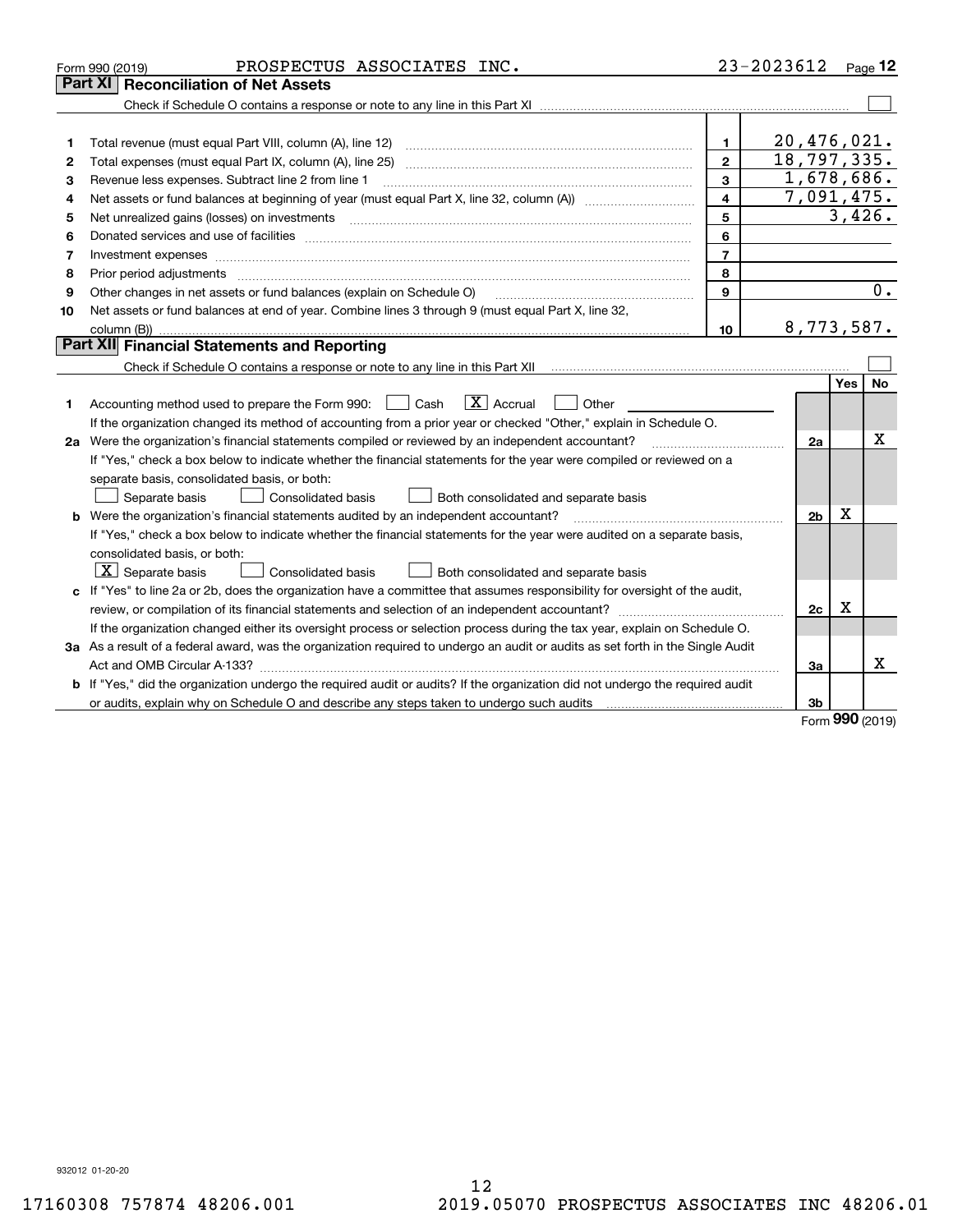| <b>SCHEDULE A</b> |
|-------------------|
|-------------------|

Department of the Treasury Internal Revenue Service

**(Form 990 or 990-EZ)**

# **Public Charity Status and Public Support**

**Complete if the organization is a section 501(c)(3) organization or a section 4947(a)(1) nonexempt charitable trust. | Attach to Form 990 or Form 990-EZ.** 

|  | ▶ Go to www.irs.gov/Form990 for instructions and the latest information |  |  |
|--|-------------------------------------------------------------------------|--|--|

| OMB No. 1545-0047                   |
|-------------------------------------|
| 2019                                |
| <b>Open to Public</b><br>Inspection |

# **Name of the organization Employer identification number**

|                           |                                                                                                                                                                                                                                                                                                                                                                                                                                                                                                                                                                                                                                                                                                                                                                                                                                                                                                                                                                                                                                                                                               |          | PROSPECTUS ASSOCIATES INC.                                                          |                                                                       |    |                                                      |  | 23-2023612                                         |  |
|---------------------------|-----------------------------------------------------------------------------------------------------------------------------------------------------------------------------------------------------------------------------------------------------------------------------------------------------------------------------------------------------------------------------------------------------------------------------------------------------------------------------------------------------------------------------------------------------------------------------------------------------------------------------------------------------------------------------------------------------------------------------------------------------------------------------------------------------------------------------------------------------------------------------------------------------------------------------------------------------------------------------------------------------------------------------------------------------------------------------------------------|----------|-------------------------------------------------------------------------------------|-----------------------------------------------------------------------|----|------------------------------------------------------|--|----------------------------------------------------|--|
| Part I                    | Reason for Public Charity Status (All organizations must complete this part.) See instructions.                                                                                                                                                                                                                                                                                                                                                                                                                                                                                                                                                                                                                                                                                                                                                                                                                                                                                                                                                                                               |          |                                                                                     |                                                                       |    |                                                      |  |                                                    |  |
| 1<br>2<br>з<br>4          | The organization is not a private foundation because it is: (For lines 1 through 12, check only one box.)<br>A church, convention of churches, or association of churches described in section 170(b)(1)(A)(i).<br>A school described in section 170(b)(1)(A)(ii). (Attach Schedule E (Form 990 or 990-EZ).)<br>A hospital or a cooperative hospital service organization described in section $170(b)(1)(A)(iii)$ .<br>A medical research organization operated in conjunction with a hospital described in section 170(b)(1)(A)(iii). Enter the hospital's name,<br>city, and state:                                                                                                                                                                                                                                                                                                                                                                                                                                                                                                        |          |                                                                                     |                                                                       |    |                                                      |  |                                                    |  |
| 5<br>6<br>7<br>8<br>9     | An organization operated for the benefit of a college or university owned or operated by a governmental unit described in<br>section 170(b)(1)(A)(iv). (Complete Part II.)<br>A federal, state, or local government or governmental unit described in section 170(b)(1)(A)(v).<br>An organization that normally receives a substantial part of its support from a governmental unit or from the general public described in<br>section 170(b)(1)(A)(vi). (Complete Part II.)<br>A community trust described in section 170(b)(1)(A)(vi). (Complete Part II.)<br>An agricultural research organization described in section 170(b)(1)(A)(ix) operated in conjunction with a land-grant college<br>or university or a non-land-grant college of agriculture (see instructions). Enter the name, city, and state of the college or                                                                                                                                                                                                                                                               |          |                                                                                     |                                                                       |    |                                                      |  |                                                    |  |
| $\lfloor x \rfloor$<br>10 | university:<br>An organization that normally receives: (1) more than 33 1/3% of its support from contributions, membership fees, and gross receipts from<br>activities related to its exempt functions - subject to certain exceptions, and (2) no more than 33 1/3% of its support from gross investment<br>income and unrelated business taxable income (less section 511 tax) from businesses acquired by the organization after June 30, 1975.<br>See section 509(a)(2). (Complete Part III.)                                                                                                                                                                                                                                                                                                                                                                                                                                                                                                                                                                                             |          |                                                                                     |                                                                       |    |                                                      |  |                                                    |  |
| 11<br>12<br>a<br>b        | An organization organized and operated exclusively to test for public safety. See section 509(a)(4).<br>An organization organized and operated exclusively for the benefit of, to perform the functions of, or to carry out the purposes of one or<br>more publicly supported organizations described in section 509(a)(1) or section 509(a)(2). See section 509(a)(3). Check the box in<br>lines 12a through 12d that describes the type of supporting organization and complete lines 12e, 12f, and 12g.<br>Type I. A supporting organization operated, supervised, or controlled by its supported organization(s), typically by giving<br>the supported organization(s) the power to regularly appoint or elect a majority of the directors or trustees of the supporting<br>organization. You must complete Part IV, Sections A and B.<br>Type II. A supporting organization supervised or controlled in connection with its supported organization(s), by having<br>control or management of the supporting organization vested in the same persons that control or manage the supported |          |                                                                                     |                                                                       |    |                                                      |  |                                                    |  |
| c<br>d<br>е               | organization(s). You must complete Part IV, Sections A and C.<br>Type III functionally integrated. A supporting organization operated in connection with, and functionally integrated with,<br>its supported organization(s) (see instructions). You must complete Part IV, Sections A, D, and E.<br>Type III non-functionally integrated. A supporting organization operated in connection with its supported organization(s)<br>that is not functionally integrated. The organization generally must satisfy a distribution requirement and an attentiveness<br>requirement (see instructions). You must complete Part IV, Sections A and D, and Part V.                                                                                                                                                                                                                                                                                                                                                                                                                                    |          |                                                                                     |                                                                       |    |                                                      |  |                                                    |  |
|                           | Check this box if the organization received a written determination from the IRS that it is a Type I, Type II, Type III<br>functionally integrated, or Type III non-functionally integrated supporting organization.                                                                                                                                                                                                                                                                                                                                                                                                                                                                                                                                                                                                                                                                                                                                                                                                                                                                          |          |                                                                                     |                                                                       |    |                                                      |  |                                                    |  |
|                           | Enter the number of supported organizations                                                                                                                                                                                                                                                                                                                                                                                                                                                                                                                                                                                                                                                                                                                                                                                                                                                                                                                                                                                                                                                   |          |                                                                                     |                                                                       |    |                                                      |  |                                                    |  |
| a                         | Provide the following information about the supported organization(s).<br>(i) Name of supported<br>organization                                                                                                                                                                                                                                                                                                                                                                                                                                                                                                                                                                                                                                                                                                                                                                                                                                                                                                                                                                               | (ii) EIN | (iii) Type of organization<br>(described on lines 1-10<br>above (see instructions)) | (iv) Is the organization listed<br>in your governing document?<br>Yes | No | (v) Amount of monetary<br>support (see instructions) |  | (vi) Amount of other<br>support (see instructions) |  |
|                           |                                                                                                                                                                                                                                                                                                                                                                                                                                                                                                                                                                                                                                                                                                                                                                                                                                                                                                                                                                                                                                                                                               |          |                                                                                     |                                                                       |    |                                                      |  |                                                    |  |
|                           |                                                                                                                                                                                                                                                                                                                                                                                                                                                                                                                                                                                                                                                                                                                                                                                                                                                                                                                                                                                                                                                                                               |          |                                                                                     |                                                                       |    |                                                      |  |                                                    |  |
|                           |                                                                                                                                                                                                                                                                                                                                                                                                                                                                                                                                                                                                                                                                                                                                                                                                                                                                                                                                                                                                                                                                                               |          |                                                                                     |                                                                       |    |                                                      |  |                                                    |  |
| <b>Total</b>              |                                                                                                                                                                                                                                                                                                                                                                                                                                                                                                                                                                                                                                                                                                                                                                                                                                                                                                                                                                                                                                                                                               |          |                                                                                     |                                                                       |    |                                                      |  |                                                    |  |
|                           |                                                                                                                                                                                                                                                                                                                                                                                                                                                                                                                                                                                                                                                                                                                                                                                                                                                                                                                                                                                                                                                                                               |          |                                                                                     |                                                                       |    |                                                      |  |                                                    |  |

LHA For Paperwork Reduction Act Notice, see the Instructions for Form 990 or 990-EZ. 932021 09-25-19 Schedule A (Form 990 or 990-EZ) 2019 13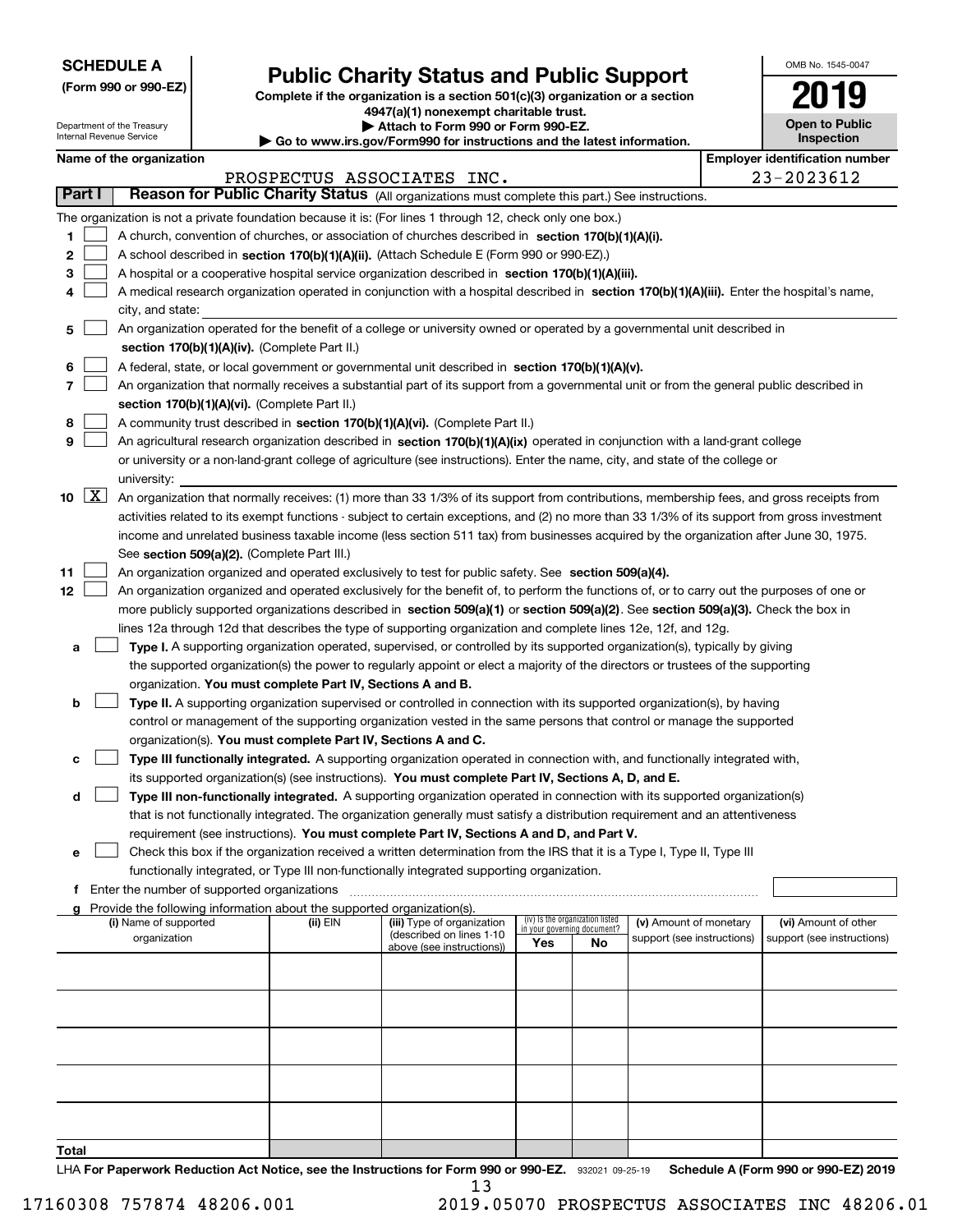23-2023612 Page 2

(Complete only if you checked the box on line 5, 7, or 8 of Part I or if the organization failed to qualify under Part III. If the organization fails to qualify under the tests listed below, please complete Part III.) **Part II Support Schedule for Organizations Described in Sections 170(b)(1)(A)(iv) and 170(b)(1)(A)(vi)**

|    | <b>Section A. Public Support</b>                                                                                                               |          |            |            |            |            |                                      |
|----|------------------------------------------------------------------------------------------------------------------------------------------------|----------|------------|------------|------------|------------|--------------------------------------|
|    | Calendar year (or fiscal year beginning in) $\blacktriangleright$                                                                              | (a) 2015 | $(b)$ 2016 | $(c)$ 2017 | $(d)$ 2018 | $(e)$ 2019 | (f) Total                            |
|    | <b>1</b> Gifts, grants, contributions, and                                                                                                     |          |            |            |            |            |                                      |
|    | membership fees received. (Do not                                                                                                              |          |            |            |            |            |                                      |
|    | include any "unusual grants.")                                                                                                                 |          |            |            |            |            |                                      |
|    | 2 Tax revenues levied for the organ-                                                                                                           |          |            |            |            |            |                                      |
|    | ization's benefit and either paid to                                                                                                           |          |            |            |            |            |                                      |
|    | or expended on its behalf                                                                                                                      |          |            |            |            |            |                                      |
|    | 3 The value of services or facilities                                                                                                          |          |            |            |            |            |                                      |
|    | furnished by a governmental unit to                                                                                                            |          |            |            |            |            |                                      |
|    | the organization without charge                                                                                                                |          |            |            |            |            |                                      |
|    | 4 Total. Add lines 1 through 3                                                                                                                 |          |            |            |            |            |                                      |
| 5  | The portion of total contributions                                                                                                             |          |            |            |            |            |                                      |
|    | by each person (other than a                                                                                                                   |          |            |            |            |            |                                      |
|    | governmental unit or publicly                                                                                                                  |          |            |            |            |            |                                      |
|    | supported organization) included                                                                                                               |          |            |            |            |            |                                      |
|    | on line 1 that exceeds 2% of the                                                                                                               |          |            |            |            |            |                                      |
|    | amount shown on line 11,                                                                                                                       |          |            |            |            |            |                                      |
|    | column (f)                                                                                                                                     |          |            |            |            |            |                                      |
|    | 6 Public support. Subtract line 5 from line 4.                                                                                                 |          |            |            |            |            |                                      |
|    | Section B. Total Support                                                                                                                       |          |            |            |            |            |                                      |
|    | Calendar year (or fiscal year beginning in) $\blacktriangleright$                                                                              | (a) 2015 | (b) 2016   | $(c)$ 2017 | $(d)$ 2018 | $(e)$ 2019 | (f) Total                            |
|    | 7 Amounts from line 4                                                                                                                          |          |            |            |            |            |                                      |
|    | 8 Gross income from interest,                                                                                                                  |          |            |            |            |            |                                      |
|    | dividends, payments received on                                                                                                                |          |            |            |            |            |                                      |
|    | securities loans, rents, royalties,                                                                                                            |          |            |            |            |            |                                      |
|    | and income from similar sources                                                                                                                |          |            |            |            |            |                                      |
| 9. | Net income from unrelated business                                                                                                             |          |            |            |            |            |                                      |
|    | activities, whether or not the                                                                                                                 |          |            |            |            |            |                                      |
|    | business is regularly carried on                                                                                                               |          |            |            |            |            |                                      |
|    | <b>10</b> Other income. Do not include gain                                                                                                    |          |            |            |            |            |                                      |
|    | or loss from the sale of capital                                                                                                               |          |            |            |            |            |                                      |
|    | assets (Explain in Part VI.)                                                                                                                   |          |            |            |            |            |                                      |
|    | 11 Total support. Add lines 7 through 10                                                                                                       |          |            |            |            |            |                                      |
|    | <b>12</b> Gross receipts from related activities, etc. (see instructions)                                                                      |          |            |            |            | 12         |                                      |
|    | 13 First five years. If the Form 990 is for the organization's first, second, third, fourth, or fifth tax year as a section 501(c)(3)          |          |            |            |            |            |                                      |
|    | organization, check this box and stop here                                                                                                     |          |            |            |            |            |                                      |
|    | Section C. Computation of Public Support Percentage                                                                                            |          |            |            |            |            |                                      |
|    | 14 Public support percentage for 2019 (line 6, column (f) divided by line 11, column (f) <i>manumumumumum</i>                                  |          |            |            |            | 14         | %                                    |
|    |                                                                                                                                                |          |            |            |            | 15         | %                                    |
|    | 16a 33 1/3% support test - 2019. If the organization did not check the box on line 13, and line 14 is 33 1/3% or more, check this box and      |          |            |            |            |            |                                      |
|    | stop here. The organization qualifies as a publicly supported organization                                                                     |          |            |            |            |            |                                      |
|    | b 33 1/3% support test - 2018. If the organization did not check a box on line 13 or 16a, and line 15 is 33 1/3% or more, check this box       |          |            |            |            |            |                                      |
|    | and stop here. The organization qualifies as a publicly supported organization                                                                 |          |            |            |            |            |                                      |
|    | 17a 10% -facts-and-circumstances test - 2019. If the organization did not check a box on line 13, 16a, or 16b, and line 14 is 10% or more,     |          |            |            |            |            |                                      |
|    | and if the organization meets the "facts-and-circumstances" test, check this box and stop here. Explain in Part VI how the organization        |          |            |            |            |            |                                      |
|    | meets the "facts-and-circumstances" test. The organization qualifies as a publicly supported organization                                      |          |            |            |            |            |                                      |
|    | <b>b 10% -facts-and-circumstances test - 2018.</b> If the organization did not check a box on line 13, 16a, 16b, or 17a, and line 15 is 10% or |          |            |            |            |            |                                      |
|    | more, and if the organization meets the "facts-and-circumstances" test, check this box and stop here. Explain in Part VI how the               |          |            |            |            |            |                                      |
|    | organization meets the "facts-and-circumstances" test. The organization qualifies as a publicly supported organization                         |          |            |            |            |            |                                      |
| 18 | Private foundation. If the organization did not check a box on line 13, 16a, 16b, 17a, or 17b, check this box and see instructions             |          |            |            |            |            |                                      |
|    |                                                                                                                                                |          |            |            |            |            | Schodule A (Form 000 or 000 F7) 2010 |

**Schedule A (Form 990 or 990-EZ) 2019**

932022 09-25-19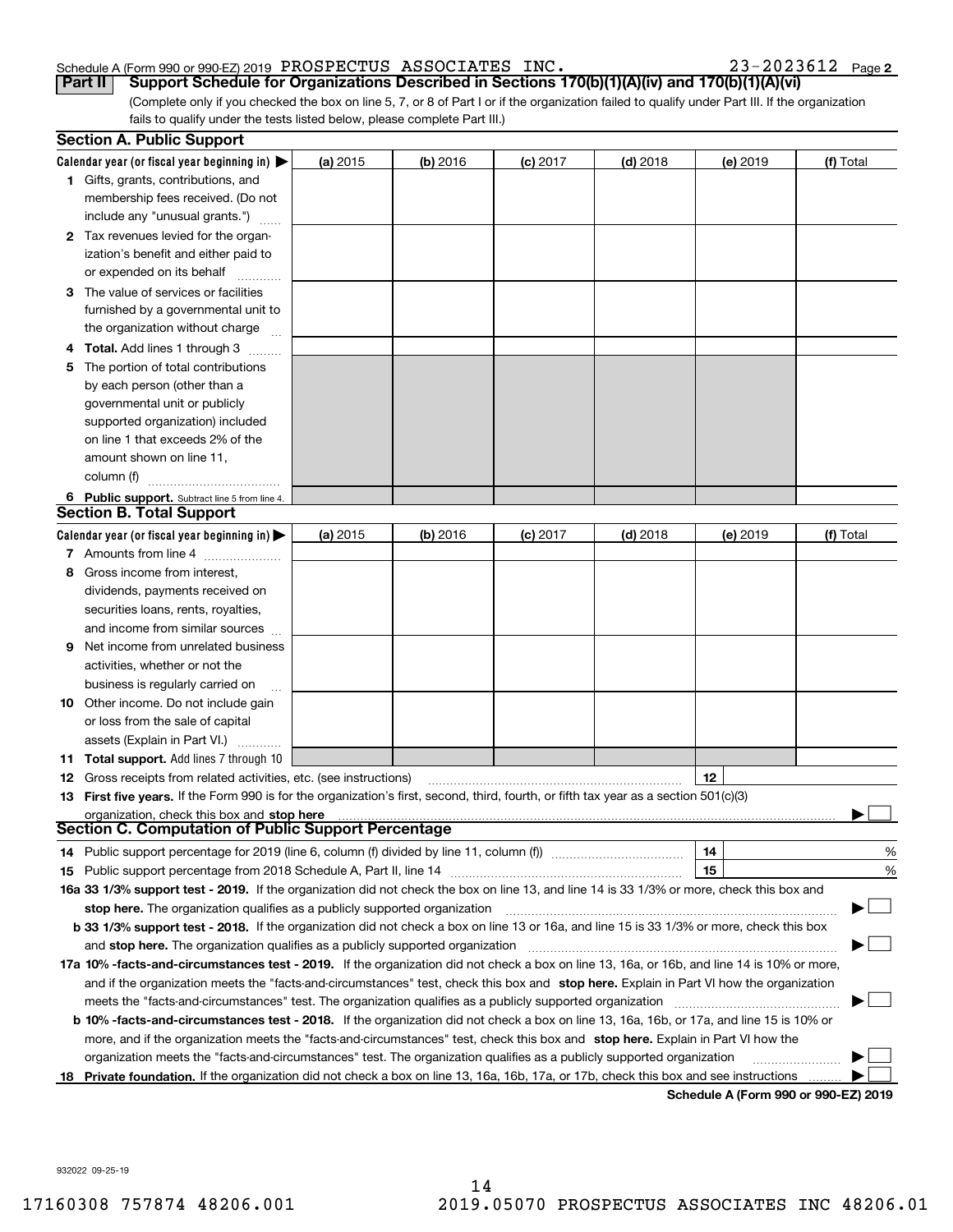### **Part III Support Schedule for Organizations Described in Section 509(a)(2)**

(Complete only if you checked the box on line 10 of Part I or if the organization failed to qualify under Part II. If the organization fails to qualify under the tests listed below, please complete Part II.)

| <b>Section A. Public Support</b>                                                                                                                                                         |             |             |             |             |                                      |                                      |
|------------------------------------------------------------------------------------------------------------------------------------------------------------------------------------------|-------------|-------------|-------------|-------------|--------------------------------------|--------------------------------------|
| Calendar year (or fiscal year beginning in)                                                                                                                                              | (a) 2015    | (b) 2016    | $(c)$ 2017  | $(d)$ 2018  | (e) 2019                             | (f) Total                            |
| 1 Gifts, grants, contributions, and                                                                                                                                                      |             |             |             |             |                                      |                                      |
| membership fees received. (Do not                                                                                                                                                        |             |             |             |             |                                      |                                      |
| include any "unusual grants.")                                                                                                                                                           | 95,423.     | 143,772.    | 145,182.    | 112,521.    | 159,540.                             | 656,438.                             |
| 2 Gross receipts from admissions,<br>merchandise sold or services per-<br>formed, or facilities furnished in<br>any activity that is related to the<br>organization's tax-exempt purpose | 16,421,404. | 16,928,852. | 18,874,766. | 19,859,475. |                                      | 20, 229, 897.   92, 314, 394.        |
| 3 Gross receipts from activities that<br>are not an unrelated trade or bus-                                                                                                              |             |             |             |             |                                      |                                      |
| iness under section 513                                                                                                                                                                  |             |             |             |             |                                      |                                      |
| 4 Tax revenues levied for the organ-<br>ization's benefit and either paid to<br>or expended on its behalf                                                                                |             |             |             |             |                                      |                                      |
| 5 The value of services or facilities<br>furnished by a governmental unit to                                                                                                             |             |             |             |             |                                      |                                      |
| the organization without charge                                                                                                                                                          |             |             |             |             |                                      |                                      |
| 6 Total. Add lines 1 through 5                                                                                                                                                           | 16,516,827. | 17,072,624. | 19,019,948. | 19,971,996. | 20, 389, 437.                        | 92,970,832.                          |
| 7a Amounts included on lines 1, 2, and<br>3 received from disqualified persons                                                                                                           |             |             |             |             |                                      | 0.                                   |
| <b>b</b> Amounts included on lines 2 and 3 received<br>from other than disqualified persons that<br>exceed the greater of \$5,000 or 1% of the                                           |             |             |             |             |                                      | 0.                                   |
| amount on line 13 for the year<br>c Add lines 7a and 7b                                                                                                                                  |             |             |             |             |                                      | $\mathbf{0}$ .                       |
|                                                                                                                                                                                          |             |             |             |             |                                      | 92,970,832.                          |
| 8 Public support. (Subtract line 7c from line 6.)<br><b>Section B. Total Support</b>                                                                                                     |             |             |             |             |                                      |                                      |
| Calendar year (or fiscal year beginning in)                                                                                                                                              | (a) 2015    | (b) 2016    | $(c)$ 2017  | $(d)$ 2018  | (e) 2019                             | (f) Total                            |
| <b>9</b> Amounts from line 6                                                                                                                                                             | 16,516,827. | 17,072,624. | 19,019,948. | 19,971,996. | 20, 389, 437.                        | 92,970,832.                          |
| 10a Gross income from interest,<br>dividends, payments received on<br>securities loans, rents, royalties,<br>and income from similar sources                                             | 816.        | 9,004.      | 21,657.     | 27,033.     | 22,246.                              | 80,756.                              |
| <b>b</b> Unrelated business taxable income<br>(less section 511 taxes) from businesses                                                                                                   |             |             |             |             |                                      |                                      |
| acquired after June 30, 1975                                                                                                                                                             |             |             |             |             |                                      |                                      |
| c Add lines 10a and 10b<br>11 Net income from unrelated business<br>activities not included in line 10b,<br>whether or not the business is<br>regularly carried on                       | 816         | 9,004.      | 21,657.     | 27,033.     | 22,246.                              | 80,756.                              |
| <b>12</b> Other income. Do not include gain<br>or loss from the sale of capital<br>assets (Explain in Part VI.)                                                                          | 72.124.     |             |             |             |                                      | 72,124.                              |
| 13 Total support. (Add lines 9, 10c, 11, and 12.)                                                                                                                                        | 16,589,767. | 17,081,628. | 19,041,605. | 19,999,029. | 20, 411, 683.                        | 93.123.712.                          |
| 14 First five years. If the Form 990 is for the organization's first, second, third, fourth, or fifth tax year as a section 501(c)(3) organization,                                      |             |             |             |             |                                      |                                      |
| check this box and stop here                                                                                                                                                             |             |             |             |             |                                      |                                      |
| <b>Section C. Computation of Public Support Percentage</b>                                                                                                                               |             |             |             |             |                                      |                                      |
| 15 Public support percentage for 2019 (line 8, column (f), divided by line 13, column (f))                                                                                               |             |             |             |             | 15                                   | 99.84<br>%                           |
| 16 Public support percentage from 2018 Schedule A, Part III, line 15                                                                                                                     |             |             |             |             | 16                                   | 99.84<br>$\%$                        |
| <b>Section D. Computation of Investment Income Percentage</b>                                                                                                                            |             |             |             |             |                                      |                                      |
| 17 Investment income percentage for 2019 (line 10c, column (f), divided by line 13, column (f))                                                                                          |             |             |             |             | 17                                   | .09<br>%                             |
| 18 Investment income percentage from 2018 Schedule A, Part III, line 17                                                                                                                  |             |             |             |             | 18                                   | .08<br>%                             |
| 19a 33 1/3% support tests - 2019. If the organization did not check the box on line 14, and line 15 is more than 33 1/3%, and line 17 is not                                             |             |             |             |             |                                      |                                      |
| more than 33 1/3%, check this box and stop here. The organization qualifies as a publicly supported organization                                                                         |             |             |             |             |                                      | $\blacktriangleright$ $\overline{X}$ |
| <b>b 33 1/3% support tests - 2018.</b> If the organization did not check a box on line 14 or line 19a, and line 16 is more than 33 1/3%, and                                             |             |             |             |             |                                      |                                      |
| line 18 is not more than 33 1/3%, check this box and stop here. The organization qualifies as a publicly supported organization                                                          |             |             |             |             |                                      |                                      |
| 20 Private foundation. If the organization did not check a box on line 14, 19a, or 19b, check this box and see instructions<br>932023 09-25-19                                           |             |             |             |             | Schedule A (Form 990 or 990-EZ) 2019 |                                      |
|                                                                                                                                                                                          |             |             |             |             |                                      |                                      |

15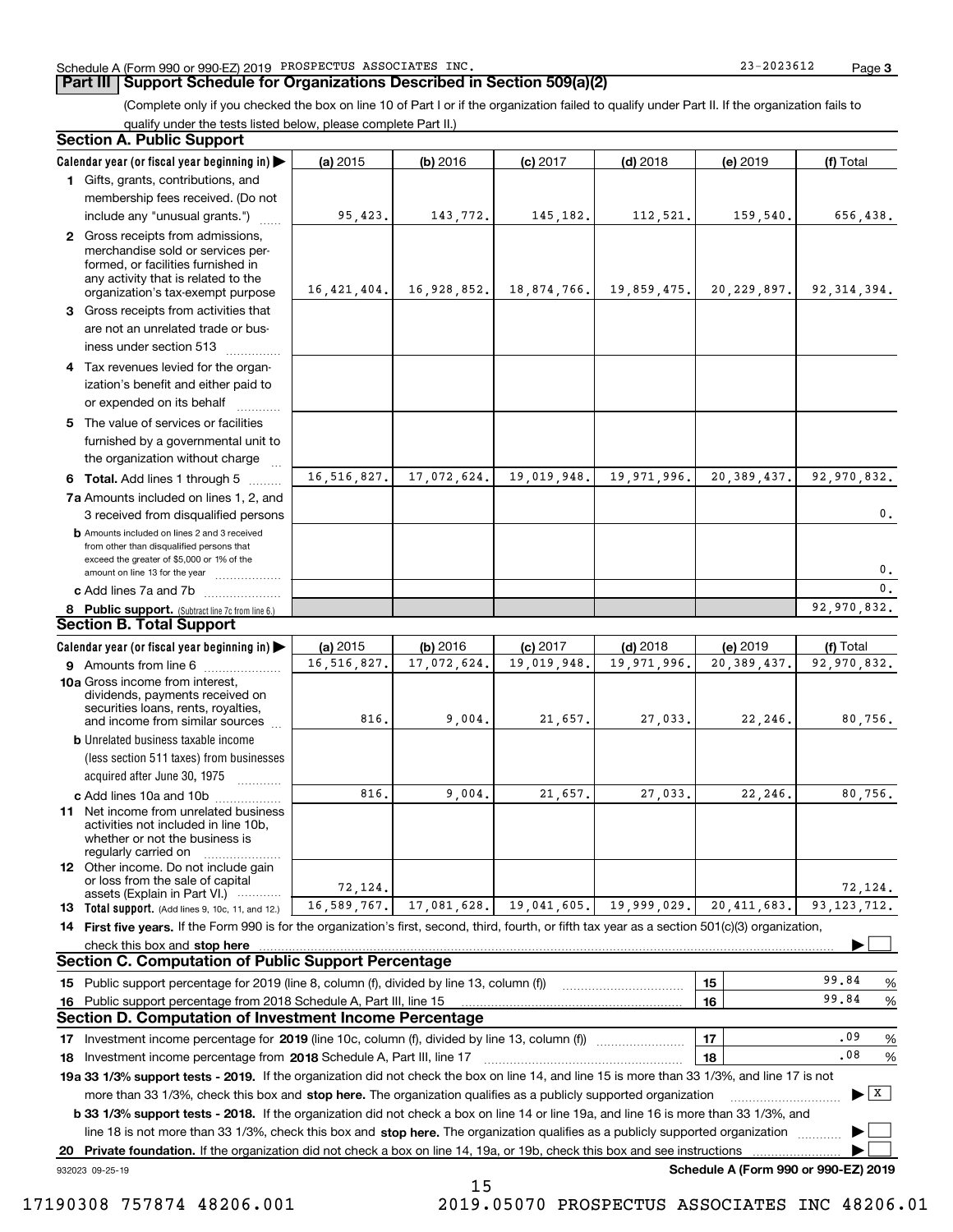# **Part IV Supporting Organizations**

(Complete only if you checked a box in line 12 on Part I. If you checked 12a of Part I, complete Sections A and B. If you checked 12b of Part I, complete Sections A and C. If you checked 12c of Part I, complete Sections A, D, and E. If you checked 12d of Part I, complete Sections A and D, and complete Part V.)

#### **Section A. All Supporting Organizations**

- **1** Are all of the organization's supported organizations listed by name in the organization's governing documents? If "No," describe in **Part VI** how the supported organizations are designated. If designated by *class or purpose, describe the designation. If historic and continuing relationship, explain.*
- **2** Did the organization have any supported organization that does not have an IRS determination of status under section 509(a)(1) or (2)? If "Yes," explain in Part VI how the organization determined that the supported *organization was described in section 509(a)(1) or (2).*
- **3a** Did the organization have a supported organization described in section 501(c)(4), (5), or (6)? If "Yes," answer *(b) and (c) below.*
- **b** Did the organization confirm that each supported organization qualified under section 501(c)(4), (5), or (6) and satisfied the public support tests under section 509(a)(2)? If "Yes," describe in **Part VI** when and how the *organization made the determination.*
- **c**Did the organization ensure that all support to such organizations was used exclusively for section 170(c)(2)(B) purposes? If "Yes," explain in **Part VI** what controls the organization put in place to ensure such use.
- **4a***If* Was any supported organization not organized in the United States ("foreign supported organization")? *"Yes," and if you checked 12a or 12b in Part I, answer (b) and (c) below.*
- **b** Did the organization have ultimate control and discretion in deciding whether to make grants to the foreign supported organization? If "Yes," describe in **Part VI** how the organization had such control and discretion *despite being controlled or supervised by or in connection with its supported organizations.*
- **c** Did the organization support any foreign supported organization that does not have an IRS determination under sections 501(c)(3) and 509(a)(1) or (2)? If "Yes," explain in **Part VI** what controls the organization used *to ensure that all support to the foreign supported organization was used exclusively for section 170(c)(2)(B) purposes.*
- **5a** Did the organization add, substitute, or remove any supported organizations during the tax year? If "Yes," answer (b) and (c) below (if applicable). Also, provide detail in **Part VI,** including (i) the names and EIN *numbers of the supported organizations added, substituted, or removed; (ii) the reasons for each such action; (iii) the authority under the organization's organizing document authorizing such action; and (iv) how the action was accomplished (such as by amendment to the organizing document).*
- **b** Type I or Type II only. Was any added or substituted supported organization part of a class already designated in the organization's organizing document?
- **cSubstitutions only.**  Was the substitution the result of an event beyond the organization's control?
- **6** Did the organization provide support (whether in the form of grants or the provision of services or facilities) to **Part VI.** *If "Yes," provide detail in* support or benefit one or more of the filing organization's supported organizations? anyone other than (i) its supported organizations, (ii) individuals that are part of the charitable class benefited by one or more of its supported organizations, or (iii) other supporting organizations that also
- **7**Did the organization provide a grant, loan, compensation, or other similar payment to a substantial contributor *If "Yes," complete Part I of Schedule L (Form 990 or 990-EZ).* regard to a substantial contributor? (as defined in section 4958(c)(3)(C)), a family member of a substantial contributor, or a 35% controlled entity with
- **8** Did the organization make a loan to a disqualified person (as defined in section 4958) not described in line 7? *If "Yes," complete Part I of Schedule L (Form 990 or 990-EZ).*
- **9a** Was the organization controlled directly or indirectly at any time during the tax year by one or more in section 509(a)(1) or (2))? If "Yes," *provide detail in* <code>Part VI.</code> disqualified persons as defined in section 4946 (other than foundation managers and organizations described
- **b** Did one or more disqualified persons (as defined in line 9a) hold a controlling interest in any entity in which the supporting organization had an interest? If "Yes," provide detail in P**art VI**.
- **c**Did a disqualified person (as defined in line 9a) have an ownership interest in, or derive any personal benefit from, assets in which the supporting organization also had an interest? If "Yes," provide detail in P**art VI.**
- **10a** Was the organization subject to the excess business holdings rules of section 4943 because of section supporting organizations)? If "Yes," answer 10b below. 4943(f) (regarding certain Type II supporting organizations, and all Type III non-functionally integrated
- **b** Did the organization have any excess business holdings in the tax year? (Use Schedule C, Form 4720, to *determine whether the organization had excess business holdings.)*

16

932024 09-25-19

**Schedule A (Form 990 or 990-EZ) 2019**

**YesNo**

**1**

**2**

**3a**

**3b**

**3c**

**4a**

**4b**

**4c**

**5a**

**5b5c**

**6**

**789a 9b9c10a10b**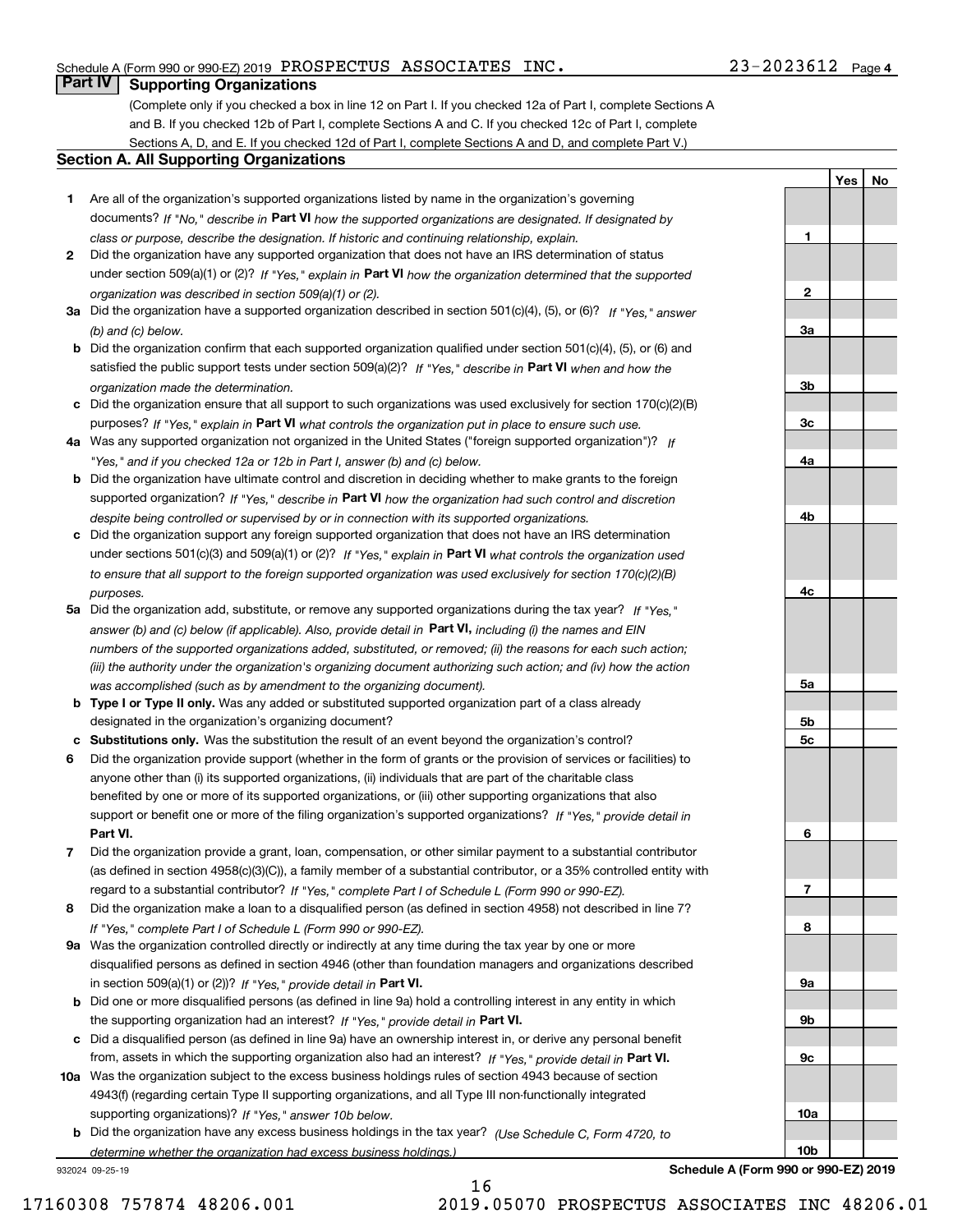|    | Part IV<br><b>Supporting Organizations (continued)</b>                                                                                                       |                 |     |    |
|----|--------------------------------------------------------------------------------------------------------------------------------------------------------------|-----------------|-----|----|
|    |                                                                                                                                                              |                 | Yes | No |
| 11 | Has the organization accepted a gift or contribution from any of the following persons?                                                                      |                 |     |    |
|    | a A person who directly or indirectly controls, either alone or together with persons described in (b) and (c)                                               |                 |     |    |
|    | below, the governing body of a supported organization?                                                                                                       | 11a             |     |    |
|    | <b>b</b> A family member of a person described in (a) above?                                                                                                 | 11 <sub>b</sub> |     |    |
|    | c A 35% controlled entity of a person described in (a) or (b) above? If "Yes" to a, b, or c, provide detail in Part VI.                                      | 11c             |     |    |
|    | <b>Section B. Type I Supporting Organizations</b>                                                                                                            |                 |     |    |
|    |                                                                                                                                                              |                 | Yes | No |
| 1. | Did the directors, trustees, or membership of one or more supported organizations have the power to                                                          |                 |     |    |
|    | regularly appoint or elect at least a majority of the organization's directors or trustees at all times during the                                           |                 |     |    |
|    | tax year? If "No," describe in Part VI how the supported organization(s) effectively operated, supervised, or                                                |                 |     |    |
|    | controlled the organization's activities. If the organization had more than one supported organization,                                                      |                 |     |    |
|    | describe how the powers to appoint and/or remove directors or trustees were allocated among the supported                                                    |                 |     |    |
|    | organizations and what conditions or restrictions, if any, applied to such powers during the tax year.                                                       | 1               |     |    |
| 2  | Did the organization operate for the benefit of any supported organization other than the supported                                                          |                 |     |    |
|    | organization(s) that operated, supervised, or controlled the supporting organization? If "Yes," explain in                                                   |                 |     |    |
|    | Part VI how providing such benefit carried out the purposes of the supported organization(s) that operated,                                                  |                 |     |    |
|    | supervised, or controlled the supporting organization.                                                                                                       | $\mathbf{2}$    |     |    |
|    | <b>Section C. Type II Supporting Organizations</b>                                                                                                           |                 |     |    |
|    |                                                                                                                                                              |                 | Yes | No |
| 1. | Were a majority of the organization's directors or trustees during the tax year also a majority of the directors                                             |                 |     |    |
|    | or trustees of each of the organization's supported organization(s)? If "No," describe in Part VI how control                                                |                 |     |    |
|    | or management of the supporting organization was vested in the same persons that controlled or managed                                                       |                 |     |    |
|    | the supported organization(s).                                                                                                                               | 1               |     |    |
|    | <b>Section D. All Type III Supporting Organizations</b>                                                                                                      |                 |     |    |
|    |                                                                                                                                                              |                 | Yes | No |
| 1  | Did the organization provide to each of its supported organizations, by the last day of the fifth month of the                                               |                 |     |    |
|    | organization's tax year, (i) a written notice describing the type and amount of support provided during the prior tax                                        |                 |     |    |
|    | year, (ii) a copy of the Form 990 that was most recently filed as of the date of notification, and (iii) copies of the                                       |                 |     |    |
|    | organization's governing documents in effect on the date of notification, to the extent not previously provided?                                             | 1               |     |    |
| 2  | Were any of the organization's officers, directors, or trustees either (i) appointed or elected by the supported                                             |                 |     |    |
|    | organization(s) or (ii) serving on the governing body of a supported organization? If "No," explain in Part VI how                                           |                 |     |    |
|    | the organization maintained a close and continuous working relationship with the supported organization(s).                                                  | $\mathbf{2}$    |     |    |
| 3  | By reason of the relationship described in (2), did the organization's supported organizations have a                                                        |                 |     |    |
|    | significant voice in the organization's investment policies and in directing the use of the organization's                                                   |                 |     |    |
|    | income or assets at all times during the tax year? If "Yes," describe in Part VI the role the organization's                                                 |                 |     |    |
|    | supported organizations played in this regard.                                                                                                               | 3               |     |    |
|    | Section E. Type III Functionally Integrated Supporting Organizations                                                                                         |                 |     |    |
| 1  | Check the box next to the method that the organization used to satisfy the Integral Part Test during the year (see instructions).                            |                 |     |    |
| a  | The organization satisfied the Activities Test. Complete line 2 below.                                                                                       |                 |     |    |
| b  | The organization is the parent of each of its supported organizations. Complete line 3 below.                                                                |                 |     |    |
| c  | The organization supported a governmental entity. Describe in Part VI how you supported a government entity (see instructions),                              |                 |     |    |
| 2  | Activities Test. Answer (a) and (b) below.                                                                                                                   |                 | Yes | No |
| а  | Did substantially all of the organization's activities during the tax year directly further the exempt purposes of                                           |                 |     |    |
|    | the supported organization(s) to which the organization was responsive? If "Yes," then in Part VI identify                                                   |                 |     |    |
|    | those supported organizations and explain how these activities directly furthered their exempt purposes,                                                     |                 |     |    |
|    | how the organization was responsive to those supported organizations, and how the organization determined                                                    |                 |     |    |
|    | that these activities constituted substantially all of its activities.                                                                                       | 2a              |     |    |
| b  | Did the activities described in (a) constitute activities that, but for the organization's involvement, one or more                                          |                 |     |    |
|    | of the organization's supported organization(s) would have been engaged in? If "Yes," explain in Part VI the                                                 |                 |     |    |
|    |                                                                                                                                                              |                 |     |    |
|    | reasons for the organization's position that its supported organization(s) would have engaged in these<br>activities but for the organization's involvement. | 2b              |     |    |
| 3  | Parent of Supported Organizations. Answer (a) and (b) below.                                                                                                 |                 |     |    |
| а  | Did the organization have the power to regularly appoint or elect a majority of the officers, directors, or                                                  |                 |     |    |
|    | trustees of each of the supported organizations? Provide details in Part VI.                                                                                 | За              |     |    |
|    | <b>b</b> Did the organization exercise a substantial degree of direction over the policies, programs, and activities of each                                 |                 |     |    |
|    | of its supported organizations? If "Yes," describe in Part VI the role played by the organization in this regard.                                            | 3b              |     |    |
|    |                                                                                                                                                              |                 |     |    |

17

932025 09-25-19

**Schedule A (Form 990 or 990-EZ) 2019**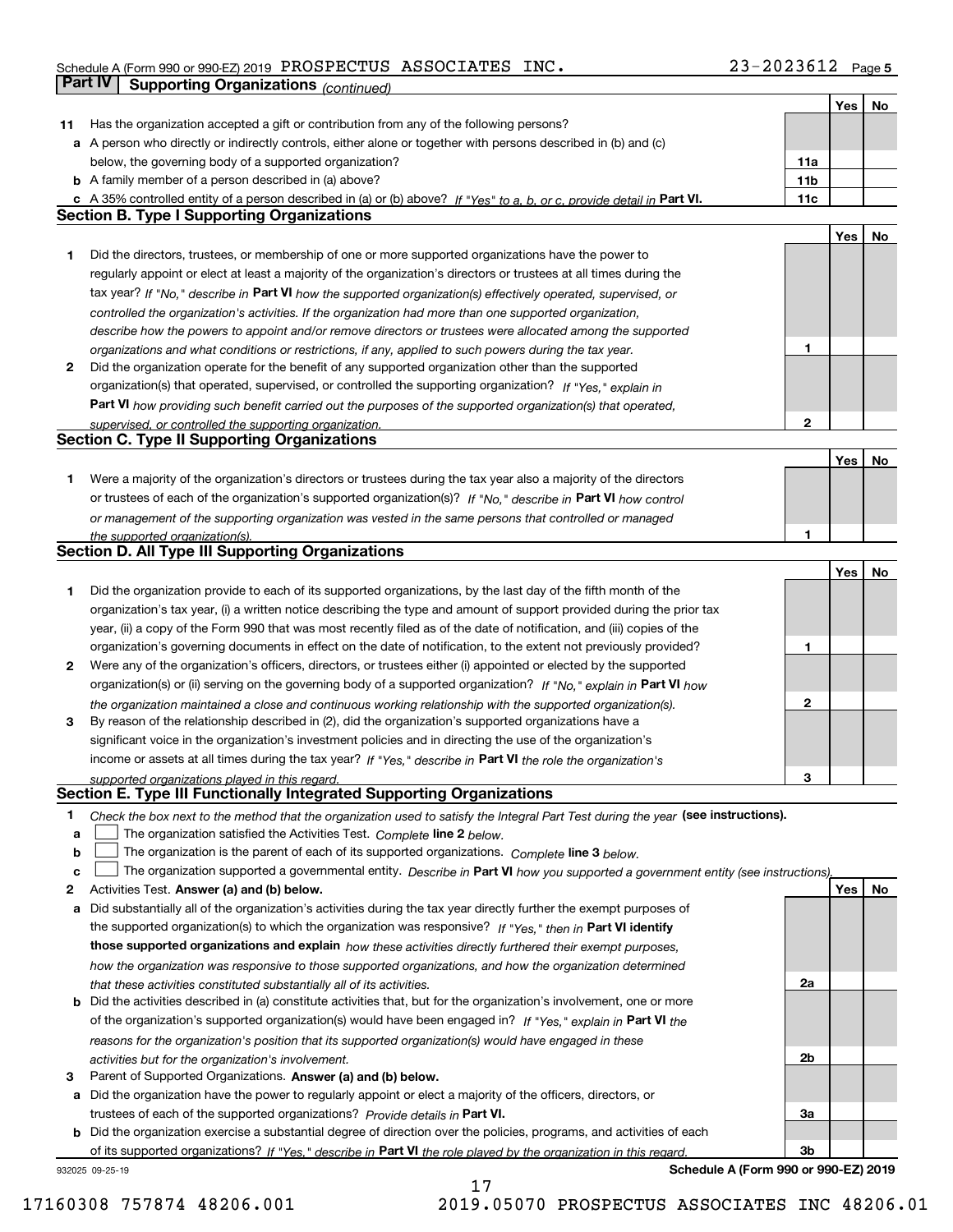| Part V   Type III Non-Functionally Integrated 509(a)(3) Supporting Organizations           |  |                       |  |
|--------------------------------------------------------------------------------------------|--|-----------------------|--|
| Schedule A (Form 990 or 990-EZ) 2019 $\,$ PROSPECTUS $\,$ ASSOCIATES $\,$ INC $_{\bullet}$ |  | $23 - 2023612$ Page 6 |  |

**SEP 10. See instructions.** All antegral Part Test as a qualifying trust on Nov. 20, 1970 (explain in Part VI). See instructions. All other Type III non-functionally integrated supporting organizations must complete Sections A through E.  $\overline{\phantom{a}}$ 

|    | Section A - Adjusted Net Income                                              |                | (A) Prior Year | (B) Current Year<br>(optional) |
|----|------------------------------------------------------------------------------|----------------|----------------|--------------------------------|
| 1. | Net short-term capital gain                                                  | 1              |                |                                |
| 2  | Recoveries of prior-year distributions                                       | $\overline{2}$ |                |                                |
| 3  | Other gross income (see instructions)                                        | 3              |                |                                |
| 4  | Add lines 1 through 3.                                                       | 4              |                |                                |
| 5  | Depreciation and depletion                                                   | 5              |                |                                |
| 6  | Portion of operating expenses paid or incurred for production or             |                |                |                                |
|    | collection of gross income or for management, conservation, or               |                |                |                                |
|    | maintenance of property held for production of income (see instructions)     | 6              |                |                                |
| 7  | Other expenses (see instructions)                                            | $\overline{7}$ |                |                                |
| 8  | Adjusted Net Income (subtract lines 5, 6, and 7 from line 4)                 | 8              |                |                                |
|    | <b>Section B - Minimum Asset Amount</b>                                      |                | (A) Prior Year | (B) Current Year<br>(optional) |
| 1  | Aggregate fair market value of all non-exempt-use assets (see                |                |                |                                |
|    | instructions for short tax year or assets held for part of year):            |                |                |                                |
|    | a Average monthly value of securities                                        | 1a             |                |                                |
|    | <b>b</b> Average monthly cash balances                                       | 1b             |                |                                |
|    | c Fair market value of other non-exempt-use assets                           | 1c             |                |                                |
|    | <b>d</b> Total (add lines 1a, 1b, and 1c)                                    | 1d             |                |                                |
|    | e Discount claimed for blockage or other                                     |                |                |                                |
|    | factors (explain in detail in Part VI):                                      |                |                |                                |
| 2  | Acquisition indebtedness applicable to non-exempt-use assets                 | $\mathbf{2}$   |                |                                |
| З  | Subtract line 2 from line 1d.                                                | 3              |                |                                |
| 4  | Cash deemed held for exempt use. Enter 1-1/2% of line 3 (for greater amount, |                |                |                                |
|    | see instructions)                                                            | 4              |                |                                |
| 5  | Net value of non-exempt-use assets (subtract line 4 from line 3)             | 5              |                |                                |
| 6  | Multiply line 5 by .035.                                                     | 6              |                |                                |
| 7  | Recoveries of prior-year distributions                                       | $\overline{7}$ |                |                                |
| 8  | Minimum Asset Amount (add line 7 to line 6)                                  | 8              |                |                                |
|    | <b>Section C - Distributable Amount</b>                                      |                |                | <b>Current Year</b>            |
| 1  | Adjusted net income for prior year (from Section A, line 8, Column A)        | 1              |                |                                |
| 2  | Enter 85% of line 1                                                          | $\mathbf 2$    |                |                                |
| 3  | Minimum asset amount for prior year (from Section B, line 8, Column A)       | 3              |                |                                |
| 4  | Enter greater of line 2 or line 3.                                           | 4              |                |                                |
| 5  | Income tax imposed in prior year                                             | 5              |                |                                |
| 6  | <b>Distributable Amount.</b> Subtract line 5 from line 4, unless subject to  |                |                |                                |
|    | emergency temporary reduction (see instructions).                            | 6              |                |                                |
|    |                                                                              |                |                |                                |

**7**Check here if the current year is the organization's first as a non-functionally integrated Type III supporting organization (see instructions).

**Schedule A (Form 990 or 990-EZ) 2019**

932026 09-25-19

**1**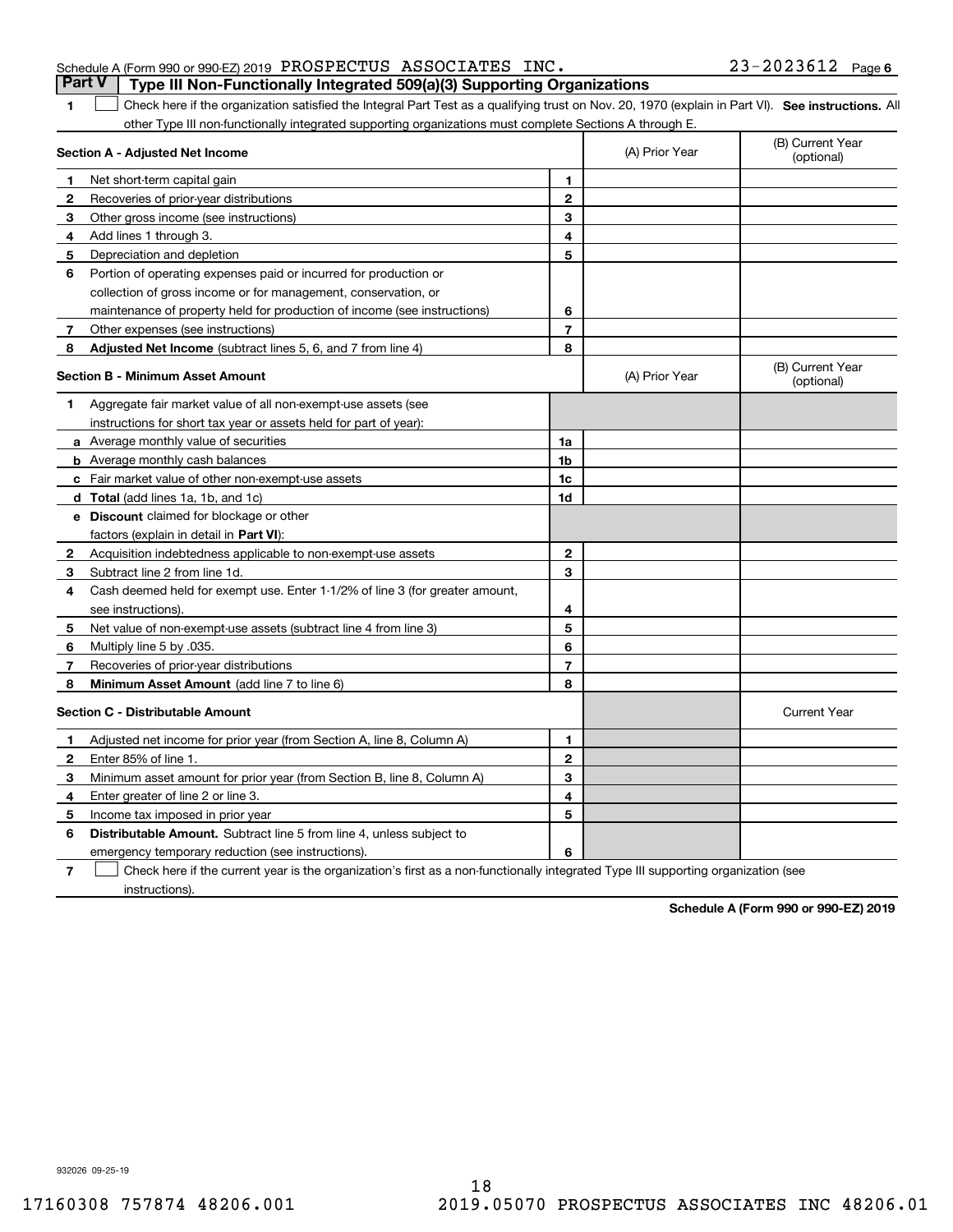| <b>Part V</b> | Type III Non-Functionally Integrated 509(a)(3) Supporting Organizations                    |                                    | (continued)                                    |                                                  |
|---------------|--------------------------------------------------------------------------------------------|------------------------------------|------------------------------------------------|--------------------------------------------------|
|               | <b>Section D - Distributions</b>                                                           |                                    |                                                | <b>Current Year</b>                              |
| 1             | Amounts paid to supported organizations to accomplish exempt purposes                      |                                    |                                                |                                                  |
| 2             | Amounts paid to perform activity that directly furthers exempt purposes of supported       |                                    |                                                |                                                  |
|               | organizations, in excess of income from activity                                           |                                    |                                                |                                                  |
| 3             | Administrative expenses paid to accomplish exempt purposes of supported organizations      |                                    |                                                |                                                  |
| 4             | Amounts paid to acquire exempt-use assets                                                  |                                    |                                                |                                                  |
| 5             | Qualified set-aside amounts (prior IRS approval required)                                  |                                    |                                                |                                                  |
| 6             | Other distributions (describe in Part VI). See instructions.                               |                                    |                                                |                                                  |
| 7             | <b>Total annual distributions.</b> Add lines 1 through 6.                                  |                                    |                                                |                                                  |
| 8             | Distributions to attentive supported organizations to which the organization is responsive |                                    |                                                |                                                  |
|               | (provide details in Part VI). See instructions.                                            |                                    |                                                |                                                  |
| 9             | Distributable amount for 2019 from Section C, line 6                                       |                                    |                                                |                                                  |
| 10            | Line 8 amount divided by line 9 amount                                                     |                                    |                                                |                                                  |
|               | <b>Section E - Distribution Allocations</b> (see instructions)                             | (i)<br><b>Excess Distributions</b> | (iii)<br><b>Underdistributions</b><br>Pre-2019 | (iii)<br><b>Distributable</b><br>Amount for 2019 |
| 1             | Distributable amount for 2019 from Section C, line 6                                       |                                    |                                                |                                                  |
| 2             | Underdistributions, if any, for years prior to 2019 (reason-                               |                                    |                                                |                                                  |
|               | able cause required- explain in Part VI). See instructions.                                |                                    |                                                |                                                  |
| З             | Excess distributions carryover, if any, to 2019                                            |                                    |                                                |                                                  |
|               | <b>a</b> From 2014                                                                         |                                    |                                                |                                                  |
|               | <b>b</b> From 2015                                                                         |                                    |                                                |                                                  |
|               | $c$ From 2016                                                                              |                                    |                                                |                                                  |
|               | d From 2017                                                                                |                                    |                                                |                                                  |
|               | e From 2018                                                                                |                                    |                                                |                                                  |
|               | Total of lines 3a through e                                                                |                                    |                                                |                                                  |
| g             | Applied to underdistributions of prior years                                               |                                    |                                                |                                                  |
|               | <b>h</b> Applied to 2019 distributable amount                                              |                                    |                                                |                                                  |
|               | Carryover from 2014 not applied (see instructions)                                         |                                    |                                                |                                                  |
|               | Remainder. Subtract lines 3g, 3h, and 3i from 3f.                                          |                                    |                                                |                                                  |
| 4             | Distributions for 2019 from Section D,                                                     |                                    |                                                |                                                  |
|               | line $7:$                                                                                  |                                    |                                                |                                                  |
|               | <b>a</b> Applied to underdistributions of prior years                                      |                                    |                                                |                                                  |
|               | <b>b</b> Applied to 2019 distributable amount                                              |                                    |                                                |                                                  |
|               | c Remainder. Subtract lines 4a and 4b from 4.                                              |                                    |                                                |                                                  |
| 5             | Remaining underdistributions for years prior to 2019, if                                   |                                    |                                                |                                                  |
|               | any. Subtract lines 3g and 4a from line 2. For result greater                              |                                    |                                                |                                                  |
|               | than zero, explain in Part VI. See instructions.                                           |                                    |                                                |                                                  |
| 6             | Remaining underdistributions for 2019. Subtract lines 3h                                   |                                    |                                                |                                                  |
|               | and 4b from line 1. For result greater than zero, explain in                               |                                    |                                                |                                                  |
|               | Part VI. See instructions.                                                                 |                                    |                                                |                                                  |
| 7             | Excess distributions carryover to 2020. Add lines 3j                                       |                                    |                                                |                                                  |
|               | and 4c.                                                                                    |                                    |                                                |                                                  |
| 8             | Breakdown of line 7:                                                                       |                                    |                                                |                                                  |
|               | a Excess from 2015                                                                         |                                    |                                                |                                                  |
|               | <b>b</b> Excess from 2016                                                                  |                                    |                                                |                                                  |
|               | c Excess from 2017                                                                         |                                    |                                                |                                                  |
|               | d Excess from 2018                                                                         |                                    |                                                |                                                  |
|               | e Excess from 2019                                                                         |                                    |                                                |                                                  |

**Schedule A (Form 990 or 990-EZ) 2019**

932027 09-25-19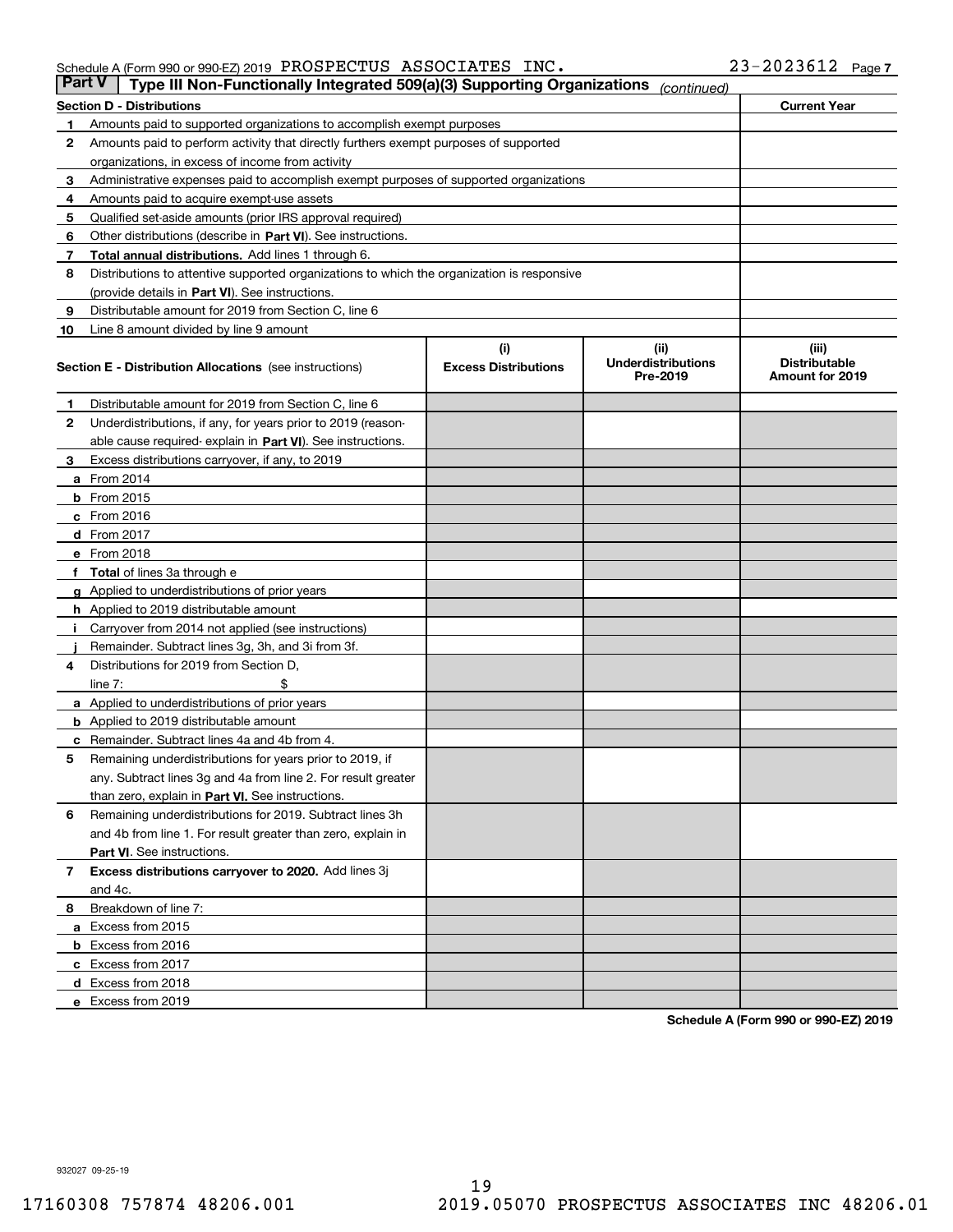|                 | Schedule A (Form 990 or 990-EZ) 2019 PROSPECTUS ASSOCIATES INC.                                                                                                                                                                                                                                                                                                                                                                                                                                                               |    | $23 - 2023612$ Page 8                |
|-----------------|-------------------------------------------------------------------------------------------------------------------------------------------------------------------------------------------------------------------------------------------------------------------------------------------------------------------------------------------------------------------------------------------------------------------------------------------------------------------------------------------------------------------------------|----|--------------------------------------|
| <b>Part VI</b>  | <b>Supplemental Information.</b> Provide the explanations required by Part II, line 10; Part II, line 17a or 17b; Part III, line 12;<br>Part IV, Section A, lines 1, 2, 3b, 3c, 4b, 4c, 5a, 6, 9a, 9b, 9c, 11a, 11b, and 11c; Part IV,<br>line 1; Part IV, Section D, lines 2 and 3; Part IV, Section E, lines 1c, 2a, 2b, 3a, and 3b; Part V, line 1; Part V, Section B, line 1e; Part V,<br>Section D, lines 5, 6, and 8; and Part V, Section E, lines 2, 5, and 6. Also complete this part for any additional information. |    |                                      |
|                 | (See instructions.)                                                                                                                                                                                                                                                                                                                                                                                                                                                                                                           |    |                                      |
|                 |                                                                                                                                                                                                                                                                                                                                                                                                                                                                                                                               |    |                                      |
|                 |                                                                                                                                                                                                                                                                                                                                                                                                                                                                                                                               |    |                                      |
|                 |                                                                                                                                                                                                                                                                                                                                                                                                                                                                                                                               |    |                                      |
|                 |                                                                                                                                                                                                                                                                                                                                                                                                                                                                                                                               |    |                                      |
|                 |                                                                                                                                                                                                                                                                                                                                                                                                                                                                                                                               |    |                                      |
|                 |                                                                                                                                                                                                                                                                                                                                                                                                                                                                                                                               |    |                                      |
|                 |                                                                                                                                                                                                                                                                                                                                                                                                                                                                                                                               |    |                                      |
|                 |                                                                                                                                                                                                                                                                                                                                                                                                                                                                                                                               |    |                                      |
|                 |                                                                                                                                                                                                                                                                                                                                                                                                                                                                                                                               |    |                                      |
|                 |                                                                                                                                                                                                                                                                                                                                                                                                                                                                                                                               |    |                                      |
|                 |                                                                                                                                                                                                                                                                                                                                                                                                                                                                                                                               |    |                                      |
|                 |                                                                                                                                                                                                                                                                                                                                                                                                                                                                                                                               |    |                                      |
|                 |                                                                                                                                                                                                                                                                                                                                                                                                                                                                                                                               |    |                                      |
|                 |                                                                                                                                                                                                                                                                                                                                                                                                                                                                                                                               |    |                                      |
|                 |                                                                                                                                                                                                                                                                                                                                                                                                                                                                                                                               |    |                                      |
|                 |                                                                                                                                                                                                                                                                                                                                                                                                                                                                                                                               |    |                                      |
|                 |                                                                                                                                                                                                                                                                                                                                                                                                                                                                                                                               |    |                                      |
|                 |                                                                                                                                                                                                                                                                                                                                                                                                                                                                                                                               |    |                                      |
|                 |                                                                                                                                                                                                                                                                                                                                                                                                                                                                                                                               |    |                                      |
|                 |                                                                                                                                                                                                                                                                                                                                                                                                                                                                                                                               |    |                                      |
|                 |                                                                                                                                                                                                                                                                                                                                                                                                                                                                                                                               |    |                                      |
|                 |                                                                                                                                                                                                                                                                                                                                                                                                                                                                                                                               |    |                                      |
|                 |                                                                                                                                                                                                                                                                                                                                                                                                                                                                                                                               |    |                                      |
|                 |                                                                                                                                                                                                                                                                                                                                                                                                                                                                                                                               |    |                                      |
|                 |                                                                                                                                                                                                                                                                                                                                                                                                                                                                                                                               |    |                                      |
|                 |                                                                                                                                                                                                                                                                                                                                                                                                                                                                                                                               |    |                                      |
|                 |                                                                                                                                                                                                                                                                                                                                                                                                                                                                                                                               |    |                                      |
|                 |                                                                                                                                                                                                                                                                                                                                                                                                                                                                                                                               |    |                                      |
|                 |                                                                                                                                                                                                                                                                                                                                                                                                                                                                                                                               |    |                                      |
|                 |                                                                                                                                                                                                                                                                                                                                                                                                                                                                                                                               |    |                                      |
| 932028 09-25-19 |                                                                                                                                                                                                                                                                                                                                                                                                                                                                                                                               | 20 | Schedule A (Form 990 or 990-EZ) 2019 |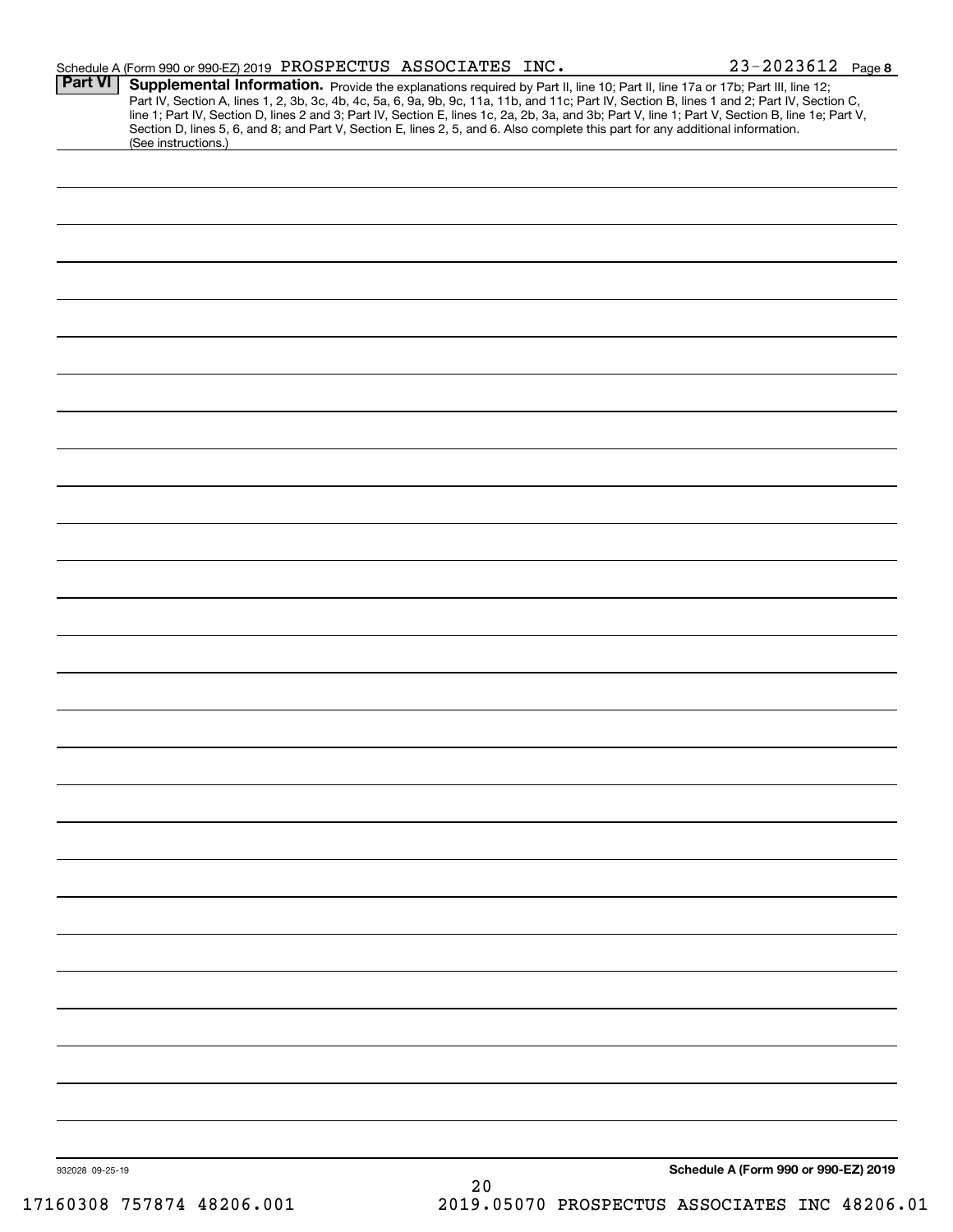| <b>SCHEDULE D</b> |  |
|-------------------|--|
|-------------------|--|

| (Form 990) |  |
|------------|--|
|------------|--|

# **Supplemental Financial Statements**

(Form 990)<br>
Pepartment of the Treasury<br>
Department of the Treasury<br>
Department of the Treasury<br>
Department of the Treasury<br> **Co to www.irs.gov/Form990 for instructions and the latest information.**<br> **Co to www.irs.gov/Form9** 



Department of the Treasury Internal Revenue Service

|                                                                  | ____________________ |  |
|------------------------------------------------------------------|----------------------|--|
| Go to www.irs.gov/Form990 for instructions and the latest inform |                      |  |
|                                                                  |                      |  |

**Name of the organization**<br> **ROSPECTIIS ASSOCTATES TNC**<br>
23-2023612

| Organizations Maintaining Donor Advised Funds or Other Similar Funds or Accounts. Complete if the<br>Part I<br>organization answered "Yes" on Form 990, Part IV, line 6.<br>(a) Donor advised funds<br>(b) Funds and other accounts<br>1<br>Aggregate value of contributions to (during year)<br>2<br>Aggregate value of grants from (during year)<br>з<br>4<br>Did the organization inform all donors and donor advisors in writing that the assets held in donor advised funds<br>5<br>Yes<br>No<br>Did the organization inform all grantees, donors, and donor advisors in writing that grant funds can be used only<br>6<br>for charitable purposes and not for the benefit of the donor or donor advisor, or for any other purpose conferring<br>Yes<br>impermissible private benefit?<br>No<br>Part II<br><b>Conservation Easements.</b> Complete if the organization answered "Yes" on Form 990, Part IV, line 7.<br>Purpose(s) of conservation easements held by the organization (check all that apply).<br>1.<br>Preservation of land for public use (for example, recreation or education)<br>Preservation of a historically important land area<br>Preservation of a certified historic structure<br>Protection of natural habitat<br>Preservation of open space<br>Complete lines 2a through 2d if the organization held a qualified conservation contribution in the form of a conservation easement on the last<br>2<br>day of the tax year.<br>Held at the End of the Tax Year<br>2a<br>2 <sub>b</sub><br>Total acreage restricted by conservation easements<br>2c<br>Number of conservation easements on a certified historic structure included in (a) <i>mummumumumum</i><br>с<br>d Number of conservation easements included in (c) acquired after 7/25/06, and not on a historic structure<br>2d<br>listed in the National Register [11, 1200] [12] The National Register [11, 1200] [12] The National Register [11, 1200] [12] The National Register [11, 1200] [12] The National Register [11, 1200] [12] The National Register<br>Number of conservation easements modified, transferred, released, extinguished, or terminated by the organization during the tax<br>3<br>$year \blacktriangleright$<br>Number of states where property subject to conservation easement is located ><br>4<br>Does the organization have a written policy regarding the periodic monitoring, inspection, handling of<br>5<br>Yes<br>No<br>violations, and enforcement of the conservation easements it holds?<br>Staff and volunteer hours devoted to monitoring, inspecting, handling of violations, and enforcing conservation easements during the year<br>6<br>Amount of expenses incurred in monitoring, inspecting, handling of violations, and enforcing conservation easements during the year<br>7<br>$\blacktriangleright$ s<br>Does each conservation easement reported on line 2(d) above satisfy the requirements of section 170(h)(4)(B)(i)<br>8<br>Yes<br>No<br>and section $170(h)(4)(B)(ii)?$<br>In Part XIII, describe how the organization reports conservation easements in its revenue and expense statement and<br>9<br>balance sheet, and include, if applicable, the text of the footnote to the organization's financial statements that describes the<br>organization's accounting for conservation easements.<br>Organizations Maintaining Collections of Art, Historical Treasures, or Other Similar Assets.<br>Part III<br>Complete if the organization answered "Yes" on Form 990, Part IV, line 8.<br>1a If the organization elected, as permitted under FASB ASC 958, not to report in its revenue statement and balance sheet works<br>of art, historical treasures, or other similar assets held for public exhibition, education, or research in furtherance of public<br>service, provide in Part XIII the text of the footnote to its financial statements that describes these items.<br><b>b</b> If the organization elected, as permitted under FASB ASC 958, to report in its revenue statement and balance sheet works of<br>art, historical treasures, or other similar assets held for public exhibition, education, or research in furtherance of public service,<br>provide the following amounts relating to these items:<br>Revenue included on Form 990, Part VIII, line 1 [2000] [2000] [2000] [2000] [2000] [2000] [2000] [2000] [2000<br>$\blacktriangleright$ s<br>(ii) Assets included in Form 990, Part X<br>If the organization received or held works of art, historical treasures, or other similar assets for financial gain, provide<br>2<br>the following amounts required to be reported under FASB ASC 958 relating to these items:<br>\$<br>а<br>$\blacktriangleright$ s<br>LHA For Paperwork Reduction Act Notice, see the Instructions for Form 990.<br>Schedule D (Form 990) 2019 | PROSPECTUS ASSOCIATES INC. | 23-2023612 |  |
|---------------------------------------------------------------------------------------------------------------------------------------------------------------------------------------------------------------------------------------------------------------------------------------------------------------------------------------------------------------------------------------------------------------------------------------------------------------------------------------------------------------------------------------------------------------------------------------------------------------------------------------------------------------------------------------------------------------------------------------------------------------------------------------------------------------------------------------------------------------------------------------------------------------------------------------------------------------------------------------------------------------------------------------------------------------------------------------------------------------------------------------------------------------------------------------------------------------------------------------------------------------------------------------------------------------------------------------------------------------------------------------------------------------------------------------------------------------------------------------------------------------------------------------------------------------------------------------------------------------------------------------------------------------------------------------------------------------------------------------------------------------------------------------------------------------------------------------------------------------------------------------------------------------------------------------------------------------------------------------------------------------------------------------------------------------------------------------------------------------------------------------------------------------------------------------------------------------------------------------------------------------------------------------------------------------------------------------------------------------------------------------------------------------------------------------------------------------------------------------------------------------------------------------------------------------------------------------------------------------------------------------------------------------------------------------------------------------------------------------------------------------------------------------------------------------------------------------------------------------------------------------------------------------------------------------------------------------------------------------------------------------------------------------------------------------------------------------------------------------------------------------------------------------------------------------------------------------------------------------------------------------------------------------------------------------------------------------------------------------------------------------------------------------------------------------------------------------------------------------------------------------------------------------------------------------------------------------------------------------------------------------------------------------------------------------------------------------------------------------------------------------------------------------------------------------------------------------------------------------------------------------------------------------------------------------------------------------------------------------------------------------------------------------------------------------------------------------------------------------------------------------------------------------------------------------------------------------------------------------------------------------------------------------------------------------------------------------------------------------------------------------------------------------------------------------------------------------------------------------------------------------------------------------------------------------------------------------------------------------------------------------------------------------------------------------------------------------------------------------------------------------------------------------------------------------------------------------------------------------|----------------------------|------------|--|
|                                                                                                                                                                                                                                                                                                                                                                                                                                                                                                                                                                                                                                                                                                                                                                                                                                                                                                                                                                                                                                                                                                                                                                                                                                                                                                                                                                                                                                                                                                                                                                                                                                                                                                                                                                                                                                                                                                                                                                                                                                                                                                                                                                                                                                                                                                                                                                                                                                                                                                                                                                                                                                                                                                                                                                                                                                                                                                                                                                                                                                                                                                                                                                                                                                                                                                                                                                                                                                                                                                                                                                                                                                                                                                                                                                                                                                                                                                                                                                                                                                                                                                                                                                                                                                                                                                                                                                                                                                                                                                                                                                                                                                                                                                                                                                                                                                                               |                            |            |  |
|                                                                                                                                                                                                                                                                                                                                                                                                                                                                                                                                                                                                                                                                                                                                                                                                                                                                                                                                                                                                                                                                                                                                                                                                                                                                                                                                                                                                                                                                                                                                                                                                                                                                                                                                                                                                                                                                                                                                                                                                                                                                                                                                                                                                                                                                                                                                                                                                                                                                                                                                                                                                                                                                                                                                                                                                                                                                                                                                                                                                                                                                                                                                                                                                                                                                                                                                                                                                                                                                                                                                                                                                                                                                                                                                                                                                                                                                                                                                                                                                                                                                                                                                                                                                                                                                                                                                                                                                                                                                                                                                                                                                                                                                                                                                                                                                                                                               |                            |            |  |
|                                                                                                                                                                                                                                                                                                                                                                                                                                                                                                                                                                                                                                                                                                                                                                                                                                                                                                                                                                                                                                                                                                                                                                                                                                                                                                                                                                                                                                                                                                                                                                                                                                                                                                                                                                                                                                                                                                                                                                                                                                                                                                                                                                                                                                                                                                                                                                                                                                                                                                                                                                                                                                                                                                                                                                                                                                                                                                                                                                                                                                                                                                                                                                                                                                                                                                                                                                                                                                                                                                                                                                                                                                                                                                                                                                                                                                                                                                                                                                                                                                                                                                                                                                                                                                                                                                                                                                                                                                                                                                                                                                                                                                                                                                                                                                                                                                                               |                            |            |  |
|                                                                                                                                                                                                                                                                                                                                                                                                                                                                                                                                                                                                                                                                                                                                                                                                                                                                                                                                                                                                                                                                                                                                                                                                                                                                                                                                                                                                                                                                                                                                                                                                                                                                                                                                                                                                                                                                                                                                                                                                                                                                                                                                                                                                                                                                                                                                                                                                                                                                                                                                                                                                                                                                                                                                                                                                                                                                                                                                                                                                                                                                                                                                                                                                                                                                                                                                                                                                                                                                                                                                                                                                                                                                                                                                                                                                                                                                                                                                                                                                                                                                                                                                                                                                                                                                                                                                                                                                                                                                                                                                                                                                                                                                                                                                                                                                                                                               |                            |            |  |
|                                                                                                                                                                                                                                                                                                                                                                                                                                                                                                                                                                                                                                                                                                                                                                                                                                                                                                                                                                                                                                                                                                                                                                                                                                                                                                                                                                                                                                                                                                                                                                                                                                                                                                                                                                                                                                                                                                                                                                                                                                                                                                                                                                                                                                                                                                                                                                                                                                                                                                                                                                                                                                                                                                                                                                                                                                                                                                                                                                                                                                                                                                                                                                                                                                                                                                                                                                                                                                                                                                                                                                                                                                                                                                                                                                                                                                                                                                                                                                                                                                                                                                                                                                                                                                                                                                                                                                                                                                                                                                                                                                                                                                                                                                                                                                                                                                                               |                            |            |  |
|                                                                                                                                                                                                                                                                                                                                                                                                                                                                                                                                                                                                                                                                                                                                                                                                                                                                                                                                                                                                                                                                                                                                                                                                                                                                                                                                                                                                                                                                                                                                                                                                                                                                                                                                                                                                                                                                                                                                                                                                                                                                                                                                                                                                                                                                                                                                                                                                                                                                                                                                                                                                                                                                                                                                                                                                                                                                                                                                                                                                                                                                                                                                                                                                                                                                                                                                                                                                                                                                                                                                                                                                                                                                                                                                                                                                                                                                                                                                                                                                                                                                                                                                                                                                                                                                                                                                                                                                                                                                                                                                                                                                                                                                                                                                                                                                                                                               |                            |            |  |
|                                                                                                                                                                                                                                                                                                                                                                                                                                                                                                                                                                                                                                                                                                                                                                                                                                                                                                                                                                                                                                                                                                                                                                                                                                                                                                                                                                                                                                                                                                                                                                                                                                                                                                                                                                                                                                                                                                                                                                                                                                                                                                                                                                                                                                                                                                                                                                                                                                                                                                                                                                                                                                                                                                                                                                                                                                                                                                                                                                                                                                                                                                                                                                                                                                                                                                                                                                                                                                                                                                                                                                                                                                                                                                                                                                                                                                                                                                                                                                                                                                                                                                                                                                                                                                                                                                                                                                                                                                                                                                                                                                                                                                                                                                                                                                                                                                                               |                            |            |  |
|                                                                                                                                                                                                                                                                                                                                                                                                                                                                                                                                                                                                                                                                                                                                                                                                                                                                                                                                                                                                                                                                                                                                                                                                                                                                                                                                                                                                                                                                                                                                                                                                                                                                                                                                                                                                                                                                                                                                                                                                                                                                                                                                                                                                                                                                                                                                                                                                                                                                                                                                                                                                                                                                                                                                                                                                                                                                                                                                                                                                                                                                                                                                                                                                                                                                                                                                                                                                                                                                                                                                                                                                                                                                                                                                                                                                                                                                                                                                                                                                                                                                                                                                                                                                                                                                                                                                                                                                                                                                                                                                                                                                                                                                                                                                                                                                                                                               |                            |            |  |
|                                                                                                                                                                                                                                                                                                                                                                                                                                                                                                                                                                                                                                                                                                                                                                                                                                                                                                                                                                                                                                                                                                                                                                                                                                                                                                                                                                                                                                                                                                                                                                                                                                                                                                                                                                                                                                                                                                                                                                                                                                                                                                                                                                                                                                                                                                                                                                                                                                                                                                                                                                                                                                                                                                                                                                                                                                                                                                                                                                                                                                                                                                                                                                                                                                                                                                                                                                                                                                                                                                                                                                                                                                                                                                                                                                                                                                                                                                                                                                                                                                                                                                                                                                                                                                                                                                                                                                                                                                                                                                                                                                                                                                                                                                                                                                                                                                                               |                            |            |  |
|                                                                                                                                                                                                                                                                                                                                                                                                                                                                                                                                                                                                                                                                                                                                                                                                                                                                                                                                                                                                                                                                                                                                                                                                                                                                                                                                                                                                                                                                                                                                                                                                                                                                                                                                                                                                                                                                                                                                                                                                                                                                                                                                                                                                                                                                                                                                                                                                                                                                                                                                                                                                                                                                                                                                                                                                                                                                                                                                                                                                                                                                                                                                                                                                                                                                                                                                                                                                                                                                                                                                                                                                                                                                                                                                                                                                                                                                                                                                                                                                                                                                                                                                                                                                                                                                                                                                                                                                                                                                                                                                                                                                                                                                                                                                                                                                                                                               |                            |            |  |
|                                                                                                                                                                                                                                                                                                                                                                                                                                                                                                                                                                                                                                                                                                                                                                                                                                                                                                                                                                                                                                                                                                                                                                                                                                                                                                                                                                                                                                                                                                                                                                                                                                                                                                                                                                                                                                                                                                                                                                                                                                                                                                                                                                                                                                                                                                                                                                                                                                                                                                                                                                                                                                                                                                                                                                                                                                                                                                                                                                                                                                                                                                                                                                                                                                                                                                                                                                                                                                                                                                                                                                                                                                                                                                                                                                                                                                                                                                                                                                                                                                                                                                                                                                                                                                                                                                                                                                                                                                                                                                                                                                                                                                                                                                                                                                                                                                                               |                            |            |  |
|                                                                                                                                                                                                                                                                                                                                                                                                                                                                                                                                                                                                                                                                                                                                                                                                                                                                                                                                                                                                                                                                                                                                                                                                                                                                                                                                                                                                                                                                                                                                                                                                                                                                                                                                                                                                                                                                                                                                                                                                                                                                                                                                                                                                                                                                                                                                                                                                                                                                                                                                                                                                                                                                                                                                                                                                                                                                                                                                                                                                                                                                                                                                                                                                                                                                                                                                                                                                                                                                                                                                                                                                                                                                                                                                                                                                                                                                                                                                                                                                                                                                                                                                                                                                                                                                                                                                                                                                                                                                                                                                                                                                                                                                                                                                                                                                                                                               |                            |            |  |
|                                                                                                                                                                                                                                                                                                                                                                                                                                                                                                                                                                                                                                                                                                                                                                                                                                                                                                                                                                                                                                                                                                                                                                                                                                                                                                                                                                                                                                                                                                                                                                                                                                                                                                                                                                                                                                                                                                                                                                                                                                                                                                                                                                                                                                                                                                                                                                                                                                                                                                                                                                                                                                                                                                                                                                                                                                                                                                                                                                                                                                                                                                                                                                                                                                                                                                                                                                                                                                                                                                                                                                                                                                                                                                                                                                                                                                                                                                                                                                                                                                                                                                                                                                                                                                                                                                                                                                                                                                                                                                                                                                                                                                                                                                                                                                                                                                                               |                            |            |  |
|                                                                                                                                                                                                                                                                                                                                                                                                                                                                                                                                                                                                                                                                                                                                                                                                                                                                                                                                                                                                                                                                                                                                                                                                                                                                                                                                                                                                                                                                                                                                                                                                                                                                                                                                                                                                                                                                                                                                                                                                                                                                                                                                                                                                                                                                                                                                                                                                                                                                                                                                                                                                                                                                                                                                                                                                                                                                                                                                                                                                                                                                                                                                                                                                                                                                                                                                                                                                                                                                                                                                                                                                                                                                                                                                                                                                                                                                                                                                                                                                                                                                                                                                                                                                                                                                                                                                                                                                                                                                                                                                                                                                                                                                                                                                                                                                                                                               |                            |            |  |
|                                                                                                                                                                                                                                                                                                                                                                                                                                                                                                                                                                                                                                                                                                                                                                                                                                                                                                                                                                                                                                                                                                                                                                                                                                                                                                                                                                                                                                                                                                                                                                                                                                                                                                                                                                                                                                                                                                                                                                                                                                                                                                                                                                                                                                                                                                                                                                                                                                                                                                                                                                                                                                                                                                                                                                                                                                                                                                                                                                                                                                                                                                                                                                                                                                                                                                                                                                                                                                                                                                                                                                                                                                                                                                                                                                                                                                                                                                                                                                                                                                                                                                                                                                                                                                                                                                                                                                                                                                                                                                                                                                                                                                                                                                                                                                                                                                                               |                            |            |  |
|                                                                                                                                                                                                                                                                                                                                                                                                                                                                                                                                                                                                                                                                                                                                                                                                                                                                                                                                                                                                                                                                                                                                                                                                                                                                                                                                                                                                                                                                                                                                                                                                                                                                                                                                                                                                                                                                                                                                                                                                                                                                                                                                                                                                                                                                                                                                                                                                                                                                                                                                                                                                                                                                                                                                                                                                                                                                                                                                                                                                                                                                                                                                                                                                                                                                                                                                                                                                                                                                                                                                                                                                                                                                                                                                                                                                                                                                                                                                                                                                                                                                                                                                                                                                                                                                                                                                                                                                                                                                                                                                                                                                                                                                                                                                                                                                                                                               |                            |            |  |
|                                                                                                                                                                                                                                                                                                                                                                                                                                                                                                                                                                                                                                                                                                                                                                                                                                                                                                                                                                                                                                                                                                                                                                                                                                                                                                                                                                                                                                                                                                                                                                                                                                                                                                                                                                                                                                                                                                                                                                                                                                                                                                                                                                                                                                                                                                                                                                                                                                                                                                                                                                                                                                                                                                                                                                                                                                                                                                                                                                                                                                                                                                                                                                                                                                                                                                                                                                                                                                                                                                                                                                                                                                                                                                                                                                                                                                                                                                                                                                                                                                                                                                                                                                                                                                                                                                                                                                                                                                                                                                                                                                                                                                                                                                                                                                                                                                                               |                            |            |  |
|                                                                                                                                                                                                                                                                                                                                                                                                                                                                                                                                                                                                                                                                                                                                                                                                                                                                                                                                                                                                                                                                                                                                                                                                                                                                                                                                                                                                                                                                                                                                                                                                                                                                                                                                                                                                                                                                                                                                                                                                                                                                                                                                                                                                                                                                                                                                                                                                                                                                                                                                                                                                                                                                                                                                                                                                                                                                                                                                                                                                                                                                                                                                                                                                                                                                                                                                                                                                                                                                                                                                                                                                                                                                                                                                                                                                                                                                                                                                                                                                                                                                                                                                                                                                                                                                                                                                                                                                                                                                                                                                                                                                                                                                                                                                                                                                                                                               |                            |            |  |
|                                                                                                                                                                                                                                                                                                                                                                                                                                                                                                                                                                                                                                                                                                                                                                                                                                                                                                                                                                                                                                                                                                                                                                                                                                                                                                                                                                                                                                                                                                                                                                                                                                                                                                                                                                                                                                                                                                                                                                                                                                                                                                                                                                                                                                                                                                                                                                                                                                                                                                                                                                                                                                                                                                                                                                                                                                                                                                                                                                                                                                                                                                                                                                                                                                                                                                                                                                                                                                                                                                                                                                                                                                                                                                                                                                                                                                                                                                                                                                                                                                                                                                                                                                                                                                                                                                                                                                                                                                                                                                                                                                                                                                                                                                                                                                                                                                                               |                            |            |  |
|                                                                                                                                                                                                                                                                                                                                                                                                                                                                                                                                                                                                                                                                                                                                                                                                                                                                                                                                                                                                                                                                                                                                                                                                                                                                                                                                                                                                                                                                                                                                                                                                                                                                                                                                                                                                                                                                                                                                                                                                                                                                                                                                                                                                                                                                                                                                                                                                                                                                                                                                                                                                                                                                                                                                                                                                                                                                                                                                                                                                                                                                                                                                                                                                                                                                                                                                                                                                                                                                                                                                                                                                                                                                                                                                                                                                                                                                                                                                                                                                                                                                                                                                                                                                                                                                                                                                                                                                                                                                                                                                                                                                                                                                                                                                                                                                                                                               |                            |            |  |
|                                                                                                                                                                                                                                                                                                                                                                                                                                                                                                                                                                                                                                                                                                                                                                                                                                                                                                                                                                                                                                                                                                                                                                                                                                                                                                                                                                                                                                                                                                                                                                                                                                                                                                                                                                                                                                                                                                                                                                                                                                                                                                                                                                                                                                                                                                                                                                                                                                                                                                                                                                                                                                                                                                                                                                                                                                                                                                                                                                                                                                                                                                                                                                                                                                                                                                                                                                                                                                                                                                                                                                                                                                                                                                                                                                                                                                                                                                                                                                                                                                                                                                                                                                                                                                                                                                                                                                                                                                                                                                                                                                                                                                                                                                                                                                                                                                                               |                            |            |  |
|                                                                                                                                                                                                                                                                                                                                                                                                                                                                                                                                                                                                                                                                                                                                                                                                                                                                                                                                                                                                                                                                                                                                                                                                                                                                                                                                                                                                                                                                                                                                                                                                                                                                                                                                                                                                                                                                                                                                                                                                                                                                                                                                                                                                                                                                                                                                                                                                                                                                                                                                                                                                                                                                                                                                                                                                                                                                                                                                                                                                                                                                                                                                                                                                                                                                                                                                                                                                                                                                                                                                                                                                                                                                                                                                                                                                                                                                                                                                                                                                                                                                                                                                                                                                                                                                                                                                                                                                                                                                                                                                                                                                                                                                                                                                                                                                                                                               |                            |            |  |
|                                                                                                                                                                                                                                                                                                                                                                                                                                                                                                                                                                                                                                                                                                                                                                                                                                                                                                                                                                                                                                                                                                                                                                                                                                                                                                                                                                                                                                                                                                                                                                                                                                                                                                                                                                                                                                                                                                                                                                                                                                                                                                                                                                                                                                                                                                                                                                                                                                                                                                                                                                                                                                                                                                                                                                                                                                                                                                                                                                                                                                                                                                                                                                                                                                                                                                                                                                                                                                                                                                                                                                                                                                                                                                                                                                                                                                                                                                                                                                                                                                                                                                                                                                                                                                                                                                                                                                                                                                                                                                                                                                                                                                                                                                                                                                                                                                                               |                            |            |  |
|                                                                                                                                                                                                                                                                                                                                                                                                                                                                                                                                                                                                                                                                                                                                                                                                                                                                                                                                                                                                                                                                                                                                                                                                                                                                                                                                                                                                                                                                                                                                                                                                                                                                                                                                                                                                                                                                                                                                                                                                                                                                                                                                                                                                                                                                                                                                                                                                                                                                                                                                                                                                                                                                                                                                                                                                                                                                                                                                                                                                                                                                                                                                                                                                                                                                                                                                                                                                                                                                                                                                                                                                                                                                                                                                                                                                                                                                                                                                                                                                                                                                                                                                                                                                                                                                                                                                                                                                                                                                                                                                                                                                                                                                                                                                                                                                                                                               |                            |            |  |
|                                                                                                                                                                                                                                                                                                                                                                                                                                                                                                                                                                                                                                                                                                                                                                                                                                                                                                                                                                                                                                                                                                                                                                                                                                                                                                                                                                                                                                                                                                                                                                                                                                                                                                                                                                                                                                                                                                                                                                                                                                                                                                                                                                                                                                                                                                                                                                                                                                                                                                                                                                                                                                                                                                                                                                                                                                                                                                                                                                                                                                                                                                                                                                                                                                                                                                                                                                                                                                                                                                                                                                                                                                                                                                                                                                                                                                                                                                                                                                                                                                                                                                                                                                                                                                                                                                                                                                                                                                                                                                                                                                                                                                                                                                                                                                                                                                                               |                            |            |  |
|                                                                                                                                                                                                                                                                                                                                                                                                                                                                                                                                                                                                                                                                                                                                                                                                                                                                                                                                                                                                                                                                                                                                                                                                                                                                                                                                                                                                                                                                                                                                                                                                                                                                                                                                                                                                                                                                                                                                                                                                                                                                                                                                                                                                                                                                                                                                                                                                                                                                                                                                                                                                                                                                                                                                                                                                                                                                                                                                                                                                                                                                                                                                                                                                                                                                                                                                                                                                                                                                                                                                                                                                                                                                                                                                                                                                                                                                                                                                                                                                                                                                                                                                                                                                                                                                                                                                                                                                                                                                                                                                                                                                                                                                                                                                                                                                                                                               |                            |            |  |
|                                                                                                                                                                                                                                                                                                                                                                                                                                                                                                                                                                                                                                                                                                                                                                                                                                                                                                                                                                                                                                                                                                                                                                                                                                                                                                                                                                                                                                                                                                                                                                                                                                                                                                                                                                                                                                                                                                                                                                                                                                                                                                                                                                                                                                                                                                                                                                                                                                                                                                                                                                                                                                                                                                                                                                                                                                                                                                                                                                                                                                                                                                                                                                                                                                                                                                                                                                                                                                                                                                                                                                                                                                                                                                                                                                                                                                                                                                                                                                                                                                                                                                                                                                                                                                                                                                                                                                                                                                                                                                                                                                                                                                                                                                                                                                                                                                                               |                            |            |  |
|                                                                                                                                                                                                                                                                                                                                                                                                                                                                                                                                                                                                                                                                                                                                                                                                                                                                                                                                                                                                                                                                                                                                                                                                                                                                                                                                                                                                                                                                                                                                                                                                                                                                                                                                                                                                                                                                                                                                                                                                                                                                                                                                                                                                                                                                                                                                                                                                                                                                                                                                                                                                                                                                                                                                                                                                                                                                                                                                                                                                                                                                                                                                                                                                                                                                                                                                                                                                                                                                                                                                                                                                                                                                                                                                                                                                                                                                                                                                                                                                                                                                                                                                                                                                                                                                                                                                                                                                                                                                                                                                                                                                                                                                                                                                                                                                                                                               |                            |            |  |
|                                                                                                                                                                                                                                                                                                                                                                                                                                                                                                                                                                                                                                                                                                                                                                                                                                                                                                                                                                                                                                                                                                                                                                                                                                                                                                                                                                                                                                                                                                                                                                                                                                                                                                                                                                                                                                                                                                                                                                                                                                                                                                                                                                                                                                                                                                                                                                                                                                                                                                                                                                                                                                                                                                                                                                                                                                                                                                                                                                                                                                                                                                                                                                                                                                                                                                                                                                                                                                                                                                                                                                                                                                                                                                                                                                                                                                                                                                                                                                                                                                                                                                                                                                                                                                                                                                                                                                                                                                                                                                                                                                                                                                                                                                                                                                                                                                                               |                            |            |  |
|                                                                                                                                                                                                                                                                                                                                                                                                                                                                                                                                                                                                                                                                                                                                                                                                                                                                                                                                                                                                                                                                                                                                                                                                                                                                                                                                                                                                                                                                                                                                                                                                                                                                                                                                                                                                                                                                                                                                                                                                                                                                                                                                                                                                                                                                                                                                                                                                                                                                                                                                                                                                                                                                                                                                                                                                                                                                                                                                                                                                                                                                                                                                                                                                                                                                                                                                                                                                                                                                                                                                                                                                                                                                                                                                                                                                                                                                                                                                                                                                                                                                                                                                                                                                                                                                                                                                                                                                                                                                                                                                                                                                                                                                                                                                                                                                                                                               |                            |            |  |
|                                                                                                                                                                                                                                                                                                                                                                                                                                                                                                                                                                                                                                                                                                                                                                                                                                                                                                                                                                                                                                                                                                                                                                                                                                                                                                                                                                                                                                                                                                                                                                                                                                                                                                                                                                                                                                                                                                                                                                                                                                                                                                                                                                                                                                                                                                                                                                                                                                                                                                                                                                                                                                                                                                                                                                                                                                                                                                                                                                                                                                                                                                                                                                                                                                                                                                                                                                                                                                                                                                                                                                                                                                                                                                                                                                                                                                                                                                                                                                                                                                                                                                                                                                                                                                                                                                                                                                                                                                                                                                                                                                                                                                                                                                                                                                                                                                                               |                            |            |  |
|                                                                                                                                                                                                                                                                                                                                                                                                                                                                                                                                                                                                                                                                                                                                                                                                                                                                                                                                                                                                                                                                                                                                                                                                                                                                                                                                                                                                                                                                                                                                                                                                                                                                                                                                                                                                                                                                                                                                                                                                                                                                                                                                                                                                                                                                                                                                                                                                                                                                                                                                                                                                                                                                                                                                                                                                                                                                                                                                                                                                                                                                                                                                                                                                                                                                                                                                                                                                                                                                                                                                                                                                                                                                                                                                                                                                                                                                                                                                                                                                                                                                                                                                                                                                                                                                                                                                                                                                                                                                                                                                                                                                                                                                                                                                                                                                                                                               |                            |            |  |
|                                                                                                                                                                                                                                                                                                                                                                                                                                                                                                                                                                                                                                                                                                                                                                                                                                                                                                                                                                                                                                                                                                                                                                                                                                                                                                                                                                                                                                                                                                                                                                                                                                                                                                                                                                                                                                                                                                                                                                                                                                                                                                                                                                                                                                                                                                                                                                                                                                                                                                                                                                                                                                                                                                                                                                                                                                                                                                                                                                                                                                                                                                                                                                                                                                                                                                                                                                                                                                                                                                                                                                                                                                                                                                                                                                                                                                                                                                                                                                                                                                                                                                                                                                                                                                                                                                                                                                                                                                                                                                                                                                                                                                                                                                                                                                                                                                                               |                            |            |  |
|                                                                                                                                                                                                                                                                                                                                                                                                                                                                                                                                                                                                                                                                                                                                                                                                                                                                                                                                                                                                                                                                                                                                                                                                                                                                                                                                                                                                                                                                                                                                                                                                                                                                                                                                                                                                                                                                                                                                                                                                                                                                                                                                                                                                                                                                                                                                                                                                                                                                                                                                                                                                                                                                                                                                                                                                                                                                                                                                                                                                                                                                                                                                                                                                                                                                                                                                                                                                                                                                                                                                                                                                                                                                                                                                                                                                                                                                                                                                                                                                                                                                                                                                                                                                                                                                                                                                                                                                                                                                                                                                                                                                                                                                                                                                                                                                                                                               |                            |            |  |
|                                                                                                                                                                                                                                                                                                                                                                                                                                                                                                                                                                                                                                                                                                                                                                                                                                                                                                                                                                                                                                                                                                                                                                                                                                                                                                                                                                                                                                                                                                                                                                                                                                                                                                                                                                                                                                                                                                                                                                                                                                                                                                                                                                                                                                                                                                                                                                                                                                                                                                                                                                                                                                                                                                                                                                                                                                                                                                                                                                                                                                                                                                                                                                                                                                                                                                                                                                                                                                                                                                                                                                                                                                                                                                                                                                                                                                                                                                                                                                                                                                                                                                                                                                                                                                                                                                                                                                                                                                                                                                                                                                                                                                                                                                                                                                                                                                                               |                            |            |  |
|                                                                                                                                                                                                                                                                                                                                                                                                                                                                                                                                                                                                                                                                                                                                                                                                                                                                                                                                                                                                                                                                                                                                                                                                                                                                                                                                                                                                                                                                                                                                                                                                                                                                                                                                                                                                                                                                                                                                                                                                                                                                                                                                                                                                                                                                                                                                                                                                                                                                                                                                                                                                                                                                                                                                                                                                                                                                                                                                                                                                                                                                                                                                                                                                                                                                                                                                                                                                                                                                                                                                                                                                                                                                                                                                                                                                                                                                                                                                                                                                                                                                                                                                                                                                                                                                                                                                                                                                                                                                                                                                                                                                                                                                                                                                                                                                                                                               |                            |            |  |
|                                                                                                                                                                                                                                                                                                                                                                                                                                                                                                                                                                                                                                                                                                                                                                                                                                                                                                                                                                                                                                                                                                                                                                                                                                                                                                                                                                                                                                                                                                                                                                                                                                                                                                                                                                                                                                                                                                                                                                                                                                                                                                                                                                                                                                                                                                                                                                                                                                                                                                                                                                                                                                                                                                                                                                                                                                                                                                                                                                                                                                                                                                                                                                                                                                                                                                                                                                                                                                                                                                                                                                                                                                                                                                                                                                                                                                                                                                                                                                                                                                                                                                                                                                                                                                                                                                                                                                                                                                                                                                                                                                                                                                                                                                                                                                                                                                                               |                            |            |  |
|                                                                                                                                                                                                                                                                                                                                                                                                                                                                                                                                                                                                                                                                                                                                                                                                                                                                                                                                                                                                                                                                                                                                                                                                                                                                                                                                                                                                                                                                                                                                                                                                                                                                                                                                                                                                                                                                                                                                                                                                                                                                                                                                                                                                                                                                                                                                                                                                                                                                                                                                                                                                                                                                                                                                                                                                                                                                                                                                                                                                                                                                                                                                                                                                                                                                                                                                                                                                                                                                                                                                                                                                                                                                                                                                                                                                                                                                                                                                                                                                                                                                                                                                                                                                                                                                                                                                                                                                                                                                                                                                                                                                                                                                                                                                                                                                                                                               |                            |            |  |
|                                                                                                                                                                                                                                                                                                                                                                                                                                                                                                                                                                                                                                                                                                                                                                                                                                                                                                                                                                                                                                                                                                                                                                                                                                                                                                                                                                                                                                                                                                                                                                                                                                                                                                                                                                                                                                                                                                                                                                                                                                                                                                                                                                                                                                                                                                                                                                                                                                                                                                                                                                                                                                                                                                                                                                                                                                                                                                                                                                                                                                                                                                                                                                                                                                                                                                                                                                                                                                                                                                                                                                                                                                                                                                                                                                                                                                                                                                                                                                                                                                                                                                                                                                                                                                                                                                                                                                                                                                                                                                                                                                                                                                                                                                                                                                                                                                                               |                            |            |  |
|                                                                                                                                                                                                                                                                                                                                                                                                                                                                                                                                                                                                                                                                                                                                                                                                                                                                                                                                                                                                                                                                                                                                                                                                                                                                                                                                                                                                                                                                                                                                                                                                                                                                                                                                                                                                                                                                                                                                                                                                                                                                                                                                                                                                                                                                                                                                                                                                                                                                                                                                                                                                                                                                                                                                                                                                                                                                                                                                                                                                                                                                                                                                                                                                                                                                                                                                                                                                                                                                                                                                                                                                                                                                                                                                                                                                                                                                                                                                                                                                                                                                                                                                                                                                                                                                                                                                                                                                                                                                                                                                                                                                                                                                                                                                                                                                                                                               |                            |            |  |
|                                                                                                                                                                                                                                                                                                                                                                                                                                                                                                                                                                                                                                                                                                                                                                                                                                                                                                                                                                                                                                                                                                                                                                                                                                                                                                                                                                                                                                                                                                                                                                                                                                                                                                                                                                                                                                                                                                                                                                                                                                                                                                                                                                                                                                                                                                                                                                                                                                                                                                                                                                                                                                                                                                                                                                                                                                                                                                                                                                                                                                                                                                                                                                                                                                                                                                                                                                                                                                                                                                                                                                                                                                                                                                                                                                                                                                                                                                                                                                                                                                                                                                                                                                                                                                                                                                                                                                                                                                                                                                                                                                                                                                                                                                                                                                                                                                                               |                            |            |  |
|                                                                                                                                                                                                                                                                                                                                                                                                                                                                                                                                                                                                                                                                                                                                                                                                                                                                                                                                                                                                                                                                                                                                                                                                                                                                                                                                                                                                                                                                                                                                                                                                                                                                                                                                                                                                                                                                                                                                                                                                                                                                                                                                                                                                                                                                                                                                                                                                                                                                                                                                                                                                                                                                                                                                                                                                                                                                                                                                                                                                                                                                                                                                                                                                                                                                                                                                                                                                                                                                                                                                                                                                                                                                                                                                                                                                                                                                                                                                                                                                                                                                                                                                                                                                                                                                                                                                                                                                                                                                                                                                                                                                                                                                                                                                                                                                                                                               |                            |            |  |
|                                                                                                                                                                                                                                                                                                                                                                                                                                                                                                                                                                                                                                                                                                                                                                                                                                                                                                                                                                                                                                                                                                                                                                                                                                                                                                                                                                                                                                                                                                                                                                                                                                                                                                                                                                                                                                                                                                                                                                                                                                                                                                                                                                                                                                                                                                                                                                                                                                                                                                                                                                                                                                                                                                                                                                                                                                                                                                                                                                                                                                                                                                                                                                                                                                                                                                                                                                                                                                                                                                                                                                                                                                                                                                                                                                                                                                                                                                                                                                                                                                                                                                                                                                                                                                                                                                                                                                                                                                                                                                                                                                                                                                                                                                                                                                                                                                                               |                            |            |  |
|                                                                                                                                                                                                                                                                                                                                                                                                                                                                                                                                                                                                                                                                                                                                                                                                                                                                                                                                                                                                                                                                                                                                                                                                                                                                                                                                                                                                                                                                                                                                                                                                                                                                                                                                                                                                                                                                                                                                                                                                                                                                                                                                                                                                                                                                                                                                                                                                                                                                                                                                                                                                                                                                                                                                                                                                                                                                                                                                                                                                                                                                                                                                                                                                                                                                                                                                                                                                                                                                                                                                                                                                                                                                                                                                                                                                                                                                                                                                                                                                                                                                                                                                                                                                                                                                                                                                                                                                                                                                                                                                                                                                                                                                                                                                                                                                                                                               |                            |            |  |
|                                                                                                                                                                                                                                                                                                                                                                                                                                                                                                                                                                                                                                                                                                                                                                                                                                                                                                                                                                                                                                                                                                                                                                                                                                                                                                                                                                                                                                                                                                                                                                                                                                                                                                                                                                                                                                                                                                                                                                                                                                                                                                                                                                                                                                                                                                                                                                                                                                                                                                                                                                                                                                                                                                                                                                                                                                                                                                                                                                                                                                                                                                                                                                                                                                                                                                                                                                                                                                                                                                                                                                                                                                                                                                                                                                                                                                                                                                                                                                                                                                                                                                                                                                                                                                                                                                                                                                                                                                                                                                                                                                                                                                                                                                                                                                                                                                                               |                            |            |  |
|                                                                                                                                                                                                                                                                                                                                                                                                                                                                                                                                                                                                                                                                                                                                                                                                                                                                                                                                                                                                                                                                                                                                                                                                                                                                                                                                                                                                                                                                                                                                                                                                                                                                                                                                                                                                                                                                                                                                                                                                                                                                                                                                                                                                                                                                                                                                                                                                                                                                                                                                                                                                                                                                                                                                                                                                                                                                                                                                                                                                                                                                                                                                                                                                                                                                                                                                                                                                                                                                                                                                                                                                                                                                                                                                                                                                                                                                                                                                                                                                                                                                                                                                                                                                                                                                                                                                                                                                                                                                                                                                                                                                                                                                                                                                                                                                                                                               |                            |            |  |
|                                                                                                                                                                                                                                                                                                                                                                                                                                                                                                                                                                                                                                                                                                                                                                                                                                                                                                                                                                                                                                                                                                                                                                                                                                                                                                                                                                                                                                                                                                                                                                                                                                                                                                                                                                                                                                                                                                                                                                                                                                                                                                                                                                                                                                                                                                                                                                                                                                                                                                                                                                                                                                                                                                                                                                                                                                                                                                                                                                                                                                                                                                                                                                                                                                                                                                                                                                                                                                                                                                                                                                                                                                                                                                                                                                                                                                                                                                                                                                                                                                                                                                                                                                                                                                                                                                                                                                                                                                                                                                                                                                                                                                                                                                                                                                                                                                                               |                            |            |  |
|                                                                                                                                                                                                                                                                                                                                                                                                                                                                                                                                                                                                                                                                                                                                                                                                                                                                                                                                                                                                                                                                                                                                                                                                                                                                                                                                                                                                                                                                                                                                                                                                                                                                                                                                                                                                                                                                                                                                                                                                                                                                                                                                                                                                                                                                                                                                                                                                                                                                                                                                                                                                                                                                                                                                                                                                                                                                                                                                                                                                                                                                                                                                                                                                                                                                                                                                                                                                                                                                                                                                                                                                                                                                                                                                                                                                                                                                                                                                                                                                                                                                                                                                                                                                                                                                                                                                                                                                                                                                                                                                                                                                                                                                                                                                                                                                                                                               |                            |            |  |
|                                                                                                                                                                                                                                                                                                                                                                                                                                                                                                                                                                                                                                                                                                                                                                                                                                                                                                                                                                                                                                                                                                                                                                                                                                                                                                                                                                                                                                                                                                                                                                                                                                                                                                                                                                                                                                                                                                                                                                                                                                                                                                                                                                                                                                                                                                                                                                                                                                                                                                                                                                                                                                                                                                                                                                                                                                                                                                                                                                                                                                                                                                                                                                                                                                                                                                                                                                                                                                                                                                                                                                                                                                                                                                                                                                                                                                                                                                                                                                                                                                                                                                                                                                                                                                                                                                                                                                                                                                                                                                                                                                                                                                                                                                                                                                                                                                                               |                            |            |  |
|                                                                                                                                                                                                                                                                                                                                                                                                                                                                                                                                                                                                                                                                                                                                                                                                                                                                                                                                                                                                                                                                                                                                                                                                                                                                                                                                                                                                                                                                                                                                                                                                                                                                                                                                                                                                                                                                                                                                                                                                                                                                                                                                                                                                                                                                                                                                                                                                                                                                                                                                                                                                                                                                                                                                                                                                                                                                                                                                                                                                                                                                                                                                                                                                                                                                                                                                                                                                                                                                                                                                                                                                                                                                                                                                                                                                                                                                                                                                                                                                                                                                                                                                                                                                                                                                                                                                                                                                                                                                                                                                                                                                                                                                                                                                                                                                                                                               |                            |            |  |
|                                                                                                                                                                                                                                                                                                                                                                                                                                                                                                                                                                                                                                                                                                                                                                                                                                                                                                                                                                                                                                                                                                                                                                                                                                                                                                                                                                                                                                                                                                                                                                                                                                                                                                                                                                                                                                                                                                                                                                                                                                                                                                                                                                                                                                                                                                                                                                                                                                                                                                                                                                                                                                                                                                                                                                                                                                                                                                                                                                                                                                                                                                                                                                                                                                                                                                                                                                                                                                                                                                                                                                                                                                                                                                                                                                                                                                                                                                                                                                                                                                                                                                                                                                                                                                                                                                                                                                                                                                                                                                                                                                                                                                                                                                                                                                                                                                                               |                            |            |  |
|                                                                                                                                                                                                                                                                                                                                                                                                                                                                                                                                                                                                                                                                                                                                                                                                                                                                                                                                                                                                                                                                                                                                                                                                                                                                                                                                                                                                                                                                                                                                                                                                                                                                                                                                                                                                                                                                                                                                                                                                                                                                                                                                                                                                                                                                                                                                                                                                                                                                                                                                                                                                                                                                                                                                                                                                                                                                                                                                                                                                                                                                                                                                                                                                                                                                                                                                                                                                                                                                                                                                                                                                                                                                                                                                                                                                                                                                                                                                                                                                                                                                                                                                                                                                                                                                                                                                                                                                                                                                                                                                                                                                                                                                                                                                                                                                                                                               |                            |            |  |

932051 10-02-19

| 26 |          |  |
|----|----------|--|
|    | 10 AFAHA |  |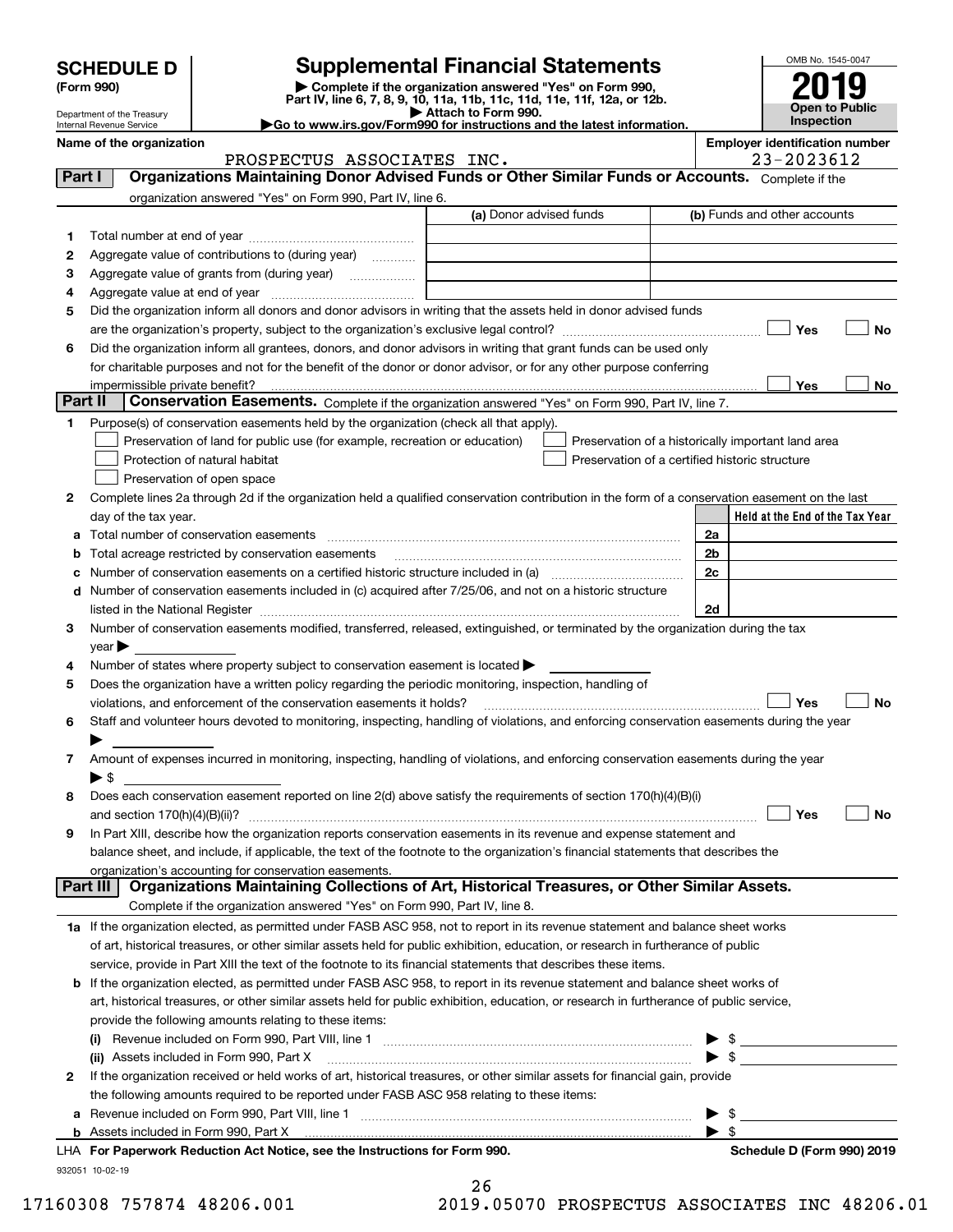|        | Schedule D (Form 990) 2019                                                                                                                                                                                                     | PROSPECTUS ASSOCIATES INC.              |                |                                                                                                                                                                                                                                |           |                                 |                      | $23 - 2023612$ Page 2 |           |             |
|--------|--------------------------------------------------------------------------------------------------------------------------------------------------------------------------------------------------------------------------------|-----------------------------------------|----------------|--------------------------------------------------------------------------------------------------------------------------------------------------------------------------------------------------------------------------------|-----------|---------------------------------|----------------------|-----------------------|-----------|-------------|
|        | Part III<br>Organizations Maintaining Collections of Art, Historical Treasures, or Other Similar Assets (continued)                                                                                                            |                                         |                |                                                                                                                                                                                                                                |           |                                 |                      |                       |           |             |
| з      | Using the organization's acquisition, accession, and other records, check any of the following that make significant use of its                                                                                                |                                         |                |                                                                                                                                                                                                                                |           |                                 |                      |                       |           |             |
|        | collection items (check all that apply):                                                                                                                                                                                       |                                         |                |                                                                                                                                                                                                                                |           |                                 |                      |                       |           |             |
| a      | Public exhibition                                                                                                                                                                                                              |                                         |                | Loan or exchange program                                                                                                                                                                                                       |           |                                 |                      |                       |           |             |
| b      | Scholarly research                                                                                                                                                                                                             | е                                       |                | Other the contract of the contract of the contract of the contract of the contract of the contract of the contract of the contract of the contract of the contract of the contract of the contract of the contract of the cont |           |                                 |                      |                       |           |             |
| c      | Preservation for future generations                                                                                                                                                                                            |                                         |                |                                                                                                                                                                                                                                |           |                                 |                      |                       |           |             |
| 4      | Provide a description of the organization's collections and explain how they further the organization's exempt purpose in Part XIII.                                                                                           |                                         |                |                                                                                                                                                                                                                                |           |                                 |                      |                       |           |             |
| 5      | During the year, did the organization solicit or receive donations of art, historical treasures, or other similar assets                                                                                                       |                                         |                |                                                                                                                                                                                                                                |           |                                 |                      |                       |           |             |
|        | to be sold to raise funds rather than to be maintained as part of the organization's collection?                                                                                                                               |                                         |                |                                                                                                                                                                                                                                |           |                                 |                      | Yes                   |           | No          |
|        | <b>Part IV</b><br>Escrow and Custodial Arrangements. Complete if the organization answered "Yes" on Form 990, Part IV, line 9, or                                                                                              |                                         |                |                                                                                                                                                                                                                                |           |                                 |                      |                       |           |             |
|        | reported an amount on Form 990, Part X, line 21.                                                                                                                                                                               |                                         |                |                                                                                                                                                                                                                                |           |                                 |                      |                       |           |             |
|        | 1a Is the organization an agent, trustee, custodian or other intermediary for contributions or other assets not included                                                                                                       |                                         |                |                                                                                                                                                                                                                                |           |                                 |                      |                       |           |             |
|        |                                                                                                                                                                                                                                |                                         |                |                                                                                                                                                                                                                                |           |                                 |                      | Yes                   |           | No          |
|        | b If "Yes," explain the arrangement in Part XIII and complete the following table:                                                                                                                                             |                                         |                |                                                                                                                                                                                                                                |           |                                 |                      |                       |           |             |
|        |                                                                                                                                                                                                                                |                                         |                |                                                                                                                                                                                                                                |           |                                 |                      | Amount                |           |             |
| c      | Beginning balance material continuum contracts and contact the contract of the contract of the contract of the                                                                                                                 |                                         |                |                                                                                                                                                                                                                                |           | 1c                              |                      |                       |           |             |
|        |                                                                                                                                                                                                                                |                                         |                |                                                                                                                                                                                                                                |           | 1d                              |                      |                       |           |             |
|        | e Distributions during the year manufactured and an according to the year manufactured and the year manufactur                                                                                                                 |                                         |                |                                                                                                                                                                                                                                |           | 1e                              |                      |                       |           |             |
| Ť.     | Ending balance manufactured and contact the contract of the contract of the contract of the contract of the contract of the contract of the contract of the contract of the contract of the contract of the contract of the co |                                         |                |                                                                                                                                                                                                                                |           | 1f                              |                      |                       |           |             |
|        | 2a Did the organization include an amount on Form 990, Part X, line 21, for escrow or custodial account liability?                                                                                                             |                                         |                |                                                                                                                                                                                                                                |           |                                 |                      | Yes                   |           | No          |
| Part V | <b>b</b> If "Yes," explain the arrangement in Part XIII. Check here if the explanation has been provided on Part XIII<br>Endowment Funds. Complete if the organization answered "Yes" on Form 990, Part IV, line 10.           |                                         |                |                                                                                                                                                                                                                                |           |                                 |                      |                       |           |             |
|        |                                                                                                                                                                                                                                | (a) Current year                        | (b) Prior year | (c) Two years back                                                                                                                                                                                                             |           |                                 | (d) Three years back | (e) Four years back   |           |             |
| 1a     | Beginning of year balance                                                                                                                                                                                                      | 527,075.                                | 256,122.       |                                                                                                                                                                                                                                | 232, 155. |                                 | 199,224.             |                       | 204,483.  |             |
|        |                                                                                                                                                                                                                                |                                         | 252,500.       |                                                                                                                                                                                                                                | 3,500.    |                                 | 2,350.               |                       |           | 2,195.      |
|        | Net investment earnings, gains, and losses                                                                                                                                                                                     | 19,057.                                 | 21,657.        |                                                                                                                                                                                                                                | 22,915.   |                                 | 32,685.              |                       |           | $-5,504.$   |
| d      |                                                                                                                                                                                                                                |                                         |                |                                                                                                                                                                                                                                |           |                                 |                      |                       |           |             |
|        | e Other expenditures for facilities                                                                                                                                                                                            |                                         |                |                                                                                                                                                                                                                                |           |                                 |                      |                       |           |             |
|        | and programs                                                                                                                                                                                                                   |                                         |                |                                                                                                                                                                                                                                |           |                                 |                      |                       |           |             |
|        |                                                                                                                                                                                                                                | 4,824.                                  | 3,204.         |                                                                                                                                                                                                                                | 2,448.    |                                 | 2,104.               |                       |           | 1,950.      |
| g      | End of year balance                                                                                                                                                                                                            | 541.308.                                | 527,075.       |                                                                                                                                                                                                                                | 256,122.  |                                 | 232,155.             |                       | 199,224.  |             |
| 2      | Provide the estimated percentage of the current year end balance (line 1g, column (a)) held as:                                                                                                                                |                                         |                |                                                                                                                                                                                                                                |           |                                 |                      |                       |           |             |
| а      | Board designated or quasi-endowment >                                                                                                                                                                                          | 100.00                                  | %              |                                                                                                                                                                                                                                |           |                                 |                      |                       |           |             |
|        | Permanent endowment                                                                                                                                                                                                            | %                                       |                |                                                                                                                                                                                                                                |           |                                 |                      |                       |           |             |
|        | $\mathbf c$ Term endowment $\blacktriangleright$                                                                                                                                                                               | %                                       |                |                                                                                                                                                                                                                                |           |                                 |                      |                       |           |             |
|        | The percentages on lines 2a, 2b, and 2c should equal 100%.                                                                                                                                                                     |                                         |                |                                                                                                                                                                                                                                |           |                                 |                      |                       |           |             |
|        | 3a Are there endowment funds not in the possession of the organization that are held and administered for the organization                                                                                                     |                                         |                |                                                                                                                                                                                                                                |           |                                 |                      |                       |           |             |
|        | by:                                                                                                                                                                                                                            |                                         |                |                                                                                                                                                                                                                                |           |                                 |                      |                       | Yes       | No          |
|        | (i)                                                                                                                                                                                                                            |                                         |                |                                                                                                                                                                                                                                |           |                                 |                      | 3a(i)                 |           | X           |
|        |                                                                                                                                                                                                                                |                                         |                |                                                                                                                                                                                                                                |           |                                 |                      | 3a(ii)                |           | $\mathbf X$ |
|        |                                                                                                                                                                                                                                |                                         |                |                                                                                                                                                                                                                                |           |                                 |                      | 3b                    |           |             |
| 4      | Describe in Part XIII the intended uses of the organization's endowment funds.                                                                                                                                                 |                                         |                |                                                                                                                                                                                                                                |           |                                 |                      |                       |           |             |
|        | Land, Buildings, and Equipment.<br>Part VI                                                                                                                                                                                     |                                         |                |                                                                                                                                                                                                                                |           |                                 |                      |                       |           |             |
|        | Complete if the organization answered "Yes" on Form 990, Part IV, line 11a. See Form 990, Part X, line 10.                                                                                                                     |                                         |                |                                                                                                                                                                                                                                |           |                                 |                      |                       |           |             |
|        | Description of property                                                                                                                                                                                                        | (a) Cost or other<br>basis (investment) |                | (b) Cost or other<br>basis (other)                                                                                                                                                                                             |           | (c) Accumulated<br>depreciation |                      | (d) Book value        |           |             |
|        |                                                                                                                                                                                                                                |                                         |                | 601, 353.                                                                                                                                                                                                                      |           |                                 |                      |                       | 601, 353. |             |
| b      |                                                                                                                                                                                                                                |                                         |                | 9,839,171.                                                                                                                                                                                                                     |           | 3, 243, 030.                    |                      | 6,596,141.            |           |             |
|        |                                                                                                                                                                                                                                |                                         |                |                                                                                                                                                                                                                                |           |                                 |                      |                       |           |             |
|        |                                                                                                                                                                                                                                |                                         |                | 1,306,740.                                                                                                                                                                                                                     |           | 1,129,056.                      |                      | 177,684.              |           |             |
|        |                                                                                                                                                                                                                                |                                         |                | 1,361,630.                                                                                                                                                                                                                     |           | 767,305.                        |                      |                       | 594,325.  |             |
|        |                                                                                                                                                                                                                                |                                         |                |                                                                                                                                                                                                                                |           |                                 |                      | 7,969,503.            |           |             |

**Schedule D (Form 990) 2019**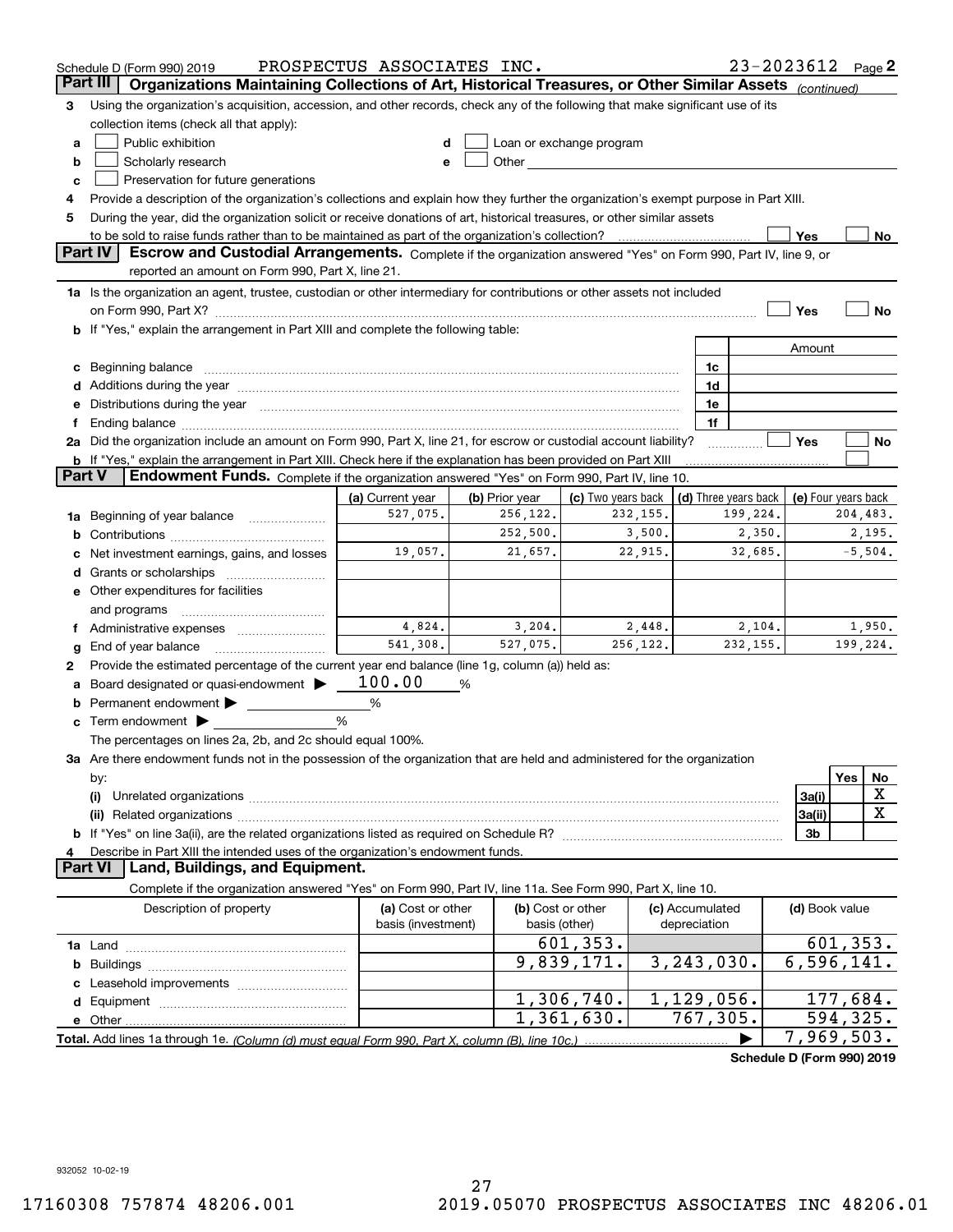Complete if the organization answered "Yes" on Form 990, Part IV, line 11b. See Form 990, Part X, line 12.

| (a) Description of security or category (including name of security)                   | (b) Book value | (c) Method of valuation: Cost or end-of-year market value |
|----------------------------------------------------------------------------------------|----------------|-----------------------------------------------------------|
| (1) Financial derivatives                                                              |                |                                                           |
| (2) Closely held equity interests                                                      |                |                                                           |
| $(3)$ Other                                                                            |                |                                                           |
| (A)                                                                                    |                |                                                           |
| (B)                                                                                    |                |                                                           |
| (C)                                                                                    |                |                                                           |
| (D)                                                                                    |                |                                                           |
| (E)                                                                                    |                |                                                           |
| (F)                                                                                    |                |                                                           |
| (G)                                                                                    |                |                                                           |
| (H)                                                                                    |                |                                                           |
| Total. (Col. (b) must equal Form 990, Part X, col. (B) line 12.) $\blacktriangleright$ |                |                                                           |

#### **Part VIII Investments - Program Related.**

Complete if the organization answered "Yes" on Form 990, Part IV, line 11c. See Form 990, Part X, line 13.

| (a) Description of investment                                       | (b) Book value | (c) Method of valuation: Cost or end-of-year market value |
|---------------------------------------------------------------------|----------------|-----------------------------------------------------------|
| (1)                                                                 |                |                                                           |
| (2)                                                                 |                |                                                           |
| $\frac{1}{2}$                                                       |                |                                                           |
| (4)                                                                 |                |                                                           |
| $\left(5\right)$                                                    |                |                                                           |
| (6)                                                                 |                |                                                           |
| (7)                                                                 |                |                                                           |
| (8)                                                                 |                |                                                           |
| (9)                                                                 |                |                                                           |
| Total. (Col. (b) must equal Form 990, Part X, col. (B) line $13.$ ) |                |                                                           |

#### **Part IX Other Assets.**

Complete if the organization answered "Yes" on Form 990, Part IV, line 11d. See Form 990, Part X, line 15.

| (a) Description                                                                                                                       | (b) Book value |
|---------------------------------------------------------------------------------------------------------------------------------------|----------------|
| (1)                                                                                                                                   |                |
| (2)                                                                                                                                   |                |
| (3)                                                                                                                                   |                |
| (4)                                                                                                                                   |                |
| (5)                                                                                                                                   |                |
| (6)                                                                                                                                   |                |
|                                                                                                                                       |                |
| (8)                                                                                                                                   |                |
| (9)                                                                                                                                   |                |
|                                                                                                                                       |                |
| Total. (Column (b) must equal Form 990, Part X, col. (B) line 15.) ………………………………………………………………………………………<br>  Part X   Other Liabilities. |                |

**1.(a)** Description of liability **Book value** Book value Book value Book value Book value **Total.**  *(Column (b) must equal Form 990, Part X, col. (B) line 25.)* Complete if the organization answered "Yes" on Form 990, Part IV, line 11e or 11f. See Form 990, Part X, line 25. (1)Federal income taxes (2)(3)(4)(5) (6)(7)(8)(9) $\blacktriangleright$ CLIENT ACCOUNTS 527,412. 527,412.

**2.**Liability for uncertain tax positions. In Part XIII, provide the text of the footnote to the organization's financial statements that reports the organization's liability for uncertain tax positions under FASB ASC 740. Check here if the text of the footnote has been provided in Part XIII  $\boxed{\text{X}}$ 

**Schedule D (Form 990) 2019**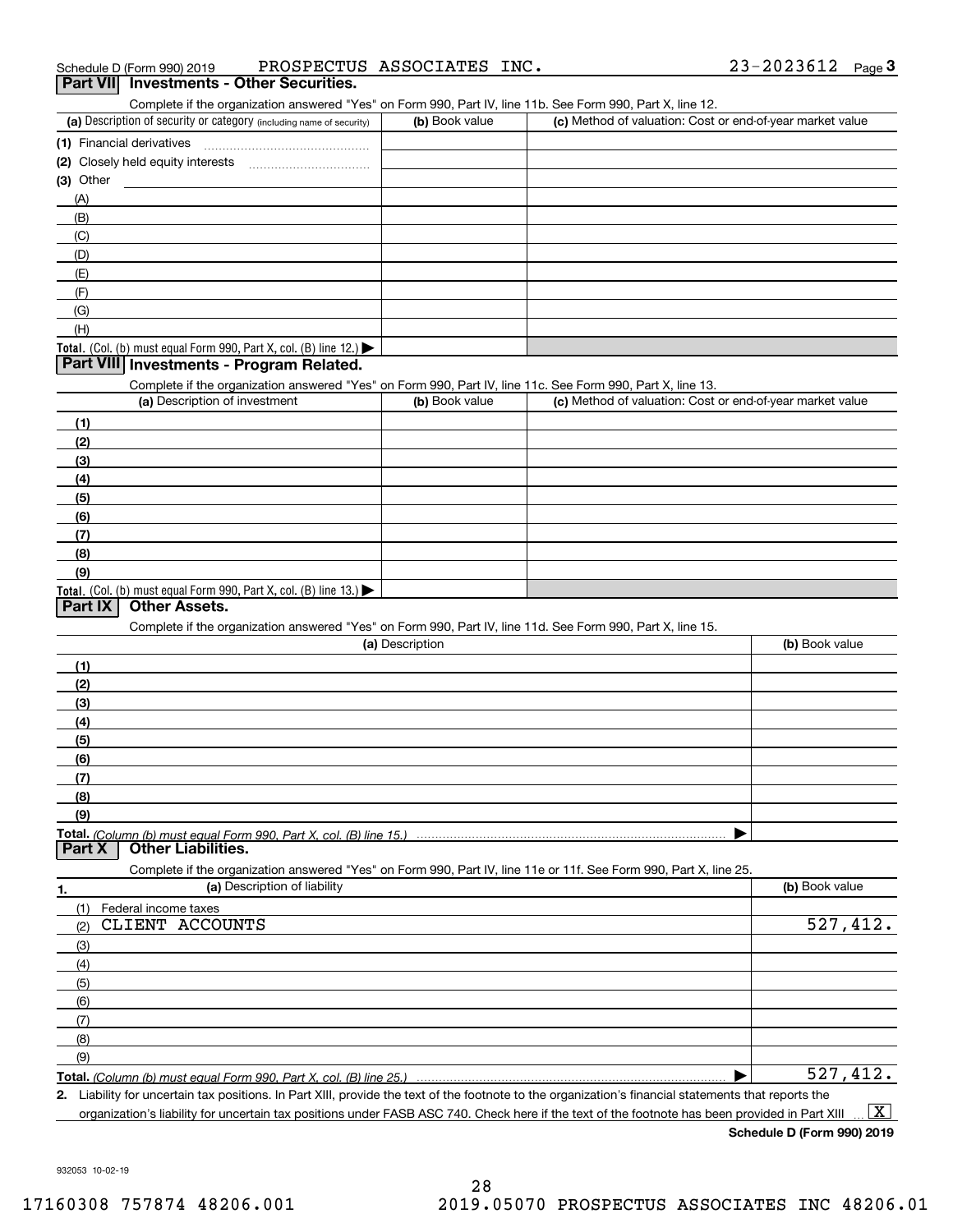|   | PROSPECTUS ASSOCIATES INC.<br>Schedule D (Form 990) 2019                                                                                                                                                                                                                                                                                                                                                                                                              |                |         |                | 23-2023612 Page 4          |    |
|---|-----------------------------------------------------------------------------------------------------------------------------------------------------------------------------------------------------------------------------------------------------------------------------------------------------------------------------------------------------------------------------------------------------------------------------------------------------------------------|----------------|---------|----------------|----------------------------|----|
|   | Reconciliation of Revenue per Audited Financial Statements With Revenue per Return.<br>Part XI                                                                                                                                                                                                                                                                                                                                                                        |                |         |                |                            |    |
|   | Complete if the organization answered "Yes" on Form 990, Part IV, line 12a.                                                                                                                                                                                                                                                                                                                                                                                           |                |         |                |                            |    |
| 1 | Total revenue, gains, and other support per audited financial statements                                                                                                                                                                                                                                                                                                                                                                                              |                |         | $\mathbf{1}$   | $\overline{20, 507, 551.}$ |    |
| 2 | Amounts included on line 1 but not on Form 990, Part VIII, line 12:                                                                                                                                                                                                                                                                                                                                                                                                   |                |         |                |                            |    |
| a |                                                                                                                                                                                                                                                                                                                                                                                                                                                                       | 2a             | 3,426.  |                |                            |    |
|   |                                                                                                                                                                                                                                                                                                                                                                                                                                                                       | 2 <sub>b</sub> |         |                |                            |    |
| c |                                                                                                                                                                                                                                                                                                                                                                                                                                                                       | 2c             |         |                |                            |    |
| d | Other (Describe in Part XIII.)                                                                                                                                                                                                                                                                                                                                                                                                                                        | 2d             | 28,104. |                |                            |    |
| е | Add lines 2a through 2d                                                                                                                                                                                                                                                                                                                                                                                                                                               |                |         | 2e             | 31,530.                    |    |
| 3 |                                                                                                                                                                                                                                                                                                                                                                                                                                                                       |                |         | $\mathbf{3}$   | $\overline{20, 476, 021.}$ |    |
| 4 | Amounts included on Form 990, Part VIII, line 12, but not on line 1:                                                                                                                                                                                                                                                                                                                                                                                                  |                |         |                |                            |    |
| a |                                                                                                                                                                                                                                                                                                                                                                                                                                                                       | 4a             |         |                |                            |    |
|   | Other (Describe in Part XIII.)                                                                                                                                                                                                                                                                                                                                                                                                                                        | 4 <sub>b</sub> |         |                |                            |    |
|   | c Add lines 4a and 4b                                                                                                                                                                                                                                                                                                                                                                                                                                                 |                |         | 4c             |                            |    |
|   |                                                                                                                                                                                                                                                                                                                                                                                                                                                                       |                |         | 5              | 20,476,021.                |    |
|   | Part XII   Reconciliation of Expenses per Audited Financial Statements With Expenses per Return.                                                                                                                                                                                                                                                                                                                                                                      |                |         |                |                            |    |
|   | Complete if the organization answered "Yes" on Form 990, Part IV, line 12a.                                                                                                                                                                                                                                                                                                                                                                                           |                |         |                |                            |    |
| 1 | Total expenses and losses per audited financial statements [11] [12] manuscription control expenses and losses per audited financial statements [12] [12] manuscription of the statements [12] manuscription of the statements                                                                                                                                                                                                                                        |                |         | $\blacksquare$ | 18,825,439.                |    |
| 2 | Amounts included on line 1 but not on Form 990, Part IX, line 25:                                                                                                                                                                                                                                                                                                                                                                                                     |                |         |                |                            |    |
| a |                                                                                                                                                                                                                                                                                                                                                                                                                                                                       | 2a             |         |                |                            |    |
| b | Prior year adjustments manufactured and contract and contract and contract and contract and contract and contract and contract and contract and contract and contract and contract and contract and contract and contract and                                                                                                                                                                                                                                         | 2 <sub>b</sub> |         |                |                            |    |
|   |                                                                                                                                                                                                                                                                                                                                                                                                                                                                       | 2 <sub>c</sub> |         |                |                            |    |
|   |                                                                                                                                                                                                                                                                                                                                                                                                                                                                       | 2d             | 28,104. |                |                            |    |
| e | Add lines 2a through 2d <b>contained a contained a contained a contained a</b> contained a contact the state of the state of the state of the state of the state of the state of the state of the state of the state of the state o                                                                                                                                                                                                                                   |                |         | 2e             | 28, 104.                   |    |
| 3 |                                                                                                                                                                                                                                                                                                                                                                                                                                                                       |                |         | 3              | 18,797,335.                |    |
|   | Amounts included on Form 990, Part IX, line 25, but not on line 1:                                                                                                                                                                                                                                                                                                                                                                                                    |                |         |                |                            |    |
| a |                                                                                                                                                                                                                                                                                                                                                                                                                                                                       | 4a             |         |                |                            |    |
|   | <b>b</b> Other (Describe in Part XIII.)<br>$\overline{a_1, \ldots, a_n, \ldots, a_n, \ldots, a_n, \ldots, a_n, \ldots, a_n, \ldots, a_n, \ldots, a_n, \ldots, a_n, \ldots, a_n, \ldots, a_n, \ldots, a_n, \ldots, a_n, \ldots, a_n, \ldots, a_n, \ldots, a_n, \ldots, a_n, \ldots, a_n, \ldots, a_n, \ldots, a_n, \ldots, a_n, \ldots, a_n, \ldots, a_n, \ldots, a_n, \ldots, a_n, \ldots, a_n, \ldots, a_n, \ldots, a_n, \ldots, a_n, \ldots, a_n, \ldots, a_n, \ld$ | 4 <sub>b</sub> |         |                |                            |    |
|   | Add lines 4a and 4b                                                                                                                                                                                                                                                                                                                                                                                                                                                   |                |         | 4c             |                            | 0. |
| 5 |                                                                                                                                                                                                                                                                                                                                                                                                                                                                       |                |         | 5              | 18, 797, 335.              |    |
|   | Part XIII Supplemental Information.                                                                                                                                                                                                                                                                                                                                                                                                                                   |                |         |                |                            |    |
|   | Dravide the descriptions required for Dort II, lines 2, E. and O: Dort III, lines 10 and 4: Dort IV, lines 16 and Ob: Dort V, line, 4: Dort V, line, 2: Dort VI                                                                                                                                                                                                                                                                                                       |                |         |                |                            |    |

Provide the descriptions required for Part II, lines 3, 5, and 9; Part III, lines 1a and 4; Part IV, lines 1b and 2b; Part V, line 4; Part X, line 2; Part XI, lines 2d and 4b; and Part XII, lines 2d and 4b. Also complete this part to provide any additional information.

#### PART V, LINE 4:

|  |  |  |  |  |  |  |  | THE AGENCY'S ENDOWMENT CONSISTS OF A BOARD RESTRICTED ENDOWMENT FUND WITH |  |  |  |
|--|--|--|--|--|--|--|--|---------------------------------------------------------------------------|--|--|--|
|--|--|--|--|--|--|--|--|---------------------------------------------------------------------------|--|--|--|

### THE INCOME EXPENDABLE FOR THE PROGRAMS OF THE AGENCY IN ACCORDANCE WITH

THE AGENCY'S POLICY.

PART X, LINE 2:

#### IN ACCORDANCE WITH GENERALLY ACCEPTED ACCOUNTING PRINCIPLES, THE AGENCY

# ACCOUNTS FOR UNCERTAIN TAX POSITIONS, IF ANY, AS REQUIRED.

#### PART XI, LINE 2D - OTHER ADJUSTMENTS:

### SPECIAL EVENT EXPENSES 28, 2014.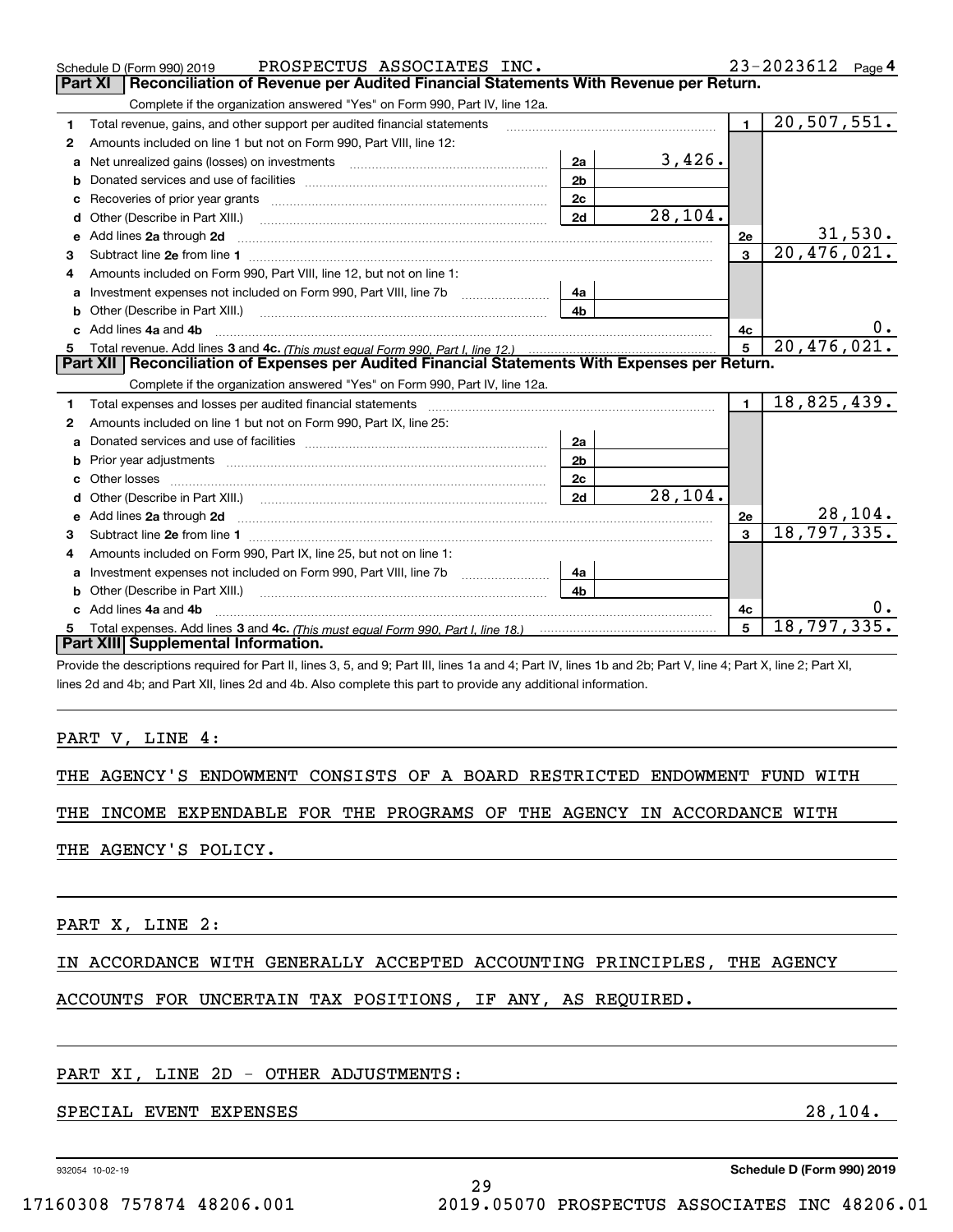| Schedule D (Form 990) 2019 PROSPECTUS<br>Part XIII Supplemental Information (continued) | PROSPECTUS ASSOCIATES INC. | 23-2023612 Page 5 |
|-----------------------------------------------------------------------------------------|----------------------------|-------------------|
|                                                                                         |                            |                   |
| PART XII, LINE 2D - OTHER ADJUSTMENTS:                                                  |                            |                   |
| SPECIAL EVENT EXPENSES                                                                  |                            | 28, 104.          |
|                                                                                         |                            |                   |
|                                                                                         |                            |                   |
|                                                                                         |                            |                   |
|                                                                                         |                            |                   |
|                                                                                         |                            |                   |
|                                                                                         |                            |                   |
|                                                                                         |                            |                   |
|                                                                                         |                            |                   |
|                                                                                         |                            |                   |
|                                                                                         |                            |                   |
|                                                                                         |                            |                   |
|                                                                                         |                            |                   |
|                                                                                         |                            |                   |
|                                                                                         |                            |                   |
|                                                                                         |                            |                   |
|                                                                                         |                            |                   |
|                                                                                         |                            |                   |
|                                                                                         |                            |                   |
|                                                                                         |                            |                   |
|                                                                                         |                            |                   |
|                                                                                         |                            |                   |
|                                                                                         |                            |                   |
|                                                                                         |                            |                   |
|                                                                                         |                            |                   |
|                                                                                         |                            |                   |
|                                                                                         |                            |                   |
|                                                                                         |                            |                   |
|                                                                                         |                            |                   |
|                                                                                         |                            |                   |
|                                                                                         |                            |                   |
|                                                                                         |                            |                   |
|                                                                                         |                            |                   |
|                                                                                         |                            |                   |
|                                                                                         |                            |                   |
|                                                                                         |                            |                   |

**Schedule D (Form 990) 2019**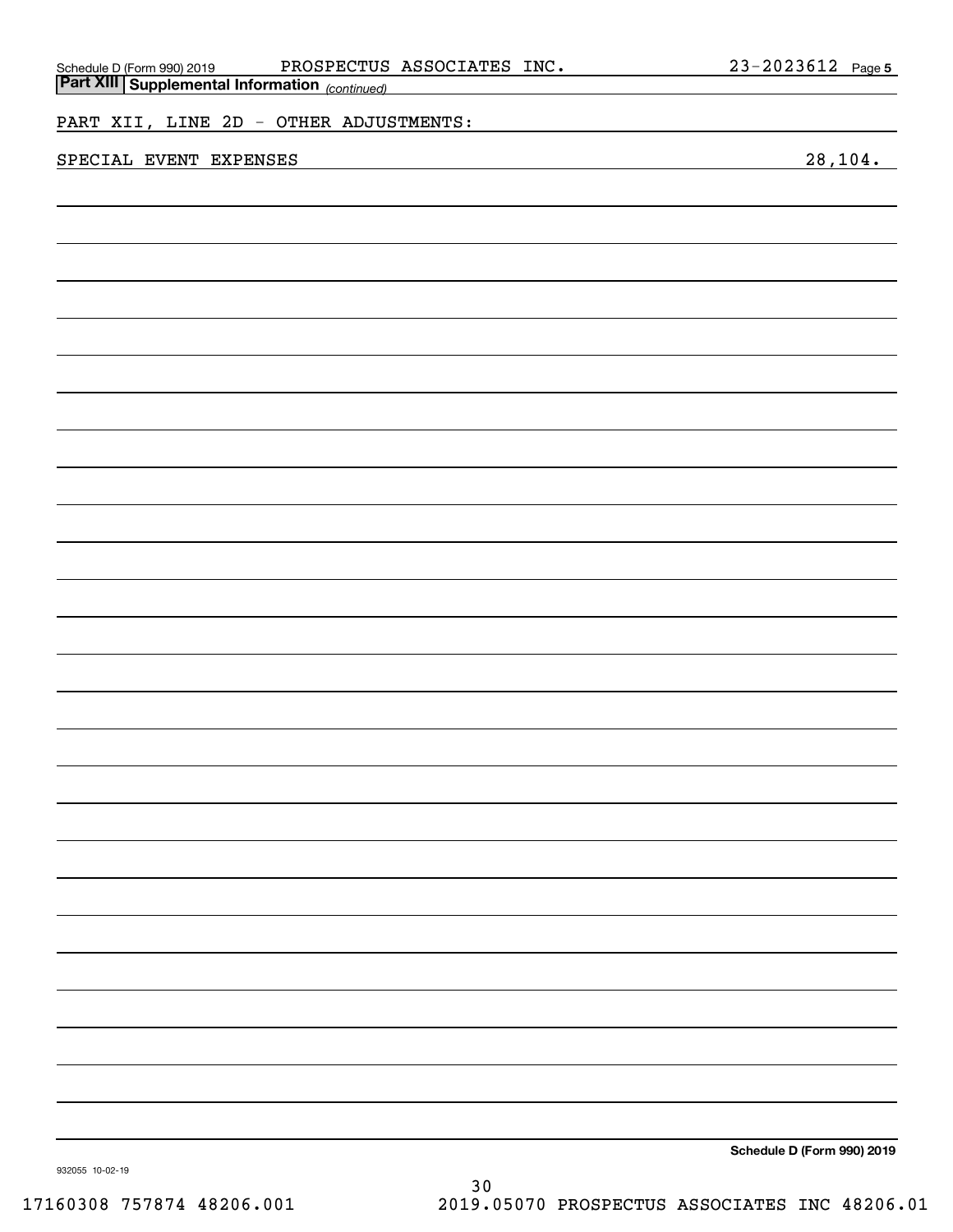| <b>SCHEDULE G</b>                                                                 |                                  | <b>Supplemental Information Regarding Fundraising or Gaming Activities</b>                                                                                                                                                                                                                                                                                                                |                                                 |                         |                                                                            |                                                                            | OMB No. 1545-0047                                       |
|-----------------------------------------------------------------------------------|----------------------------------|-------------------------------------------------------------------------------------------------------------------------------------------------------------------------------------------------------------------------------------------------------------------------------------------------------------------------------------------------------------------------------------------|-------------------------------------------------|-------------------------|----------------------------------------------------------------------------|----------------------------------------------------------------------------|---------------------------------------------------------|
| (Form 990 or 990-EZ)                                                              |                                  | Complete if the organization answered "Yes" on Form 990, Part IV, line 17, 18, or 19, or if the<br>organization entered more than \$15,000 on Form 990-EZ, line 6a.                                                                                                                                                                                                                       |                                                 |                         |                                                                            |                                                                            | FL.                                                     |
| Department of the Treasury                                                        |                                  | Attach to Form 990 or Form 990-EZ.                                                                                                                                                                                                                                                                                                                                                        |                                                 |                         |                                                                            |                                                                            | <b>Open to Public</b>                                   |
| Internal Revenue Service                                                          |                                  | ► Go to www.irs.gov/Form990 for instructions and the latest information.                                                                                                                                                                                                                                                                                                                  |                                                 |                         |                                                                            |                                                                            | Inspection                                              |
| Name of the organization                                                          |                                  | PROSPECTUS ASSOCIATES INC.                                                                                                                                                                                                                                                                                                                                                                |                                                 |                         |                                                                            | 23-2023612                                                                 | <b>Employer identification number</b>                   |
| Part I                                                                            | required to complete this part.  | Fundraising Activities. Complete if the organization answered "Yes" on Form 990, Part IV, line 17. Form 990-EZ filers are not                                                                                                                                                                                                                                                             |                                                 |                         |                                                                            |                                                                            |                                                         |
| Mail solicitations<br>a<br>b<br>Phone solicitations<br>с                          | Internet and email solicitations | 1 Indicate whether the organization raised funds through any of the following activities. Check all that apply.<br>$\mathbf{e}$<br>f<br>Special fundraising events<br>g                                                                                                                                                                                                                   |                                                 |                         | Solicitation of non-government grants<br>Solicitation of government grants |                                                                            |                                                         |
| In-person solicitations<br>d<br>compensated at least \$5,000 by the organization. |                                  | 2 a Did the organization have a written or oral agreement with any individual (including officers, directors, trustees, or<br>key employees listed in Form 990, Part VII) or entity in connection with professional fundraising services?<br><b>b</b> If "Yes," list the 10 highest paid individuals or entities (fundraisers) pursuant to agreements under which the fundraiser is to be |                                                 |                         |                                                                            | Yes                                                                        | No                                                      |
| (i) Name and address of individual<br>or entity (fundraiser)                      |                                  | (ii) Activity                                                                                                                                                                                                                                                                                                                                                                             | have custody<br>or control of<br>contributions? | (iii) Did<br>fundraiser | (iv) Gross receipts<br>from activity                                       | (v) Amount paid<br>to (or retained by)<br>fundraiser<br>listed in col. (i) | (vi) Amount paid<br>to (or retained by)<br>organization |
|                                                                                   |                                  |                                                                                                                                                                                                                                                                                                                                                                                           | Yes                                             | No                      |                                                                            |                                                                            |                                                         |
|                                                                                   |                                  |                                                                                                                                                                                                                                                                                                                                                                                           |                                                 |                         |                                                                            |                                                                            |                                                         |
|                                                                                   |                                  |                                                                                                                                                                                                                                                                                                                                                                                           |                                                 |                         |                                                                            |                                                                            |                                                         |
|                                                                                   |                                  |                                                                                                                                                                                                                                                                                                                                                                                           |                                                 |                         |                                                                            |                                                                            |                                                         |
|                                                                                   |                                  |                                                                                                                                                                                                                                                                                                                                                                                           |                                                 |                         |                                                                            |                                                                            |                                                         |
|                                                                                   |                                  |                                                                                                                                                                                                                                                                                                                                                                                           |                                                 |                         |                                                                            |                                                                            |                                                         |
|                                                                                   |                                  |                                                                                                                                                                                                                                                                                                                                                                                           |                                                 |                         |                                                                            |                                                                            |                                                         |
|                                                                                   |                                  |                                                                                                                                                                                                                                                                                                                                                                                           |                                                 |                         |                                                                            |                                                                            |                                                         |
|                                                                                   |                                  |                                                                                                                                                                                                                                                                                                                                                                                           |                                                 |                         |                                                                            |                                                                            |                                                         |
|                                                                                   |                                  |                                                                                                                                                                                                                                                                                                                                                                                           |                                                 |                         |                                                                            |                                                                            |                                                         |
|                                                                                   |                                  |                                                                                                                                                                                                                                                                                                                                                                                           |                                                 |                         |                                                                            |                                                                            |                                                         |
|                                                                                   |                                  |                                                                                                                                                                                                                                                                                                                                                                                           |                                                 |                         |                                                                            |                                                                            |                                                         |
| Total<br>or licensing.                                                            |                                  | 3 List all states in which the organization is registered or licensed to solicit contributions or has been notified it is exempt from registration                                                                                                                                                                                                                                        |                                                 |                         |                                                                            |                                                                            |                                                         |
|                                                                                   |                                  |                                                                                                                                                                                                                                                                                                                                                                                           |                                                 |                         |                                                                            |                                                                            |                                                         |
|                                                                                   |                                  |                                                                                                                                                                                                                                                                                                                                                                                           |                                                 |                         |                                                                            |                                                                            |                                                         |
|                                                                                   |                                  |                                                                                                                                                                                                                                                                                                                                                                                           |                                                 |                         |                                                                            |                                                                            |                                                         |
|                                                                                   |                                  |                                                                                                                                                                                                                                                                                                                                                                                           |                                                 |                         |                                                                            |                                                                            |                                                         |
|                                                                                   |                                  |                                                                                                                                                                                                                                                                                                                                                                                           |                                                 |                         |                                                                            |                                                                            |                                                         |
|                                                                                   |                                  |                                                                                                                                                                                                                                                                                                                                                                                           |                                                 |                         |                                                                            |                                                                            |                                                         |
|                                                                                   |                                  |                                                                                                                                                                                                                                                                                                                                                                                           |                                                 |                         |                                                                            |                                                                            |                                                         |
|                                                                                   |                                  |                                                                                                                                                                                                                                                                                                                                                                                           |                                                 |                         |                                                                            |                                                                            |                                                         |
|                                                                                   |                                  | LHA For Paperwork Reduction Act Notice, see the Instructions for Form 990 or 990-EZ.                                                                                                                                                                                                                                                                                                      |                                                 |                         |                                                                            |                                                                            | Schedule G (Form 990 or 990-EZ) 2019                    |

932081 09-11-19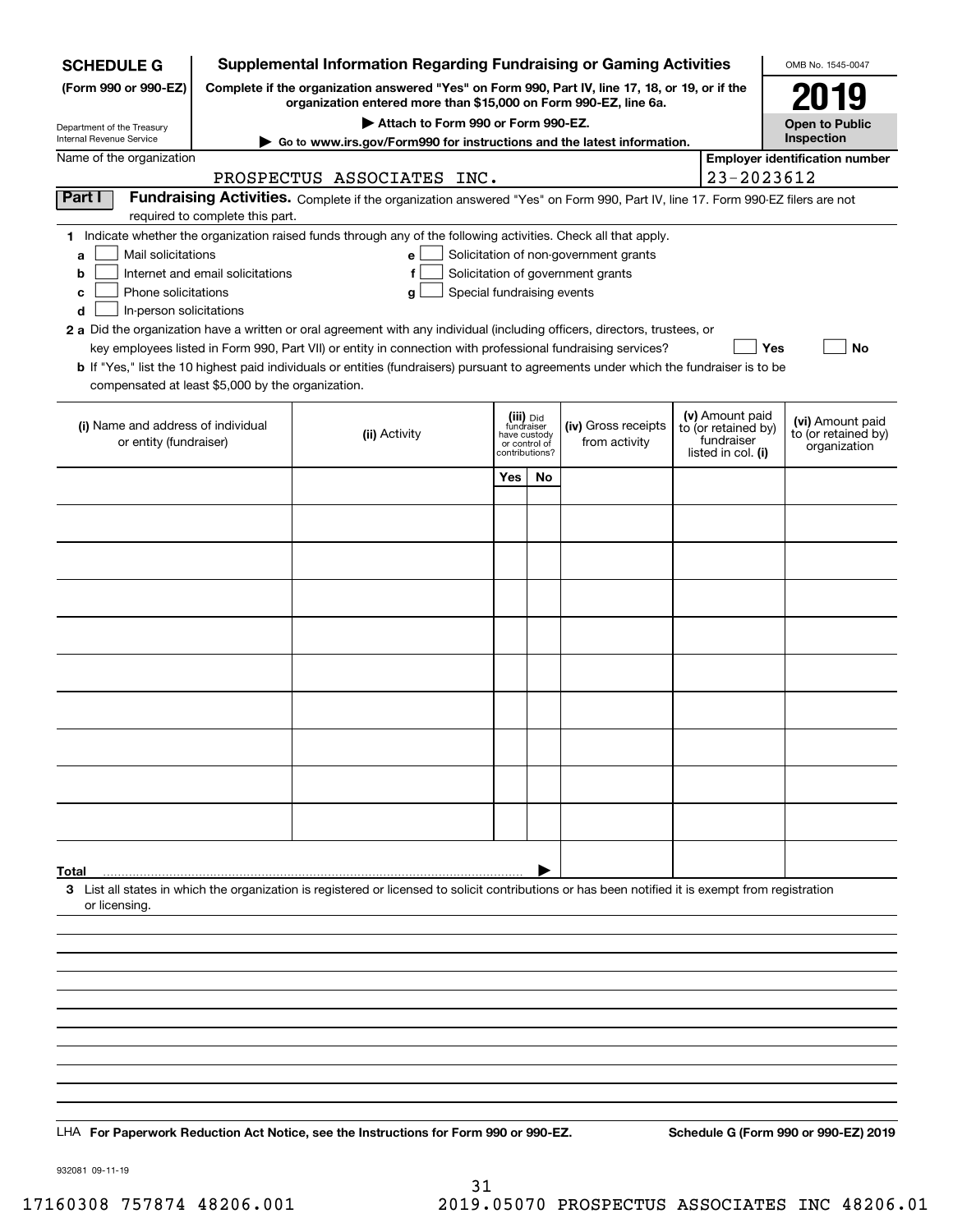**2**

**Part II** | Fundraising Events. Complete if the organization answered "Yes" on Form 990, Part IV, line 18, or reported more than \$15,000

|                 |    | of fundraising event contributions and gross income on Form 990-EZ, lines 1 and 6b. List events with gross receipts greater than \$5,000. |                            |                                                  |                                 |                                                     |
|-----------------|----|-------------------------------------------------------------------------------------------------------------------------------------------|----------------------------|--------------------------------------------------|---------------------------------|-----------------------------------------------------|
|                 |    |                                                                                                                                           | (a) Event $#1$<br>GOLF     | (b) Event #2                                     | (c) Other events<br><b>NONE</b> | (d) Total events<br>(add col. (a) through           |
|                 |    |                                                                                                                                           | TOURNAMENT<br>(event type) | (event type)                                     | (total number)                  | col. (c)                                            |
|                 |    |                                                                                                                                           |                            |                                                  |                                 |                                                     |
| Revenue         |    |                                                                                                                                           | 75,900.                    |                                                  |                                 | 75,900.                                             |
|                 |    |                                                                                                                                           | 32,650.                    |                                                  |                                 | 32,650.                                             |
|                 | 3  | Gross income (line 1 minus line 2)                                                                                                        | 43,250.                    |                                                  |                                 | 43,250.                                             |
|                 |    |                                                                                                                                           |                            |                                                  |                                 |                                                     |
|                 | 5  |                                                                                                                                           | 5,141.                     |                                                  |                                 | 5,141.                                              |
|                 |    |                                                                                                                                           | 12,340.                    |                                                  |                                 | 12,340.                                             |
| Direct Expenses |    |                                                                                                                                           | 7,168.                     |                                                  |                                 | 7,168.                                              |
|                 | 8  |                                                                                                                                           |                            |                                                  |                                 |                                                     |
|                 | 9  |                                                                                                                                           | 3,455.                     |                                                  |                                 | 3,455.                                              |
|                 | 10 | Direct expense summary. Add lines 4 through 9 in column (d)                                                                               |                            |                                                  |                                 | 28, 104.                                            |
|                 |    | 11 Net income summary. Subtract line 10 from line 3, column (d)                                                                           |                            |                                                  |                                 | 15, 146.                                            |
| Part III        |    | Gaming. Complete if the organization answered "Yes" on Form 990, Part IV, line 19, or reported more than                                  |                            |                                                  |                                 |                                                     |
|                 |    | \$15,000 on Form 990-EZ, line 6a.                                                                                                         |                            |                                                  |                                 |                                                     |
| Revenue         |    |                                                                                                                                           | (a) Bingo                  | (b) Pull tabs/instant<br>bingo/progressive bingo | (c) Other gaming                | (d) Total gaming (add<br>col. (a) through col. (c)) |
|                 | 1  |                                                                                                                                           |                            |                                                  |                                 |                                                     |
|                 |    |                                                                                                                                           |                            |                                                  |                                 |                                                     |
|                 |    |                                                                                                                                           |                            |                                                  |                                 |                                                     |
| Expenses        |    |                                                                                                                                           |                            |                                                  |                                 |                                                     |
| <b>Direct</b>   |    |                                                                                                                                           |                            |                                                  |                                 |                                                     |
|                 |    |                                                                                                                                           |                            |                                                  |                                 |                                                     |
|                 |    |                                                                                                                                           | Yes<br>%                   | Yes<br>$\%$                                      | Yes<br>%                        |                                                     |
|                 |    | 6 Volunteer labor                                                                                                                         | No                         | No                                               | No                              |                                                     |
|                 |    | 7 Direct expense summary. Add lines 2 through 5 in column (d)                                                                             |                            |                                                  |                                 |                                                     |
|                 |    |                                                                                                                                           |                            |                                                  |                                 |                                                     |
|                 | 8  |                                                                                                                                           |                            |                                                  |                                 |                                                     |
|                 |    |                                                                                                                                           |                            |                                                  |                                 |                                                     |
|                 |    |                                                                                                                                           |                            |                                                  |                                 | Yes<br>No                                           |
|                 |    |                                                                                                                                           |                            |                                                  |                                 |                                                     |
|                 |    |                                                                                                                                           |                            |                                                  |                                 | Yes<br>No                                           |
|                 |    |                                                                                                                                           |                            |                                                  |                                 |                                                     |

932082 09-11-19

**Schedule G (Form 990 or 990-EZ) 2019**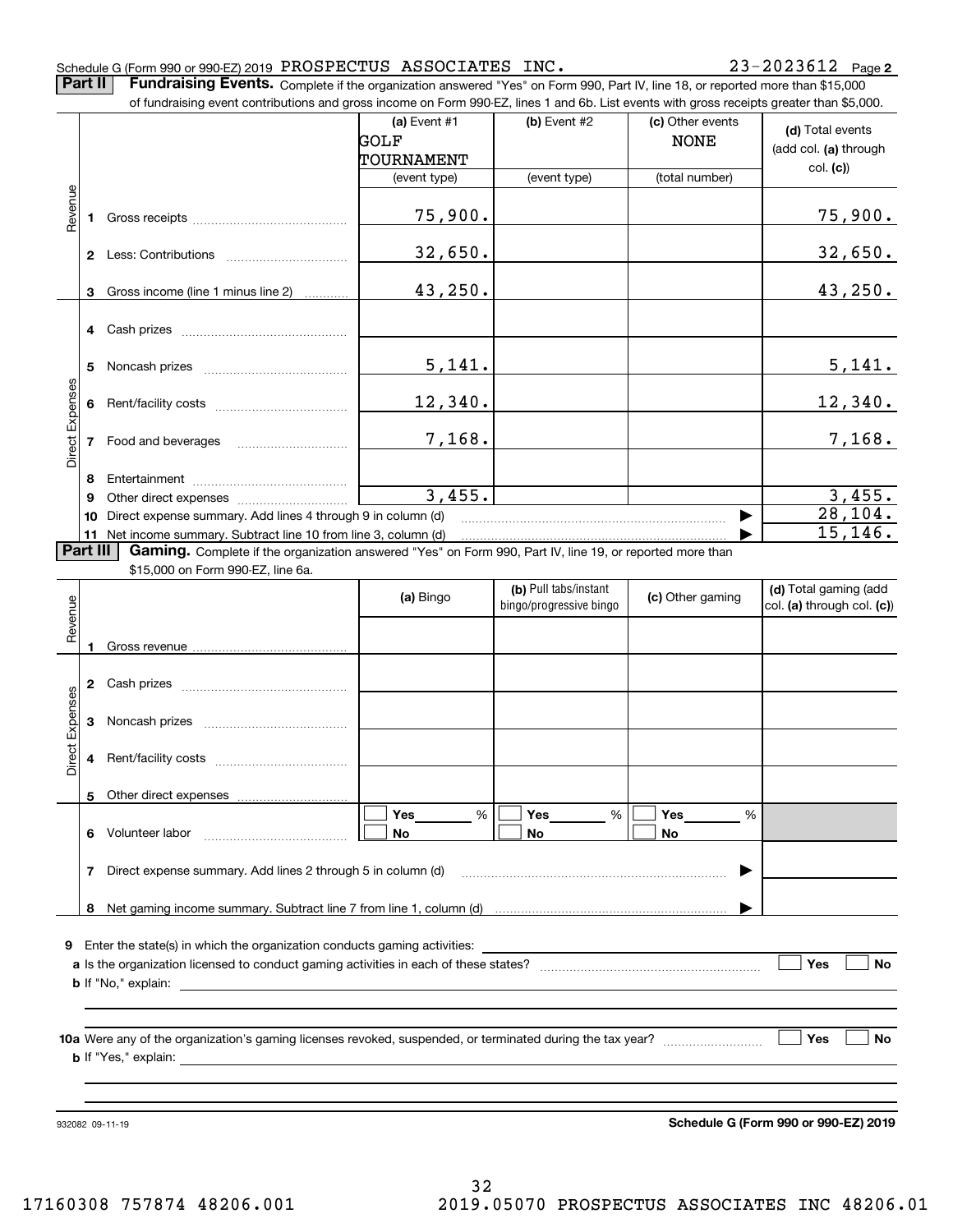|    | Schedule G (Form 990 or 990-EZ) 2019 PROSPECTUS ASSOCIATES $INC$ .                                                                                                                                                                        | 23-2023612<br>Page 3                 |
|----|-------------------------------------------------------------------------------------------------------------------------------------------------------------------------------------------------------------------------------------------|--------------------------------------|
| 11 |                                                                                                                                                                                                                                           | Yes<br>No                            |
|    | 12 Is the organization a grantor, beneficiary or trustee of a trust, or a member of a partnership or other entity formed                                                                                                                  | Yes<br>No                            |
|    | 13 Indicate the percentage of gaming activity conducted in:                                                                                                                                                                               |                                      |
|    |                                                                                                                                                                                                                                           | 1За<br>%                             |
|    | <b>b</b> An outside facility <b>contained an according to the contract of the contract of the contract of the contract of the contract of the contract of the contract of the contract of the contract of the contract of the contrac</b> | 13 <sub>b</sub><br>%                 |
|    | 14 Enter the name and address of the person who prepares the organization's gaming/special events books and records:                                                                                                                      |                                      |
|    |                                                                                                                                                                                                                                           |                                      |
|    |                                                                                                                                                                                                                                           |                                      |
|    |                                                                                                                                                                                                                                           | Yes<br>No                            |
|    |                                                                                                                                                                                                                                           |                                      |
|    | of gaming revenue retained by the third party $\triangleright$ \$                                                                                                                                                                         |                                      |
|    | c If "Yes," enter name and address of the third party:                                                                                                                                                                                    |                                      |
|    | Name $\blacktriangleright$ $\bot$                                                                                                                                                                                                         |                                      |
|    |                                                                                                                                                                                                                                           |                                      |
|    | 16 Gaming manager information:                                                                                                                                                                                                            |                                      |
|    |                                                                                                                                                                                                                                           |                                      |
|    | $Name \rightarrow$                                                                                                                                                                                                                        |                                      |
|    | Gaming manager compensation > \$                                                                                                                                                                                                          |                                      |
|    |                                                                                                                                                                                                                                           |                                      |
|    |                                                                                                                                                                                                                                           |                                      |
|    |                                                                                                                                                                                                                                           |                                      |
|    | Employee<br>Director/officer<br>Independent contractor                                                                                                                                                                                    |                                      |
|    |                                                                                                                                                                                                                                           |                                      |
|    | 17 Mandatory distributions:                                                                                                                                                                                                               |                                      |
|    | a Is the organization required under state law to make charitable distributions from the gaming proceeds to                                                                                                                               | $\Box$ Yes                           |
|    | retain the state gaming license?                                                                                                                                                                                                          | $\Box$ No                            |
|    | <b>b</b> Enter the amount of distributions required under state law to be distributed to other exempt organizations or spent in the<br>organization's own exempt activities during the tax year $\triangleright$ \$                       |                                      |
|    | Part IV<br>Supplemental Information. Provide the explanations required by Part I, line 2b, columns (iii) and (v); and Part III, lines 9, 9b, 10b,                                                                                         |                                      |
|    | 15b, 15c, 16, and 17b, as applicable. Also provide any additional information. See instructions.                                                                                                                                          |                                      |
|    |                                                                                                                                                                                                                                           |                                      |
|    |                                                                                                                                                                                                                                           |                                      |
|    |                                                                                                                                                                                                                                           |                                      |
|    |                                                                                                                                                                                                                                           |                                      |
|    |                                                                                                                                                                                                                                           |                                      |
|    |                                                                                                                                                                                                                                           |                                      |
|    |                                                                                                                                                                                                                                           |                                      |
|    |                                                                                                                                                                                                                                           |                                      |
|    |                                                                                                                                                                                                                                           |                                      |
|    |                                                                                                                                                                                                                                           |                                      |
|    | 932083 09-11-19<br>33                                                                                                                                                                                                                     | Schedule G (Form 990 or 990-EZ) 2019 |
|    |                                                                                                                                                                                                                                           |                                      |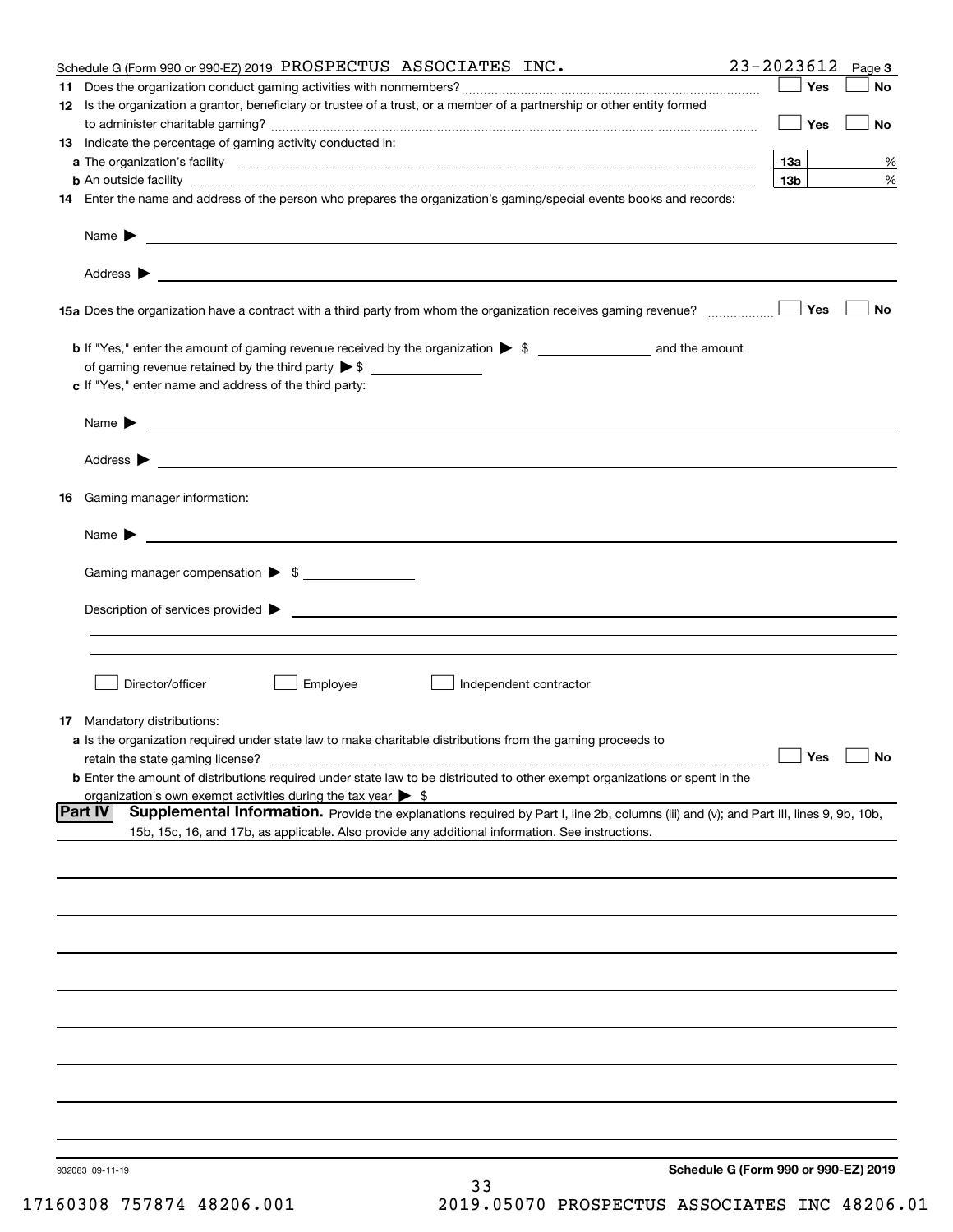| <b>Part IV   Supplemental Information</b> (continued) |  |                                 |
|-------------------------------------------------------|--|---------------------------------|
|                                                       |  |                                 |
|                                                       |  |                                 |
|                                                       |  |                                 |
|                                                       |  |                                 |
|                                                       |  |                                 |
|                                                       |  |                                 |
|                                                       |  |                                 |
|                                                       |  |                                 |
|                                                       |  |                                 |
|                                                       |  |                                 |
|                                                       |  |                                 |
|                                                       |  |                                 |
|                                                       |  |                                 |
|                                                       |  |                                 |
|                                                       |  |                                 |
|                                                       |  |                                 |
|                                                       |  |                                 |
|                                                       |  |                                 |
|                                                       |  |                                 |
|                                                       |  |                                 |
|                                                       |  |                                 |
|                                                       |  |                                 |
|                                                       |  |                                 |
|                                                       |  |                                 |
|                                                       |  |                                 |
|                                                       |  |                                 |
|                                                       |  |                                 |
|                                                       |  |                                 |
|                                                       |  |                                 |
|                                                       |  | Schodule C (Form 000 or 000 EZ) |

**Schedule G (Form 990 or 990-EZ)**

932084 04-01-19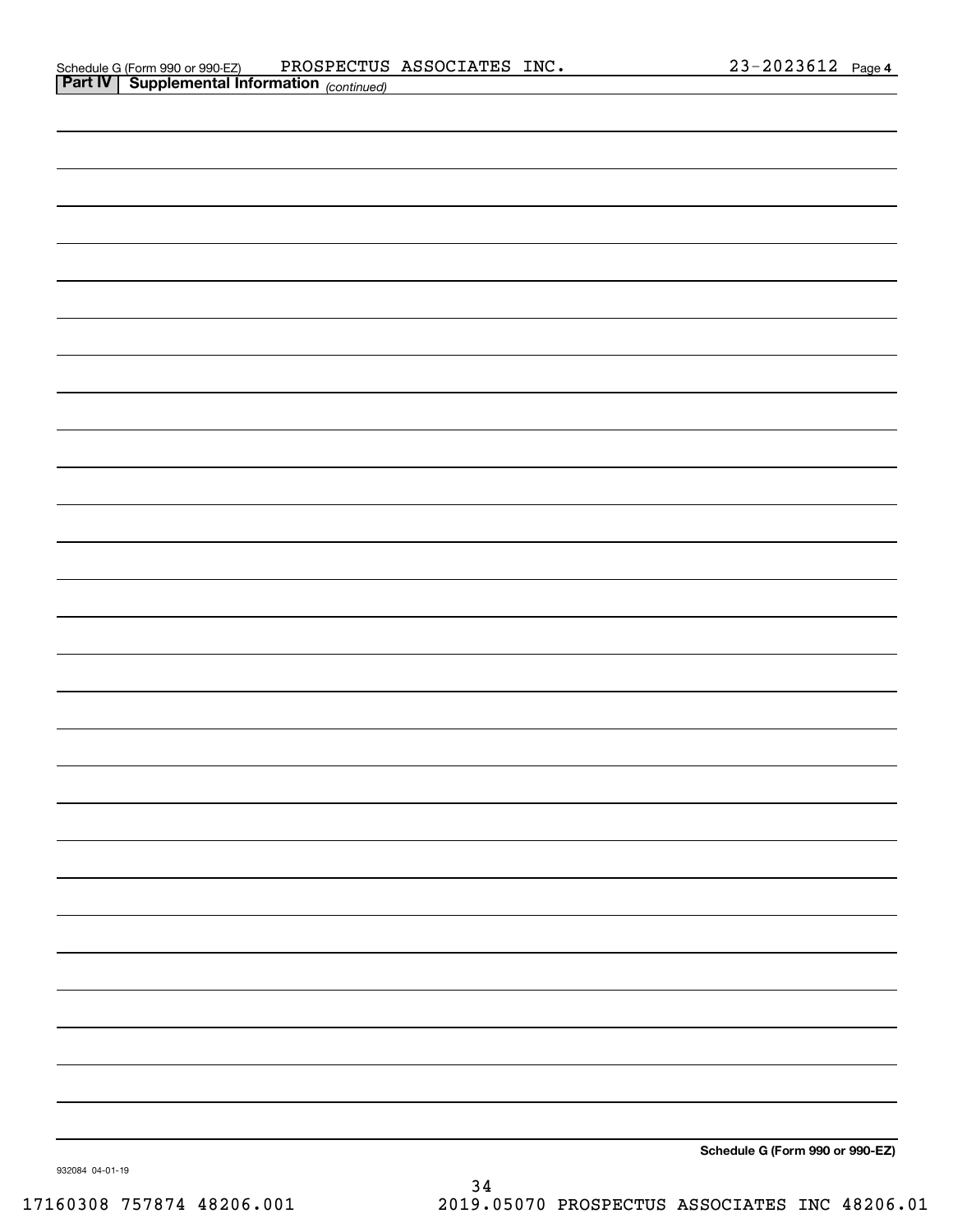**(Form 990 or 990-EZ)**

Department of the Treasury Internal Revenue Service Name of the organization

**SCHEDULE O Supplemental Information to Form 990 or 990-EZ**

**Complete to provide information for responses to specific questions on Form 990 or 990-EZ or to provide any additional information. | Attach to Form 990 or 990-EZ. | Go to www.irs.gov/Form990 for the latest information.**



PROSPECTUS ASSOCIATES INC. 23-2023612

FORM 990, PART III, LINE 4D, OTHER PROGRAM SERVICES:

OTHER PROGRAM SERVICES PROVIDES VARIOUS OTHER SERVICES INCLUDING FOSTER

CARE FOR CHILDREN. THE FOSTER CARE PROGRAM OFFERS FOUR TYPES OF CARE

INCLUDING TRADITONAL, SPECIALIZED, MEDICAL AND MOTHER/CHILD DEPENDING

ON THE NEEDS OF THE CHILD. WE PROVIDE SERVICES TO APPROXIMATELY 16

CHILDEN AT ANY GIVEN TIME. FOSTER CARE SERVICES ENDED IN SEPTEMBER

2019.

EXPENSES \$ 104,179. INCLUDING GRANTS OF \$ 0. REVENUE \$ 107,019.

FORM 990, PART VI, SECTION B, LINE 11B:

THE BOARD OF DIRECTORS REVIEWS THE FORM 990 PRIOR TO FILING.

FORM 990, PART VI, SECTION B, LINE 12C:

OFFICERS, DIRECTORS, KEY EMPLOYEES AND VOLUNTEERS SHALL DISCLOSE ALL FACTS MATERIAL TO A POSSIBLE CONFLICT OF INTEREST. A PERSON WHO HAS A CONFLICT OF INTEREST SHALL NOT PARTICIPATE IN OR BE PERMITTED TO HEAR THE BOARD'S OR COMMITTEE'S DISCUSSION OF THE MATTER EXCEPT TO DISCLOSE MATERIAL FACTS AND TO RESPOND TO QUESTIONS. THE PERSON HAVING THE CONFLICT OF INTEREST MAY NOT VOTE ON THE CONTRACT OR TRANSACTION AND SHALL NOT BE PRESENT IN THE MEETING ROOM WHEN THE VOTE IS TAKEN. SUCH PERSON'S INELIGIBILTY TO VOTE SHALL BE REFLECTED IN THE MINUTES OF THE MEETING. THE CONFLICT OF INTEREST POLICY AND DEFINITIONS ARE REVIEWED ANNUALLY WITH ALL OFFICERS, DIRECTORS, KEY EMPLOYEES, AND VOLUNTEERS.

FORM 990, PART VI, SECTION B, LINE 15:

THE EXECUTIVE COMMITTEE MEETS WITH THE EXECUTIVE DIRECTOR ANNUALLY TO

932211 09-06-19 LHA For Paperwork Reduction Act Notice, see the Instructions for Form 990 or 990-EZ. Schedule O (Form 990 or 990-EZ) (2019) 35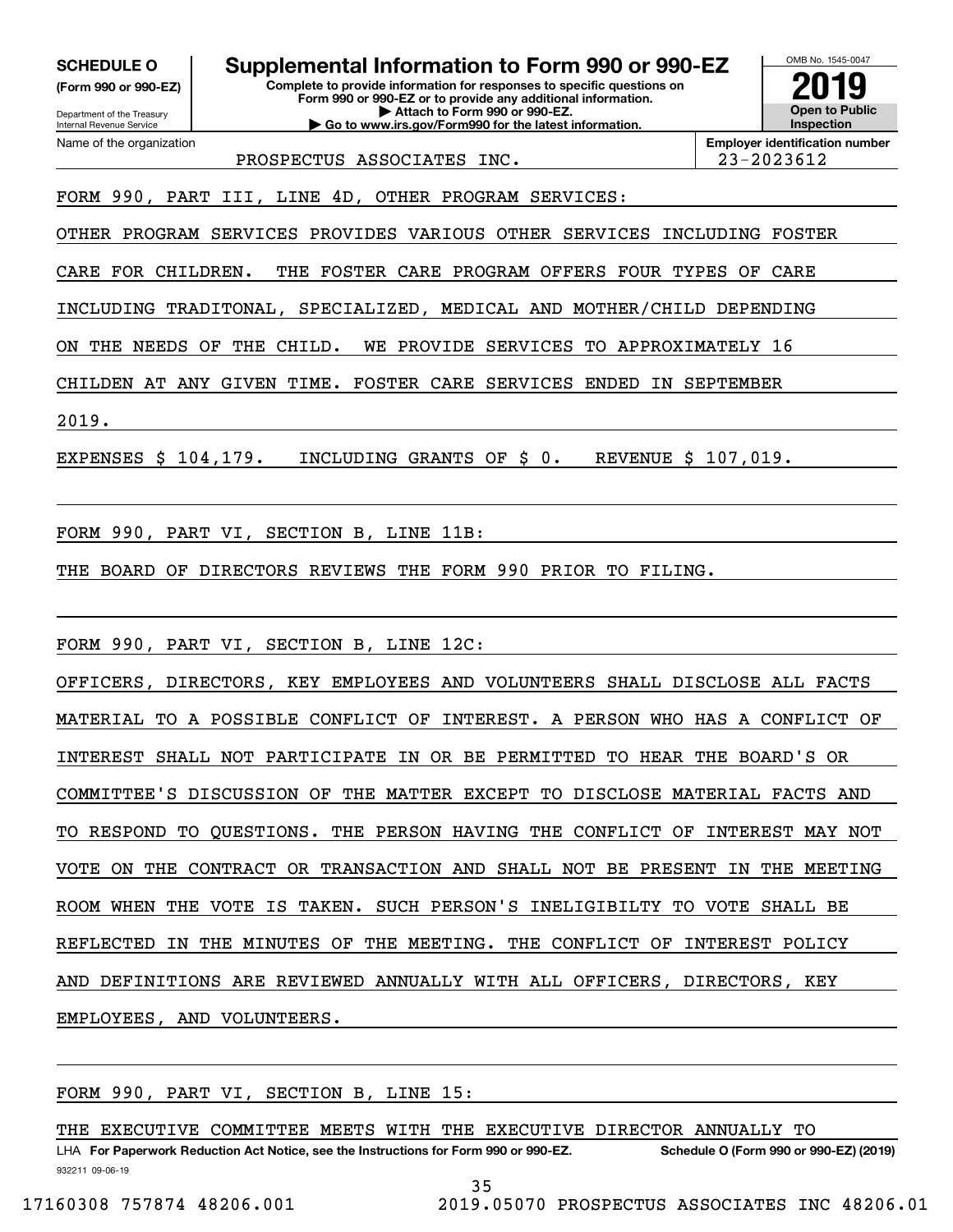| Schedule O (Form 990 or 990-EZ) (2019)<br>Name of the organization        | Page 2<br><b>Employer identification number</b> |
|---------------------------------------------------------------------------|-------------------------------------------------|
| PROSPECTUS ASSOCIATES INC.                                                | $23 - 2023612$                                  |
| REVIEW JOB PERFORMANCE AND RECOMMEND ANY COMPENSATION CHANGE. OTHER       |                                                 |
| EMPLOYEE COMPENSATION CHANGES OCCUR WHEN APPROPRIATE BASED ON FUNDING AND |                                                 |
| IS REVIEWED BY THE FINANCE AND PERSONNEL COMMITTEES. RECOMMENDATIONS ARE  |                                                 |
| PRESENTED TO THE BOARD OF DIRECTORS FOR APPROVAL.                         |                                                 |
|                                                                           |                                                 |
| FORM 990, PART VI, SECTION C, LINE 18:                                    |                                                 |
| FILINGS ARE AVAILABLE UPON REQUEST.                                       |                                                 |
|                                                                           |                                                 |
| FORM 990, PART VI, SECTION C, LINE 19:                                    |                                                 |
| DOCUMENTS ARE MADE AVAILABLE UPON REQUEST.                                |                                                 |
|                                                                           |                                                 |
|                                                                           |                                                 |
|                                                                           |                                                 |
|                                                                           |                                                 |
|                                                                           |                                                 |
|                                                                           |                                                 |
|                                                                           |                                                 |
|                                                                           |                                                 |
|                                                                           |                                                 |
|                                                                           |                                                 |
|                                                                           |                                                 |
|                                                                           |                                                 |
|                                                                           |                                                 |
|                                                                           |                                                 |
|                                                                           |                                                 |
|                                                                           |                                                 |
|                                                                           |                                                 |
|                                                                           |                                                 |
| 932212 09-06-19                                                           | Schedule O (Form 990 or 990-EZ) (2019)          |
| 36                                                                        |                                                 |

Schedule O (Form 990 or 990-EZ) (2019)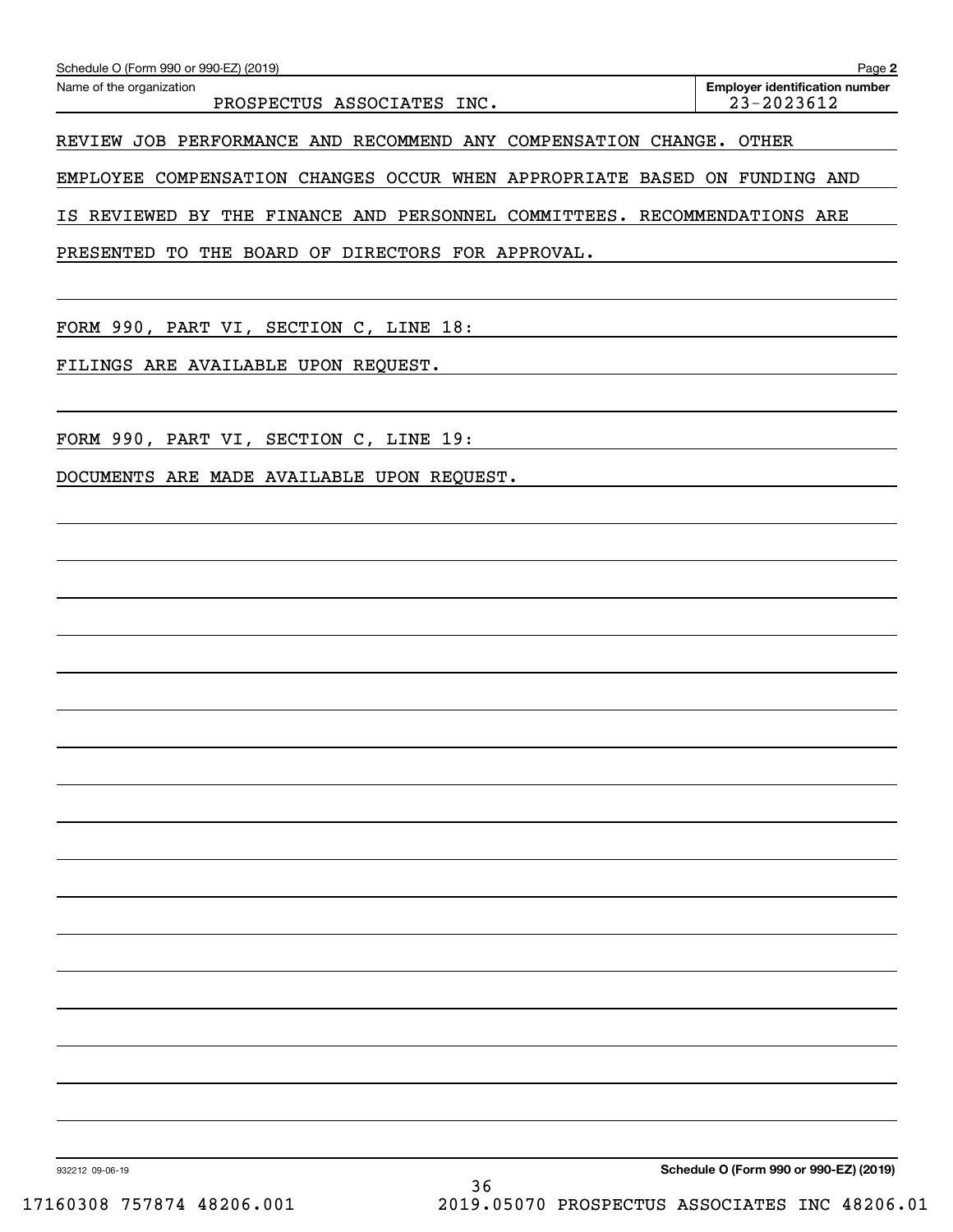(Rev. January 2020)

# **Application for Automatic Extension of Time To File an Exempt Organization Return**

Department of the Treasury Internal Revenue Service

- **| File a separate application for each return.**
- **| Go to www.irs.gov/Form8868 for the latest information.**

**Electronic filing (e-file).**  You can electronically file Form 8868 to request a 6-month automatic extension of time to file any of the filing of this form, visit www.irs.gov/e-file-providers/e-file-for-charities-and-non-profits. forms listed below with the exception of Form 8870, Information Return for Transfers Associated With Certain Personal Benefit Contracts, for which an extension request must be sent to the IRS in paper format (see instructions). For more details on the electronic

#### **Automatic 6-Month Extension of Time.** Only submit original (no copies needed).

All corporations required to file an income tax return other than Form 990-T (including 1120-C filers), partnerships, REMICs, and trusts must use Form 7004 to request an extension of time to file income tax returns.

| print<br>PROSPECTUS ASSOCIATES INC.<br>File by the<br>Number, street, and room or suite no. If a P.O. box, see instructions.<br>due date for<br>filing your<br>840 WILLIAM LANE<br>return. See<br>instructions.<br>City, town or post office, state, and ZIP code. For a foreign address, see instructions.<br>READING, PA 19604-1551<br>Enter the Return Code for the return that this application is for (file a separate application for each return)<br><b>Application</b><br>Return<br><b>Application</b><br>Is For<br>Is For<br>Code<br>Form 990 or Form 990-EZ<br>Form 990-T (corporation)<br>01<br>02<br>Form 1041-A<br>Form 990-BL<br>03<br>Form 4720 (other than individual)<br>Form 4720 (individual)<br>Form 5227<br>Form 990-PF<br>04<br>Form 990-T (sec. 401(a) or 408(a) trust)<br>05<br>Form 6069<br>06<br>Form 8870<br>Form 990-T (trust other than above)<br>THE ORGANIZATION<br>• The books are in the care of $\triangleright$ 840 WILLIAM LANE - READING, PA 19604-1551<br>Telephone No. $\triangleright$ 610-372-4637<br>Fax No.<br>• If this is for a Group Return, enter the organization's four digit Group Exemption Number (GEN) [167]. If this is for the whole group, check this<br>. If it is for part of the group, check this box $\blacktriangleright$<br>and attach a list with the names and TINs of all members the extension is for.<br>$box \blacktriangleright$ |                               |
|--------------------------------------------------------------------------------------------------------------------------------------------------------------------------------------------------------------------------------------------------------------------------------------------------------------------------------------------------------------------------------------------------------------------------------------------------------------------------------------------------------------------------------------------------------------------------------------------------------------------------------------------------------------------------------------------------------------------------------------------------------------------------------------------------------------------------------------------------------------------------------------------------------------------------------------------------------------------------------------------------------------------------------------------------------------------------------------------------------------------------------------------------------------------------------------------------------------------------------------------------------------------------------------------------------------------------------------------------------------------------------------------------------|-------------------------------|
|                                                                                                                                                                                                                                                                                                                                                                                                                                                                                                                                                                                                                                                                                                                                                                                                                                                                                                                                                                                                                                                                                                                                                                                                                                                                                                                                                                                                        | 23-2023612                    |
|                                                                                                                                                                                                                                                                                                                                                                                                                                                                                                                                                                                                                                                                                                                                                                                                                                                                                                                                                                                                                                                                                                                                                                                                                                                                                                                                                                                                        |                               |
|                                                                                                                                                                                                                                                                                                                                                                                                                                                                                                                                                                                                                                                                                                                                                                                                                                                                                                                                                                                                                                                                                                                                                                                                                                                                                                                                                                                                        |                               |
|                                                                                                                                                                                                                                                                                                                                                                                                                                                                                                                                                                                                                                                                                                                                                                                                                                                                                                                                                                                                                                                                                                                                                                                                                                                                                                                                                                                                        | 0 <sup>1</sup><br>$\mathbf 1$ |
|                                                                                                                                                                                                                                                                                                                                                                                                                                                                                                                                                                                                                                                                                                                                                                                                                                                                                                                                                                                                                                                                                                                                                                                                                                                                                                                                                                                                        | Return                        |
|                                                                                                                                                                                                                                                                                                                                                                                                                                                                                                                                                                                                                                                                                                                                                                                                                                                                                                                                                                                                                                                                                                                                                                                                                                                                                                                                                                                                        | Code                          |
|                                                                                                                                                                                                                                                                                                                                                                                                                                                                                                                                                                                                                                                                                                                                                                                                                                                                                                                                                                                                                                                                                                                                                                                                                                                                                                                                                                                                        | 07                            |
|                                                                                                                                                                                                                                                                                                                                                                                                                                                                                                                                                                                                                                                                                                                                                                                                                                                                                                                                                                                                                                                                                                                                                                                                                                                                                                                                                                                                        | 08                            |
|                                                                                                                                                                                                                                                                                                                                                                                                                                                                                                                                                                                                                                                                                                                                                                                                                                                                                                                                                                                                                                                                                                                                                                                                                                                                                                                                                                                                        | 09                            |
|                                                                                                                                                                                                                                                                                                                                                                                                                                                                                                                                                                                                                                                                                                                                                                                                                                                                                                                                                                                                                                                                                                                                                                                                                                                                                                                                                                                                        | 10                            |
|                                                                                                                                                                                                                                                                                                                                                                                                                                                                                                                                                                                                                                                                                                                                                                                                                                                                                                                                                                                                                                                                                                                                                                                                                                                                                                                                                                                                        | 11                            |
|                                                                                                                                                                                                                                                                                                                                                                                                                                                                                                                                                                                                                                                                                                                                                                                                                                                                                                                                                                                                                                                                                                                                                                                                                                                                                                                                                                                                        | 12                            |
| MAY 17, 2021<br>I request an automatic 6-month extension of time until<br>, to file the exempt organization return for<br>1.<br>the organization named above. The extension is for the organization's return for:<br>calendar year or<br>$\blacktriangleright$ $\boxed{\text{X}}$ tax year beginning $\boxed{\text{JUL}}$ 1, 2019<br>, and ending $JUN$ 30, 2020<br>Initial return<br>Final return<br>If the tax year entered in line 1 is for less than 12 months, check reason:<br>$\mathbf{2}$<br>Change in accounting period                                                                                                                                                                                                                                                                                                                                                                                                                                                                                                                                                                                                                                                                                                                                                                                                                                                                       |                               |
| If this application is for Forms 990-BL, 990-PF, 990-T, 4720, or 6069, enter the tentative tax, less<br>3a<br>\$<br>any nonrefundable credits. See instructions.<br>За                                                                                                                                                                                                                                                                                                                                                                                                                                                                                                                                                                                                                                                                                                                                                                                                                                                                                                                                                                                                                                                                                                                                                                                                                                 | $0$ .                         |
| If this application is for Forms 990-PF, 990-T, 4720, or 6069, enter any refundable credits and<br>b                                                                                                                                                                                                                                                                                                                                                                                                                                                                                                                                                                                                                                                                                                                                                                                                                                                                                                                                                                                                                                                                                                                                                                                                                                                                                                   |                               |
| 3 <sub>b</sub><br>estimated tax payments made. Include any prior year overpayment allowed as a credit.<br>\$                                                                                                                                                                                                                                                                                                                                                                                                                                                                                                                                                                                                                                                                                                                                                                                                                                                                                                                                                                                                                                                                                                                                                                                                                                                                                           | 0.                            |
| <b>Balance due.</b> Subtract line 3b from line 3a. Include your payment with this form, if required, by<br>c                                                                                                                                                                                                                                                                                                                                                                                                                                                                                                                                                                                                                                                                                                                                                                                                                                                                                                                                                                                                                                                                                                                                                                                                                                                                                           |                               |
| 3 <sub>c</sub><br>\$<br>using EFTPS (Electronic Federal Tax Payment System). See instructions.                                                                                                                                                                                                                                                                                                                                                                                                                                                                                                                                                                                                                                                                                                                                                                                                                                                                                                                                                                                                                                                                                                                                                                                                                                                                                                         | $0$ .                         |
| Caution: If you are going to make an electronic funds withdrawal (direct debit) with this Form 8868, see Form 8453-EO and Form 8879-EO for payment<br>instructions.<br>LHA<br>For Privacy Act and Paperwork Reduction Act Notice, see instructions.                                                                                                                                                                                                                                                                                                                                                                                                                                                                                                                                                                                                                                                                                                                                                                                                                                                                                                                                                                                                                                                                                                                                                    | Form 8868 (Rev. 1-2020)       |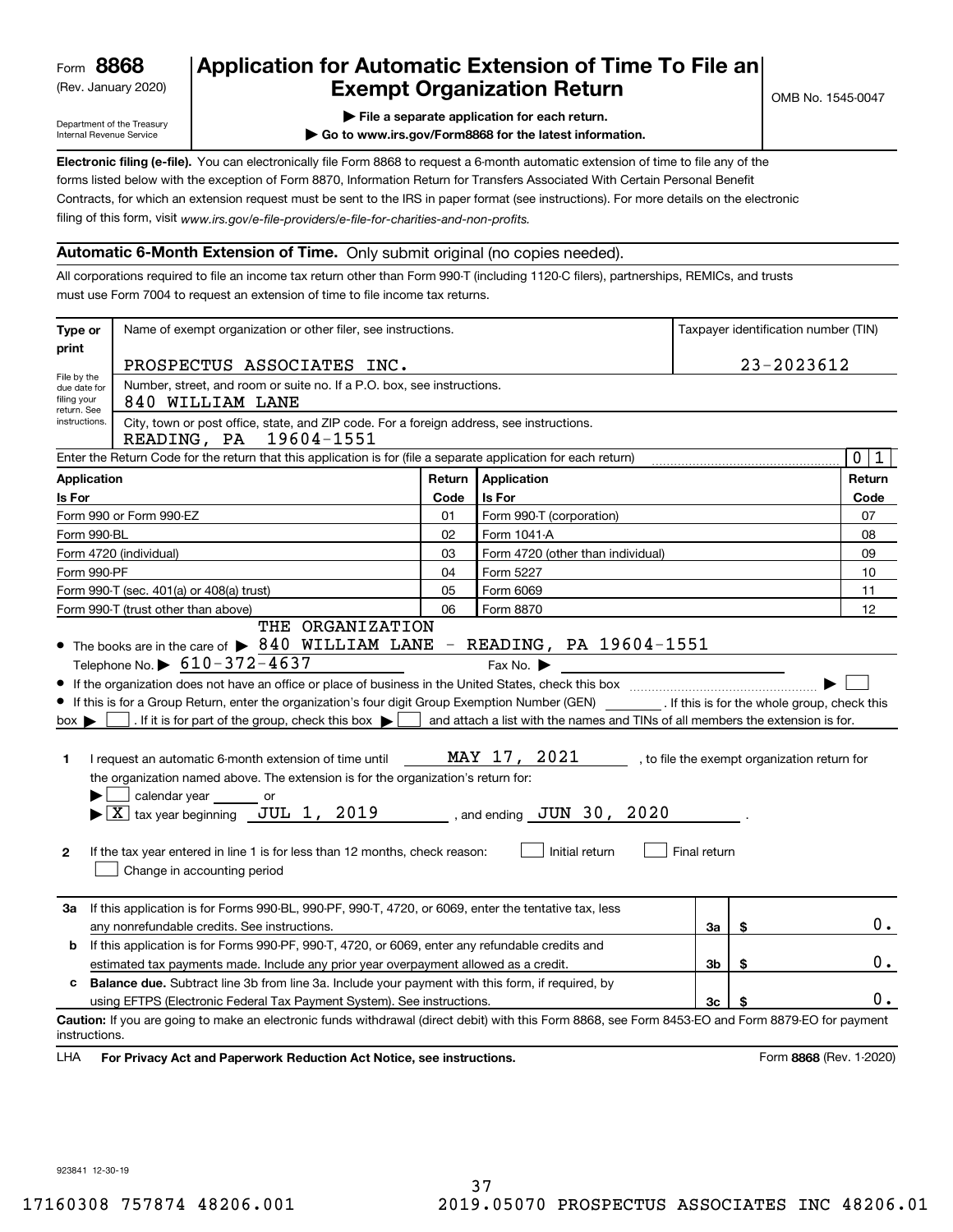| Mail to:<br>Pennsylvania Department of State<br>Bureau of Corporations and Charitable Organizations<br>207 North Office Building<br>Harrisburg, PA 17120<br>See www.dos.pa.gov/charities for more information | <b>Charitable Organization</b><br><b>Registration Statement</b><br>BCO-10 (rev. 8/2017)<br><b>Fee: See instructions</b>                                                                                                       |
|---------------------------------------------------------------------------------------------------------------------------------------------------------------------------------------------------------------|-------------------------------------------------------------------------------------------------------------------------------------------------------------------------------------------------------------------------------|
|                                                                                                                                                                                                               | Read all instructions prior to completing form.                                                                                                                                                                               |
| Certificate number: 15910<br>(N/A if initial registration)<br>06/30/2020<br>Fiscal year ended:<br><b>MM</b><br><b>DD</b><br>YYYY                                                                              | If this is a voluntary registration, check and complete the<br>applicable box(es). For a registration to be voluntary, at<br>least one of the following must apply:<br>Organization is exempt from registration because       |
| FEIN: 23-2023612                                                                                                                                                                                              | Organization does not solicit contributions in<br>Pennsylvania                                                                                                                                                                |
| PROSPECTUS ASSOCIATES INC.<br>1. Legal name of organization:                                                                                                                                                  |                                                                                                                                                                                                                               |
| Check if name change and give previous name                                                                                                                                                                   | the control of the control of the control of the control of the control of the control of the control of the control of the control of the control of the control of the control of the control of the control of the control |
| 2. All other names used to solicit contributions:                                                                                                                                                             | the control of the control of the control of the control of the control of the control of the control of the control of the control of the control of the control of the control of the control of the control of the control |
| PROSPECTUS BERCO                                                                                                                                                                                              | and the control of the control of the control of the control of the control of the control of the control of the                                                                                                              |
| Contact person: JODY WAGNER<br>З.<br>Physical address of organization:                                                                                                                                        | Contact's E-mail: JWAGNER@PROSPECTUSBERCO.ORG<br>Mailing address: (If different than physical)                                                                                                                                |
| 840 WILLIAM LANE                                                                                                                                                                                              |                                                                                                                                                                                                                               |
| READING                                                                                                                                                                                                       |                                                                                                                                                                                                                               |
| 19604-1551<br>PA                                                                                                                                                                                              |                                                                                                                                                                                                                               |
| BERKS<br>County:                                                                                                                                                                                              | Phone number: $610 - 372 - 4637$                                                                                                                                                                                              |
| <u> 1989 - Johann Stein, fransk politiker (</u><br>800 number:                                                                                                                                                | Fax number: $610 - 372 - 8644$                                                                                                                                                                                                |
| Email (if different than Contact's email):                                                                                                                                                                    | <u> 1980 - John Stein, Amerikaansk politiker (* 1918)</u>                                                                                                                                                                     |
| Website: WWW.PROSPECTUSBERCO.ORG                                                                                                                                                                              |                                                                                                                                                                                                                               |
| 5. Type of organization (e.g. non-profit corporation, unincorporated association, etc.):<br>NON-PROFIT ORGANIZATION                                                                                           |                                                                                                                                                                                                                               |
| Where established: READING, PA                                                                                                                                                                                | Date established:* 04/01/1977                                                                                                                                                                                                 |
| *Initial registrants must submit copies of organizational documents such as charter, articles of incorporation,<br>constitution or other organizational instrument and by-laws.                               |                                                                                                                                                                                                                               |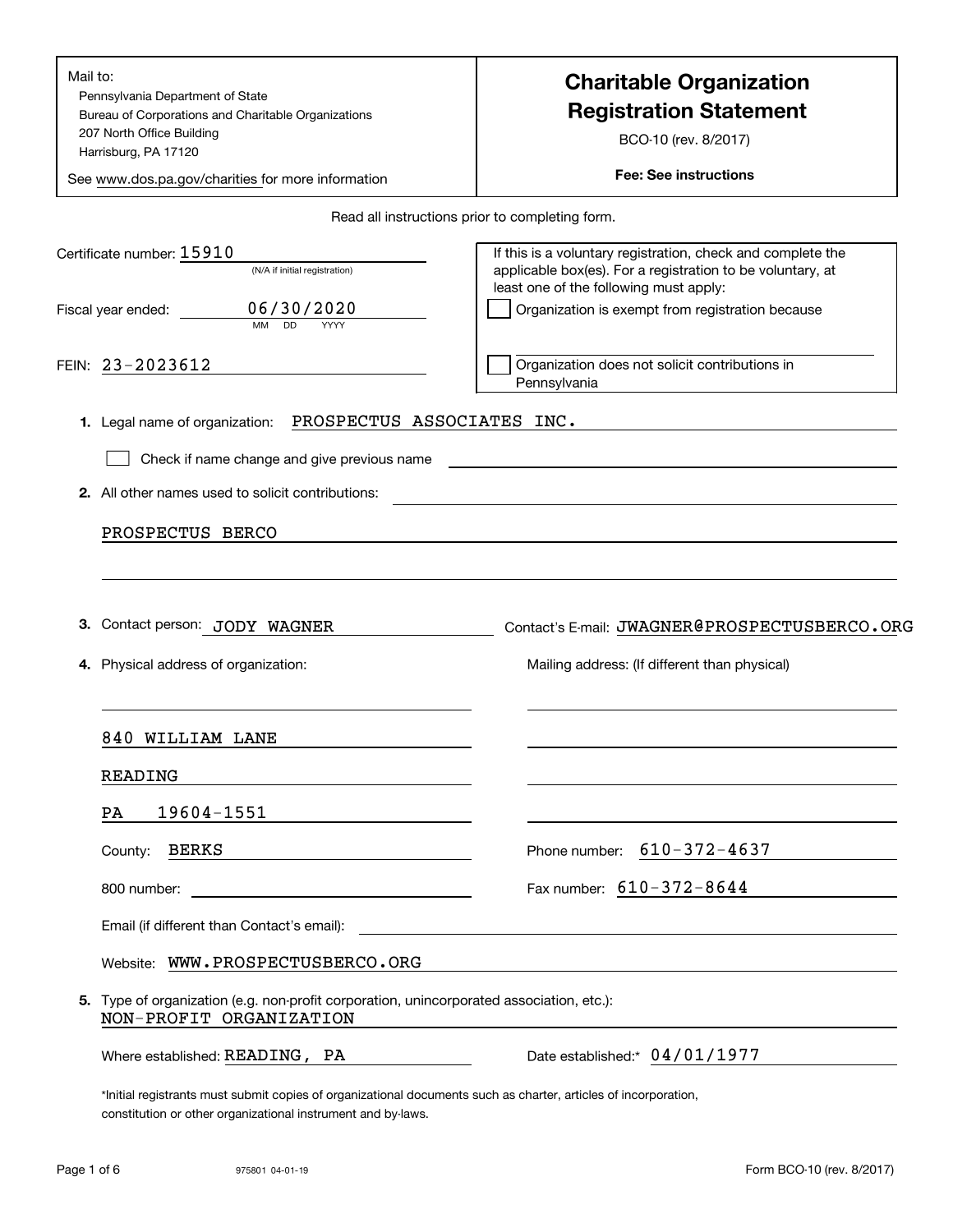**6.**Name and addresses of all offices, chapters, branches, auxiliaries, affiliates or other subordinate units located in Pennsylvania, which share in the contributions or other revenue raised in the Commonwealth: (Attach a separate sheet if necessary)

| onoven novoodiy                                                                                                                                                                                                                                                                                                                                                                                                                                                                                                                                                                                                                                                                                                                                          |    |     |      |  |
|----------------------------------------------------------------------------------------------------------------------------------------------------------------------------------------------------------------------------------------------------------------------------------------------------------------------------------------------------------------------------------------------------------------------------------------------------------------------------------------------------------------------------------------------------------------------------------------------------------------------------------------------------------------------------------------------------------------------------------------------------------|----|-----|------|--|
| N/A                                                                                                                                                                                                                                                                                                                                                                                                                                                                                                                                                                                                                                                                                                                                                      |    |     |      |  |
|                                                                                                                                                                                                                                                                                                                                                                                                                                                                                                                                                                                                                                                                                                                                                          |    |     |      |  |
|                                                                                                                                                                                                                                                                                                                                                                                                                                                                                                                                                                                                                                                                                                                                                          |    |     |      |  |
|                                                                                                                                                                                                                                                                                                                                                                                                                                                                                                                                                                                                                                                                                                                                                          |    |     |      |  |
|                                                                                                                                                                                                                                                                                                                                                                                                                                                                                                                                                                                                                                                                                                                                                          |    |     |      |  |
| 7. Short form registration applicability - Specified types of charitable organizations described in §162.7(a) of the Act may<br>file a short form registration, which permits the organization to register without filing a financial report. Check the<br>section that describes the organization. If the organization does not meet any of the criteria below for short form<br>registration, check "Not Applicable":                                                                                                                                                                                                                                                                                                                                  |    |     |      |  |
| §162.7(a)(1) - Persons or organizations which solicit contributions for the relief of a specific individual, when<br>all of the contributions collected are turned over to the named beneficiary for his/her use without any deductions<br>and provided that all contributions collected shall be held in trust                                                                                                                                                                                                                                                                                                                                                                                                                                          |    |     |      |  |
| $\S162.7(a)(2)$ - Organizations which only solicit within the membership of the organization by other members of<br>the organization. The term "membership" shall not include those persons who are granted a membership solely<br>upon making a contribution as the result of solicitation. "Member" means a person having membership in a<br>nonprofit corporation, or other organization, in accordance with the provisions of its articles of incorporation,<br>bylaws or other instruments creating its form and organization and having bona fide rights and privileges in the<br>organization such as the right to vote, to elect officers and directors, to hold office or position as ordinarily<br>conferred on members of such organizations. |    |     |      |  |
| §162.7(a)(3) - Organizations which receive gross contributions of no more than \$25,000 per fiscal year whose<br>fundraising activities are carried on only by volunteers, members, officers or permanent employees and only<br>permanent employees are compensated for those fundraising activities                                                                                                                                                                                                                                                                                                                                                                                                                                                     |    |     |      |  |
| $\S162.7(a)(4)$ - Veterans organizations chartered under Federal law, organizations of volunteer firemen,<br>ambulance associations, rescue squad associations and their auxiliaries or affiliates, which are not exempt from<br>registration, did not receive gross contributions in excess of \$100,000 and did not use a professional solicitor.                                                                                                                                                                                                                                                                                                                                                                                                      |    |     |      |  |
| Not Applicable<br>х                                                                                                                                                                                                                                                                                                                                                                                                                                                                                                                                                                                                                                                                                                                                      |    |     |      |  |
| Charitable organizations which check boxes $\S162.7(a)(1) \cdot \S162.7(a)(4)$ are not required to file<br>a financial report with this registration. If "Not Applicable" is checked, the charitable organization<br>must submit financial reports which are audited, reviewed, compiled or internally prepared. See<br>Instructions.                                                                                                                                                                                                                                                                                                                                                                                                                    |    |     |      |  |
| Items 8 and 9 are required to be completed by initial registrants only                                                                                                                                                                                                                                                                                                                                                                                                                                                                                                                                                                                                                                                                                   |    |     |      |  |
| 8. Date organization first solicited contributions from Pennsylvania residents:                                                                                                                                                                                                                                                                                                                                                                                                                                                                                                                                                                                                                                                                          |    |     |      |  |
| Other                                                                                                                                                                                                                                                                                                                                                                                                                                                                                                                                                                                                                                                                                                                                                    | MМ | DD. | YYYY |  |
|                                                                                                                                                                                                                                                                                                                                                                                                                                                                                                                                                                                                                                                                                                                                                          |    |     |      |  |
| 9. If organization solicited Pennsylvania residents and received gross* contributions totaling more than<br>\$25,000 in any given fiscal year, provide the date the organization first received contributions totaling more<br>than \$25,000.                                                                                                                                                                                                                                                                                                                                                                                                                                                                                                            |    |     |      |  |
| Other                                                                                                                                                                                                                                                                                                                                                                                                                                                                                                                                                                                                                                                                                                                                                    | ΜМ | DD. | YYYY |  |
|                                                                                                                                                                                                                                                                                                                                                                                                                                                                                                                                                                                                                                                                                                                                                          |    |     |      |  |

\*Includes contributions received both within and outside Pennsylvania before any deductions or expenses.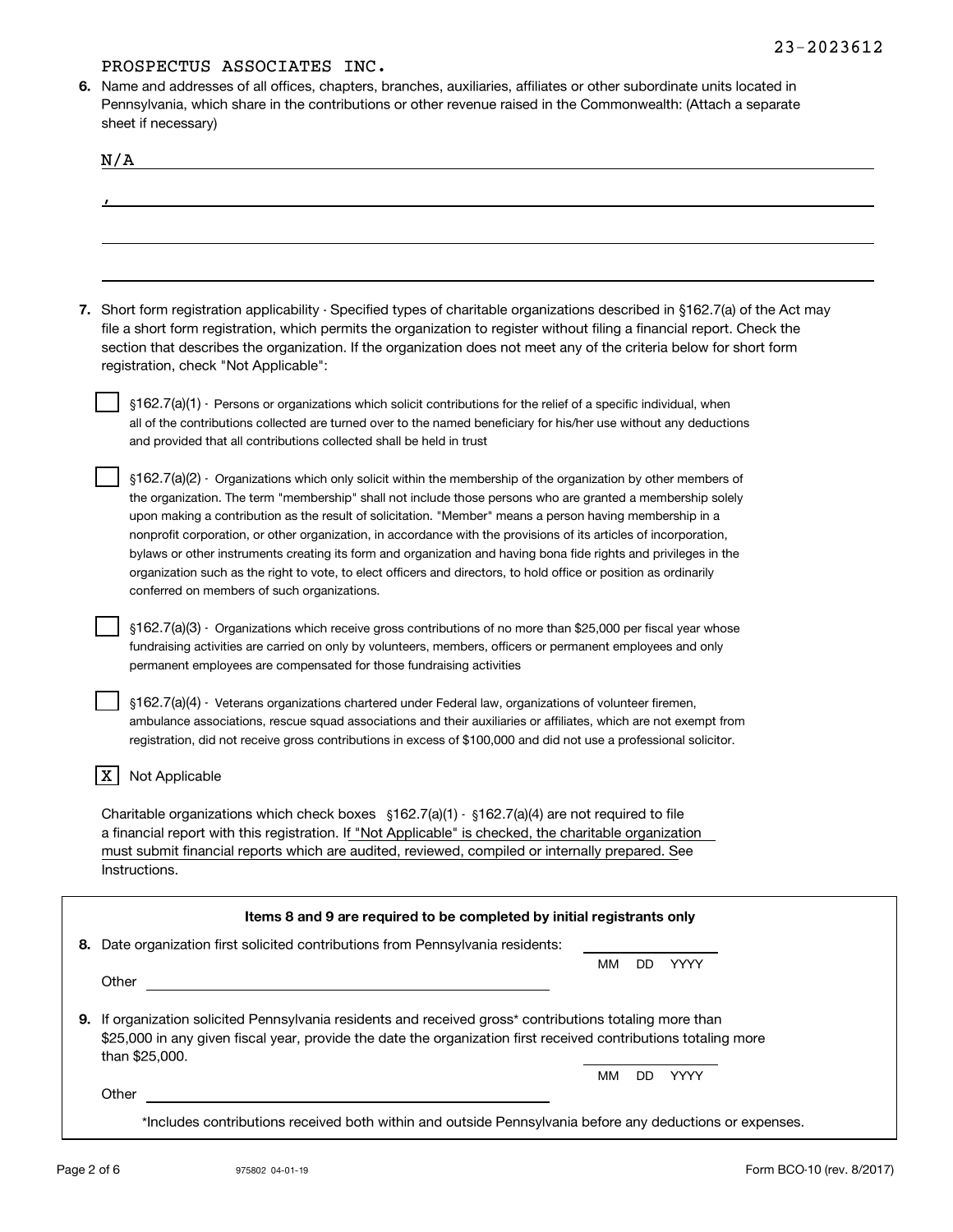| PROSPECTUS ASSOCIATES INC.                                                                                                                                                                                                                                                                                                                                                                     |
|------------------------------------------------------------------------------------------------------------------------------------------------------------------------------------------------------------------------------------------------------------------------------------------------------------------------------------------------------------------------------------------------|
| X Yes<br>10. Has the organization been granted IRS tax-exempt status?<br><b>No</b>                                                                                                                                                                                                                                                                                                             |
| A. If "Yes," under which IRS code section: $501(C)(3)$<br>and attach a<br>copy of the IRS exemption letter if not previously submitted.                                                                                                                                                                                                                                                        |
| $X $ No<br>B. Has the organization's tax-exempt status ever been denied, revoked or modified?<br>Yes<br>(If "Yes," attach a copy of the denial, revocation or modification and subsequent reinstatement, if any, and if not previously submitted.)                                                                                                                                             |
| 11. Was the organization required to file any type of IRS 990 return, including 990, 990EZ, 990PF or 990N and applicable<br>X Yes<br>schedules, for its most recently completed fiscal year?<br>$\overline{\phantom{a}}$ No                                                                                                                                                                    |
| (If "Yes," attach a copy of the most recently filed 990, 990EZ, 990PF or 990N and include all schedules. If "No," attach an explanation<br>of why the organization is exempt from filing an IRS 990 return. An organization that is not required to file an IRS 990 return or an<br>organization that files a 990N, 990EZ or 990PF, must file a Pennsylvania public disclosure form (BCO-23).) |
| 12. Manner in which contributions are solicited (e.g. direct mail, telephone, internet, etc.):                                                                                                                                                                                                                                                                                                 |
| DIRECT MAIL, INTERNET, TELEPHONE, IN-PERSON                                                                                                                                                                                                                                                                                                                                                    |
| 13. A clear description of the specific programs for which contributions are used or will be used, and a statement<br>describing whether such programs are planned or in existence.                                                                                                                                                                                                            |
| CONTRIBUTIONS ARE USED FOR UNMET NEEDS OF INDIVIDUALS WITH MENTAL OR PHYSICAL DISABILITIES.                                                                                                                                                                                                                                                                                                    |
| CONTRIBUTIONS ARE ALSO USED FOR BUILDING ENHANCEMENTS AT COMMUNITY HOMES AND AT ADULT TRAINING AND<br>VOCATIONAL PROGRAMS.                                                                                                                                                                                                                                                                     |
|                                                                                                                                                                                                                                                                                                                                                                                                |
| 14. Is the organization registered to solicit contributions in any other state or municipality?<br>(If "Yes," list all states and municipalities. Attach a separate sheet if necessary.)<br>No<br>Yes                                                                                                                                                                                          |
|                                                                                                                                                                                                                                                                                                                                                                                                |
| 15. Is any person compensated, or does the organization intend to compensate any person, who solicits contributions in<br>Pennsylvania, including, but not limited to, employees of the organization and professional solicitors?<br>(Do not check<br>X Yes<br>"Yes" if the organization only uses or intends to only use a professional fundraising counsel.)<br>$\overline{\phantom{a}}$ No  |
| If "Yes," give the date the person or entity started or will start soliciting contributions from Pennsylvania<br>residents: $\frac{12/15/2008}{\text{Mont}}$                                                                                                                                                                                                                                   |
| 16. Names, addresses, and telephone numbers of all professional solicitors the organization uses or intends to use to<br>solicit contributions from Pennsylvania residents. For each entry, include the beginning and ending dates of all<br>contracts and dates Pennsylvania residents were first solicited, or will be solicited: (Attach a separate sheet if necessary)                     |
| SEE STATEMENT 1                                                                                                                                                                                                                                                                                                                                                                                |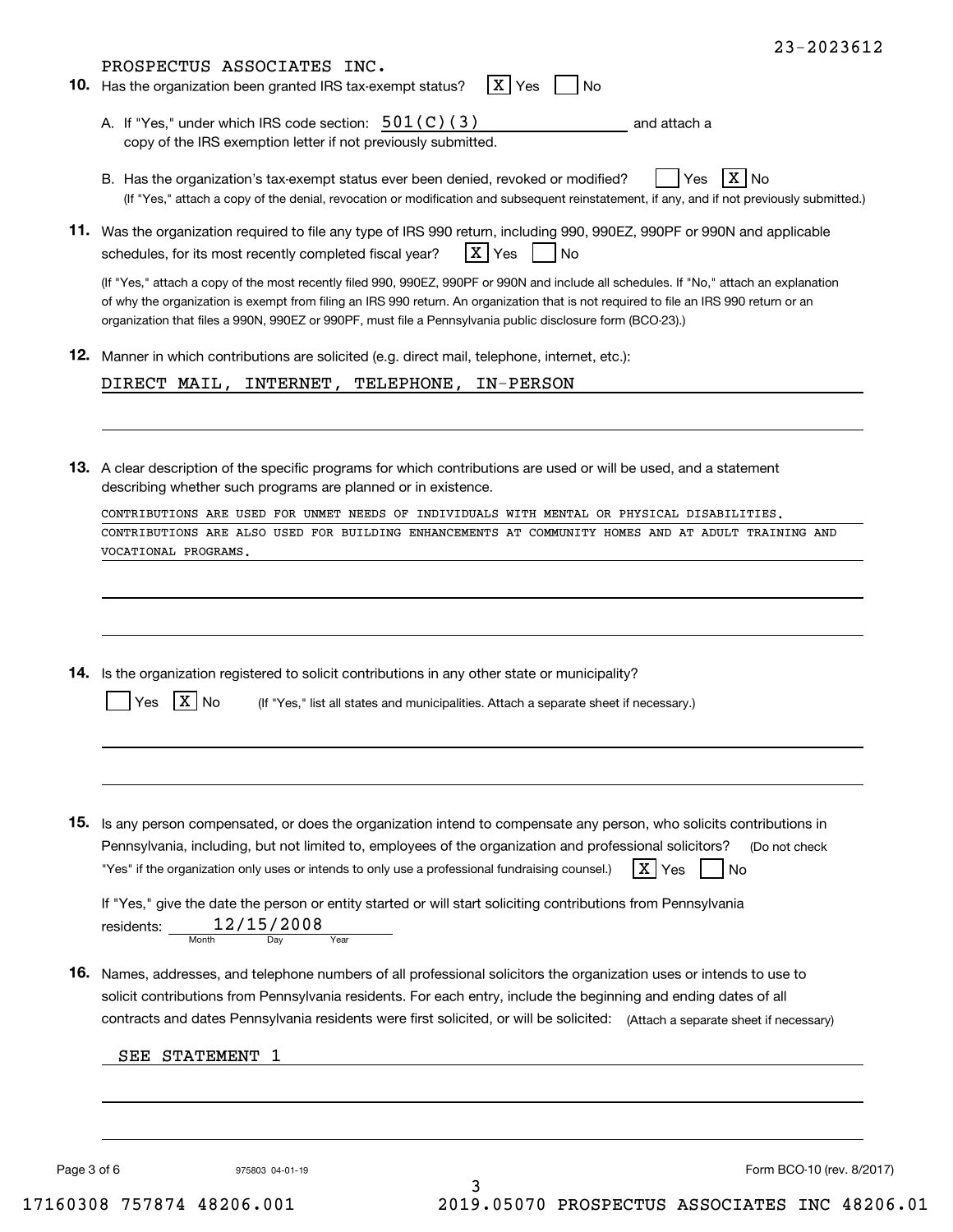soliciting contributions from Pennsylvania residents: (Attach a separate sheet if necessary) **17.** Names, addresses, and telephone numbers of all professional fundraising counsel the organization uses or intends to use to provide services with respect to the solicitation of contributions from Pennsylvania residents. For each entry, include the beginning and ending dates of all contracts and dates services began, or will begin, with respect to

| 18. Names, addresses, and telephone numbers of any commercial coventurers under contract with the organization:<br>(Attach a separate sheet if necessary)                                                                                                                                                                                                      |
|----------------------------------------------------------------------------------------------------------------------------------------------------------------------------------------------------------------------------------------------------------------------------------------------------------------------------------------------------------------|
| N/A                                                                                                                                                                                                                                                                                                                                                            |
| 19. If the registering charity is a parent organization located in Pennsylvania, does the organization elect to file a combined<br>registration covering all of its Pennsylvania affiliates?<br>X Not Applicable                                                                                                                                               |
| (See note "Affiliate and Parent Organization")<br>No<br>Yes<br>If "Yes," give all names and certificate numbers of the affiliate organizations:<br>(Each affiliate whose parent organization files an IRS 990 group return must submit a copy of the parent organization's 990 group<br>return and file a public disclosure form (BCO-23) for each affiliate.) |
| 20. Is the registering charity a Pennsylvania affiliate of a parent organization, which elected to file a combined registration<br>on the registering charity's behalf? (See note "Affiliate and Parent Organization")                                                                                                                                         |
| X   Not Applicable<br>No<br>Yes<br>If "Yes," provide the name and, if available, certificate number of the parent organization.<br>(Each affiliate whose parent organization files an IRS 990 group return must submit a copy of the parent organization's 990 group return<br>and file a public disclosure form (BCO-23) for each affiliate.)                 |
| Legal name of parent organization<br>Pennsylvania certificate number                                                                                                                                                                                                                                                                                           |
| 21. Provide the names and addresses of all officers, directors, trustees and principal salaried executive staff officers.<br>(Attach separate sheet if necessary. A reference to the 990 or the BCO-23 is not sufficient.)<br>SEE STATEMENT 3                                                                                                                  |
|                                                                                                                                                                                                                                                                                                                                                                |
|                                                                                                                                                                                                                                                                                                                                                                |

4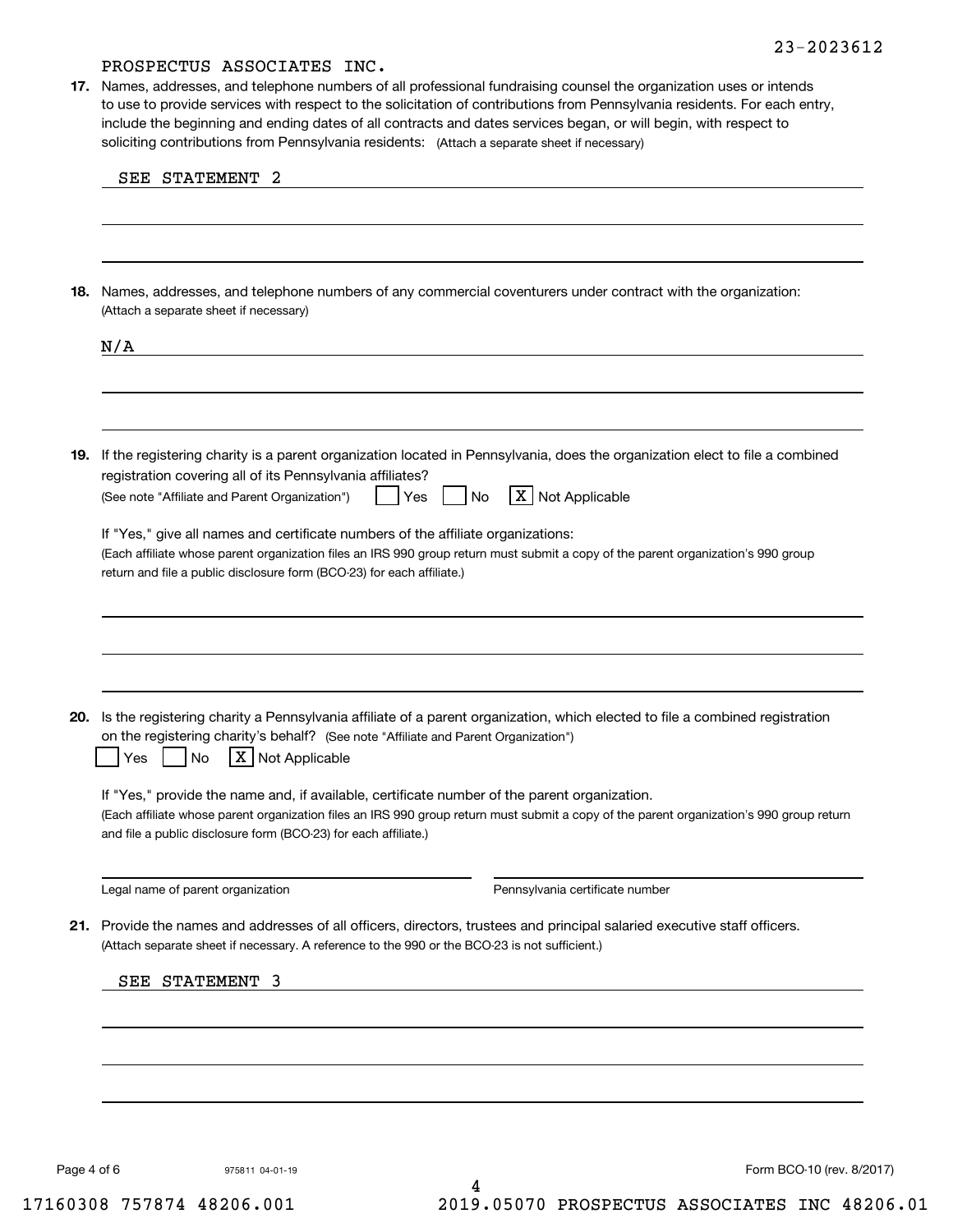A. Are in charge of solicitation activities:

#### BOARD OF DIRECTORS

#### 840 WILLIAM LANE READING, PA 19604

B. Have final responsibility for the custody of contributions:

#### BOARD OF DIRECTORS

## 840 WILLIAM LANE READING, PA 19604

C. Have final responsibility for final distribution of contributions:

#### BOARD OF DIRECTORS

#### 840 WILLIAM LANE READING, PA 19604

D. Are responsible for custody of financial records:

#### BOARD OF DIRECTORS

#### 840 WILLIAM LANE READING, PA 19604

**23.**Are any officers, directors, trustees, or employees related by blood, marriage, or adoption to:

|  | A. Any other officer, director, trustee, or employee? |  | $Yes$ $X$ No |  |  |
|--|-------------------------------------------------------|--|--------------|--|--|
|--|-------------------------------------------------------|--|--------------|--|--|

B. Any officer, agent, or employee of any professional fundraising counsel or solicitor under contract with

organization?  $^{\star\star}$  | Yes  $\mathsf{X} \mathsf{N}$ o

C. Any officers, agents or employees of any supplier or vendor providing goods or services? \*\*

## Yes |X|No

\*\*(this includes any officer, director, trustee, or employee of the charitable organization who is also an officer, director, trustee, employee or owner of a professional fundraising counsel, professional solicitor, supplier or vendor)

If "Yes" is checked to any of the above, attach a list of related individuals including names, business, and residence addresses of related parties.

- **24.**Has the organization or any of its present officers, directors, executive personnel or trustees ever:
	- A. Been found to have engaged in unlawful practices in the solicitation of contributions or administration of charitable assets or been enjoined from soliciting contributions or currently has such proceedings pending in this or any other jurisdiction?n? | |Yes |X|No
	- B. Had its registration or license to solicit contributions denied, suspended, or revoked by any governmental agency? Yes |X|No
	- C. Entered into any legally enforceable agreement (such as a consent agreement, an assurance of voluntary compliance or discontinuance or any similar agreement) with any district attorney, Office of Attorney General, or other local or state governmental agency?  $|$   $|$  Yes  $|X|$  No

(If "Yes" is checked in response to any of the above, attach a written explanation, including the reasons for actions, and copies of all relevant documents.)

5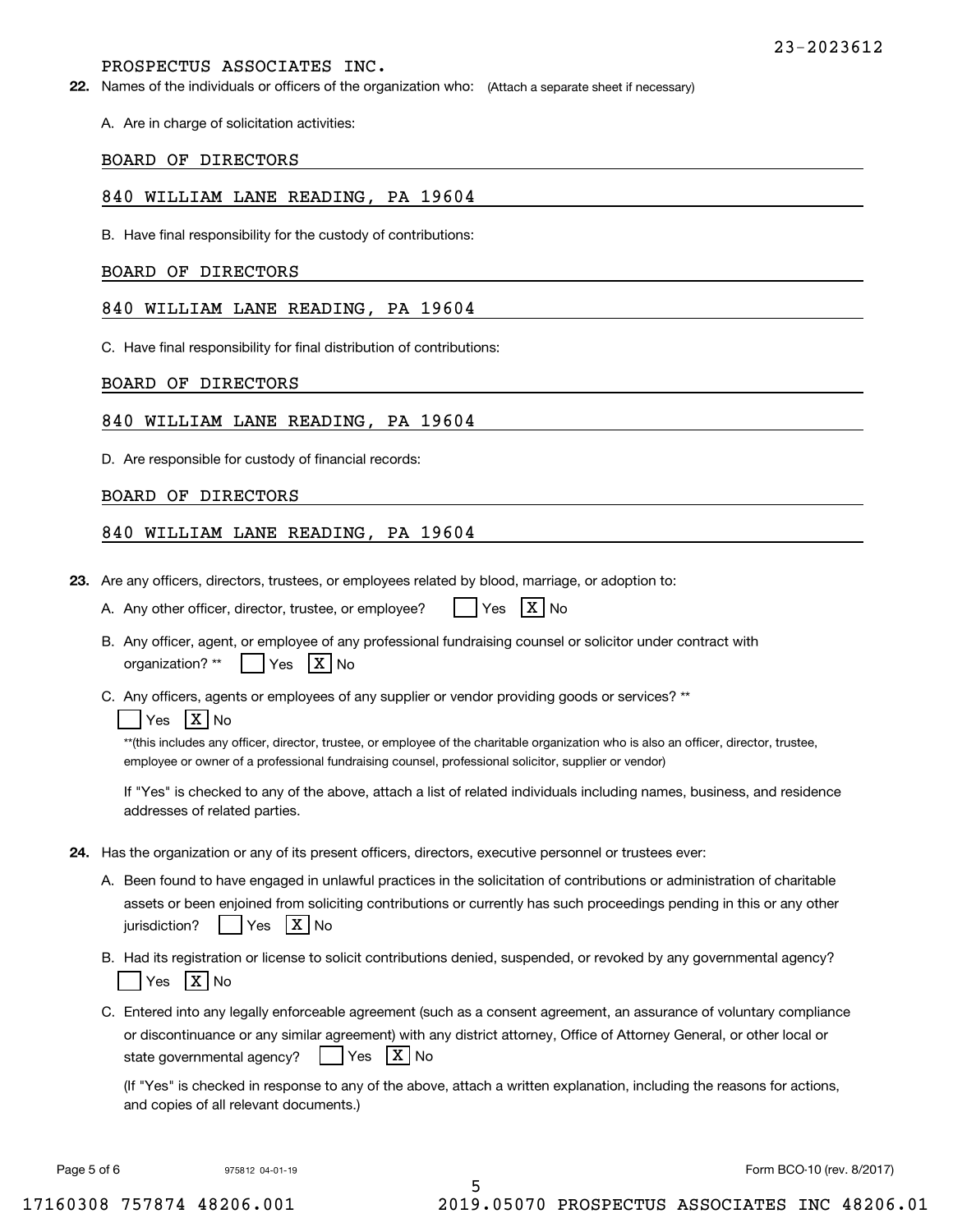**Certification -** This registration statement must be signed by two different officers of the organization, one of whom shall be the chief fiscal officer or the equivalent.

documentation made is subject to the penalties of 18 Pa.C.S.  $\ _{\S}$ 4904 (relating to **<b>unsworn falsification to authorities) and 10 P.S.** <sub>§</sub>162.17 (relating to administrative **I certify that the information provided in this registration, including all statements and attached documentation, is true and correct to the best of my knowledge, information and belief. I understand that the falsification of any statement or enforcement and penalties).**

| Signature of Chief Fiscal Officer                        | Date |  |
|----------------------------------------------------------|------|--|
| Type or print name and title of Chief Fiscal Officer     |      |  |
| Signature of Other Authorized Officer                    | Date |  |
| Type or print name and title of Other Authorized Officer |      |  |

| Checklist for registration:                                                    |                                                                                                                    |  |  |  |  |
|--------------------------------------------------------------------------------|--------------------------------------------------------------------------------------------------------------------|--|--|--|--|
| x                                                                              | Completed registration statement properly signed and dated.                                                        |  |  |  |  |
| x                                                                              | A copy of the IRS 990/990EZ/990PF/990N Return and required schedules,<br>signed and dated by an authorized officer |  |  |  |  |
|                                                                                | Public Disclosure Form BCO-23 (if required)                                                                        |  |  |  |  |
| x                                                                              | Applicable Financial Statements (audited, reviewed, compiled or internally prepared)                               |  |  |  |  |
| x                                                                              | Registration fee and any late filing fees                                                                          |  |  |  |  |
|                                                                                | Initial Registrants Only: IRS determination letter, articles of incorporation or charter and<br>by-laws.           |  |  |  |  |
| See Instructions for more information on completing this form and attachments. |                                                                                                                    |  |  |  |  |

975813 04-01-19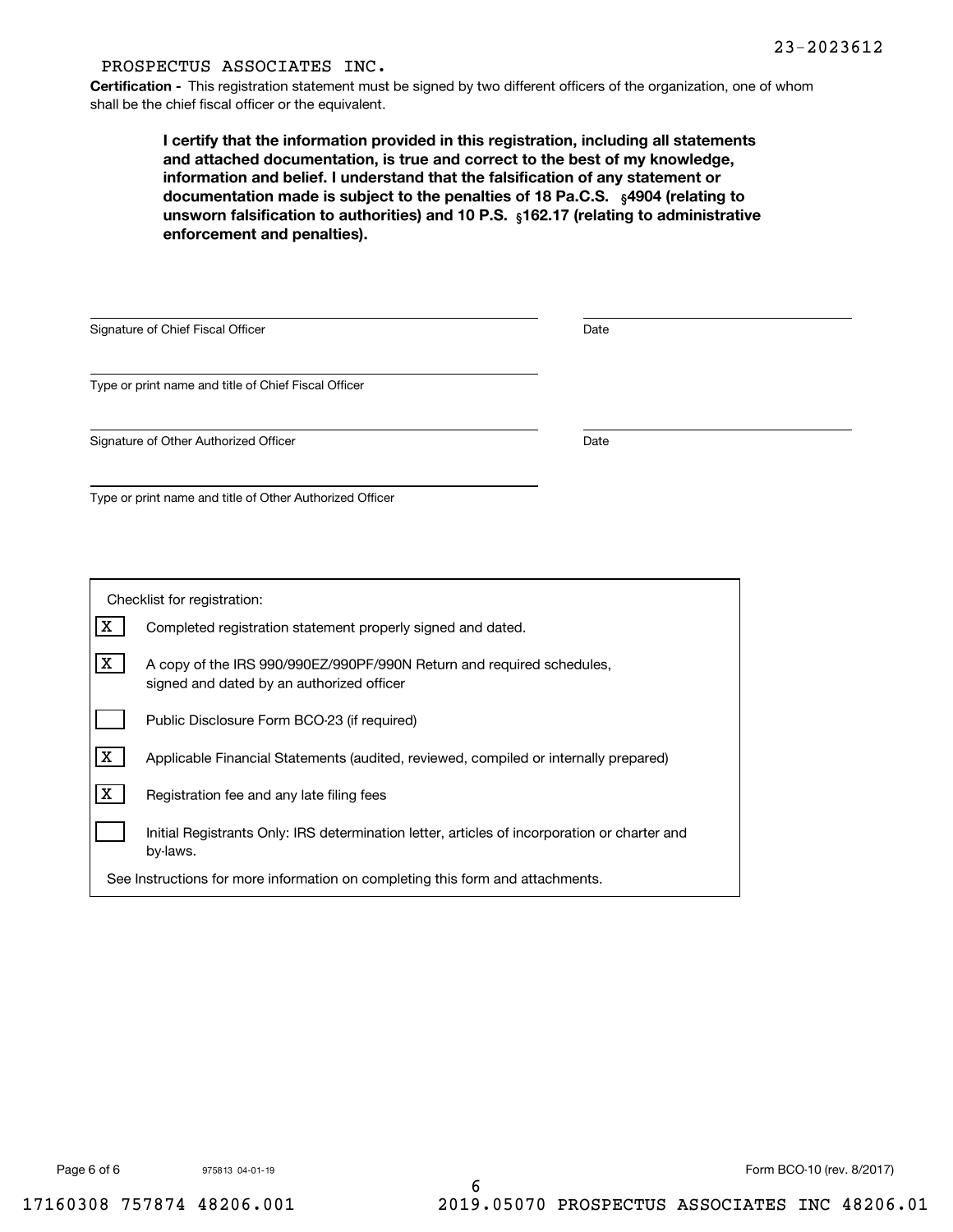| FORM BCO-10             | ALL PROFESSIONAL SOLICITORS       | STATEMENT 1  |
|-------------------------|-----------------------------------|--------------|
| NAME AND ADDRESS<br>N/A |                                   | PHONE NUMBER |
| CONTRACT BEGIN DATE     | CONTRACT END DATE<br>SOLICIT DATE |              |
| FORM BCO-10             | PROFESSIONAL FUNDRAISING COUNSELS | STATEMENT 2  |
| NAME AND ADDRESS        |                                   | PHONE NUMBER |

}}}}}}}}}}}}}}}} }}}}}}}}}}}}}}

}}}}}}}}}}}}}}}}}}}}}}}}}} }}}}}}}}}}

N/A

| CONTRACT BEGIN DATE |  | CONTRACT END DATE |  | SERVICE DATE |  |
|---------------------|--|-------------------|--|--------------|--|
|                     |  |                   |  |              |  |

| FORM BCO-10                                                     |  |            | OFFICERS, DIRECTORS, TRUSTEES AND EXECUTIVES | STATEMENT 3 |  |
|-----------------------------------------------------------------|--|------------|----------------------------------------------|-------------|--|
| NAME AND ADDRESS                                                |  | TITLE      |                                              |             |  |
| JODY WAGNER<br>840 WILLIAM LANE<br>READING, PA 19604-1551       |  | <b>CEO</b> |                                              |             |  |
| NAME AND ADDRESS                                                |  | TITLE      |                                              |             |  |
| BETTY KOPPENHOFER<br>840 WILLIAM LANE<br>READING, PA 19604-1551 |  |            | PRESIDENT AS OF JANUARY                      |             |  |
| NAME AND ADDRESS                                                |  | TITLE      |                                              |             |  |
| DONALD ARNHOLT<br>840 WILLIAM LANE<br>READING, PA 19604-1551    |  |            | VICE PRESIDENT                               |             |  |

~~~~~~~~~~~~~~~~~~~~~~~~~~~~~~~~~~~~~~~~~~~~~~~~~~~~~~~~~~~~~~~~~~~~~~~~~~~~~~~~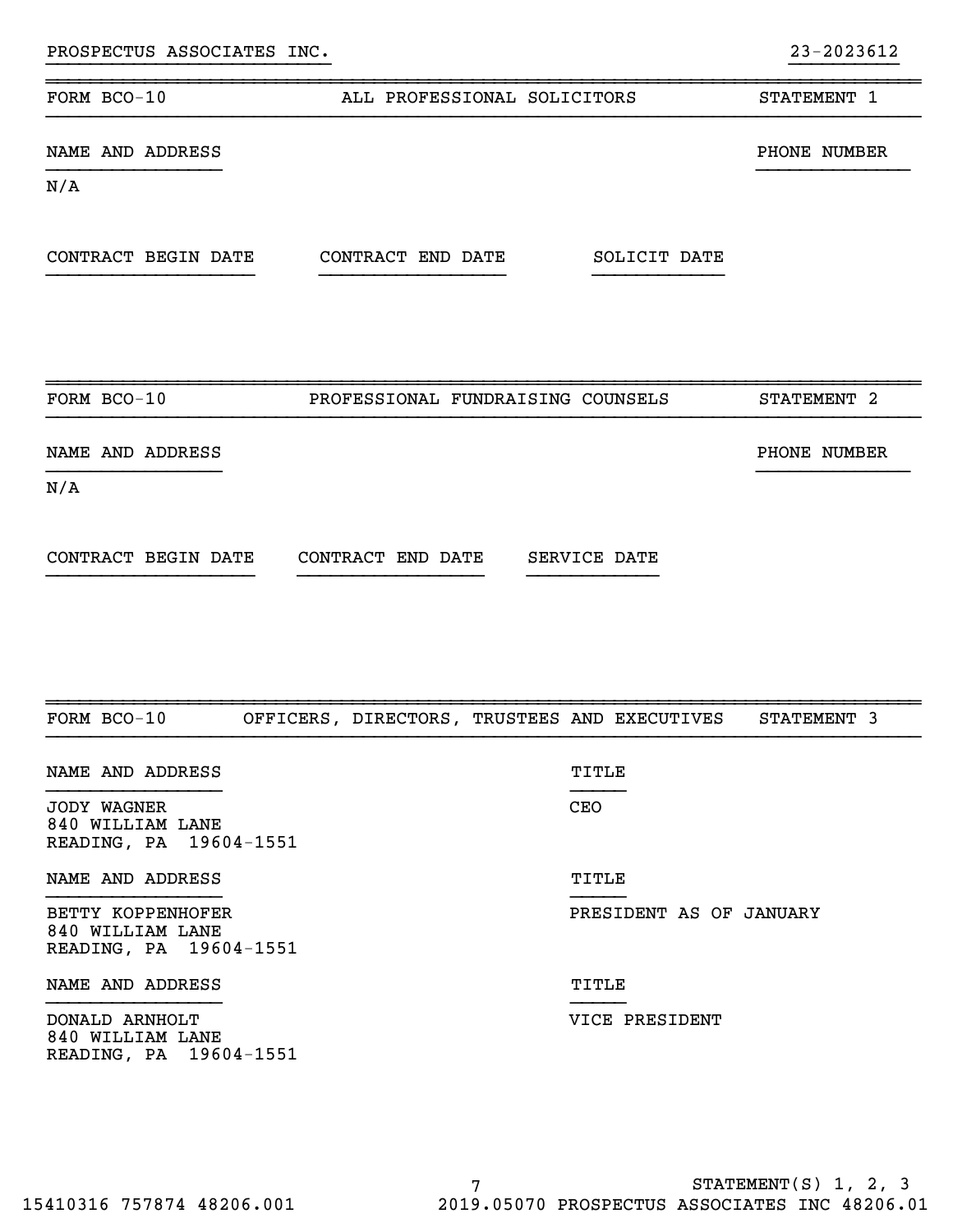| PROSPECTUS ASSOCIATES INC.                 |                     | 23-2023612 |
|--------------------------------------------|---------------------|------------|
| NAME AND ADDRESS                           | TITLE               |            |
| MARK YODER, ESQ.                           | TREASURER           |            |
| 840 WILLIAM LANE<br>READING, PA 19604-1551 |                     |            |
| NAME AND ADDRESS                           | TITLE               |            |
| SUSAN KOLB                                 | SECRETARY           |            |
| 840 WILLIAM LANE<br>READING, PA 19604-1551 |                     |            |
| NAME AND ADDRESS                           | TITLE               |            |
| JONATHAN C. BECKER                         | <b>BOARD MEMBER</b> |            |
| 840 WILLIAM LANE<br>READING, PA 19604-1551 |                     |            |
| NAME AND ADDRESS                           | TITLE               |            |
| MICHAEL BILLERA-SMITH                      | <b>BOARD MEMBER</b> |            |
| 840 WILLIAM LANE<br>READING, PA 19604-1551 |                     |            |
| NAME AND ADDRESS                           | TITLE               |            |
| MARK CHAKNOS                               | <b>BOARD MEMBER</b> |            |
| 840 WILLIAM LANE<br>READING, PA 19604-1551 |                     |            |
| NAME AND ADDRESS                           | TITLE               |            |
| ERIC J. FABRIZIO, ESQ.                     | <b>BOARD MEMBER</b> |            |
| 840 WILLIAM LANE<br>READING, PA 19604-1551 |                     |            |
| NAME AND ADDRESS                           | TITLE               |            |
| KRISTINE M. LEAMAN, MD                     | <b>BOARD MEMBER</b> |            |
| 840 WILLIAM LANE<br>READING, PA 19604-1551 |                     |            |
| NAME AND ADDRESS                           | TITLE               |            |
| <b>JENNIFER MATTEN</b>                     | <b>BOARD MEMBER</b> |            |
| 840 WILLIAM LANE<br>READING, PA 19604-1551 |                     |            |
| NAME AND ADDRESS                           | TITLE               |            |
| CHRISTINE WERNER                           | <b>BOARD MEMBER</b> |            |
| 840 WILLIAM LANE<br>READING, PA 19604-1551 |                     |            |
| NAME AND ADDRESS                           | TITLE               |            |
| PETER ROWLEY                               | <b>BOARD MEMBER</b> |            |
| 840 WILLIAM LANE<br>READING, PA 19604-1551 |                     |            |